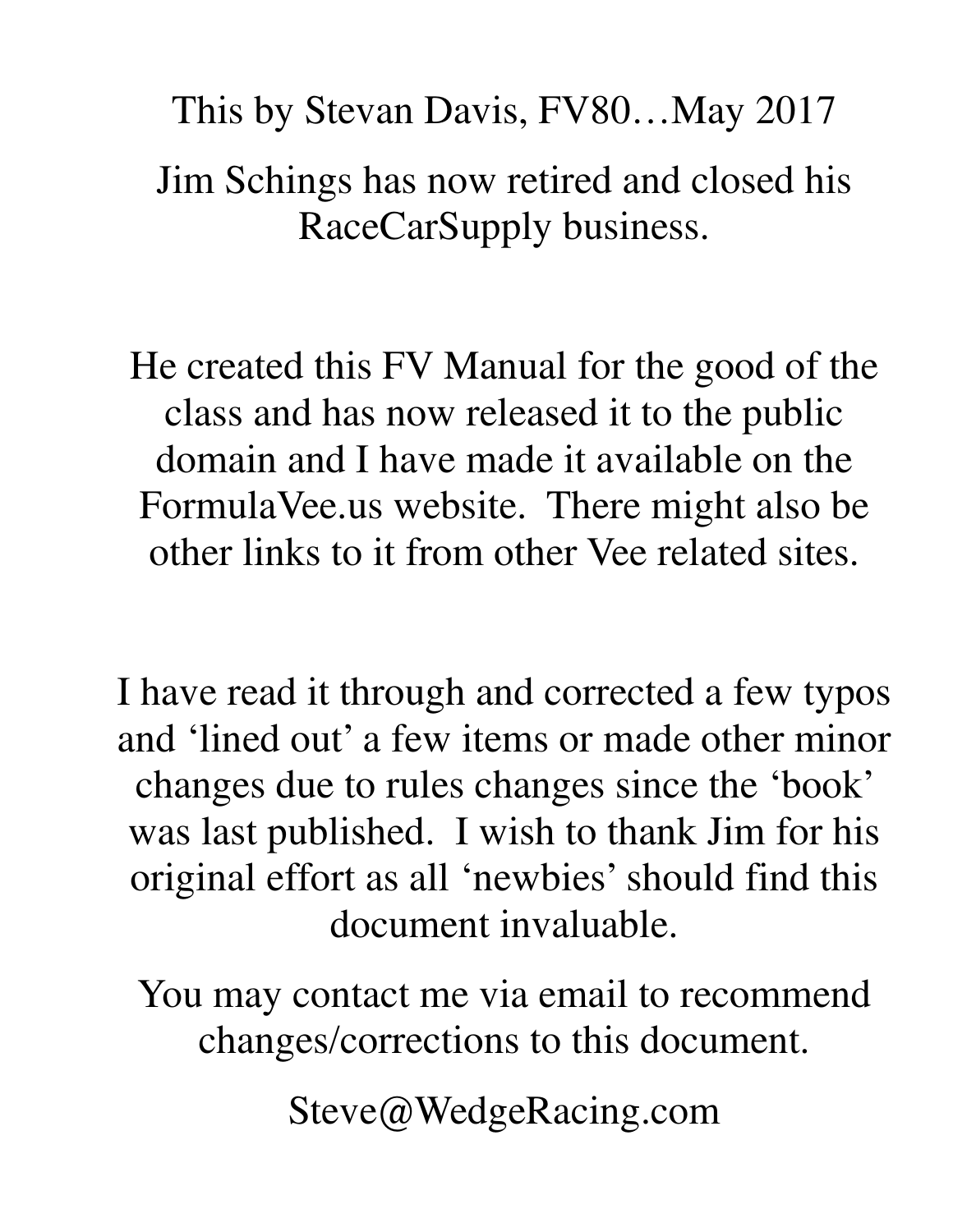I should also mention that Jim has digitized a complete VW Bug parts manual with all of the part numbers with drawings and illustrations. This info can help a LOT in getting the correct parts and getting them installed correctly.

Jim is offering this to anyone that wants it on CD for \$25 including shipping (to the U.S.A.). Contact him directly (info bottom of page below).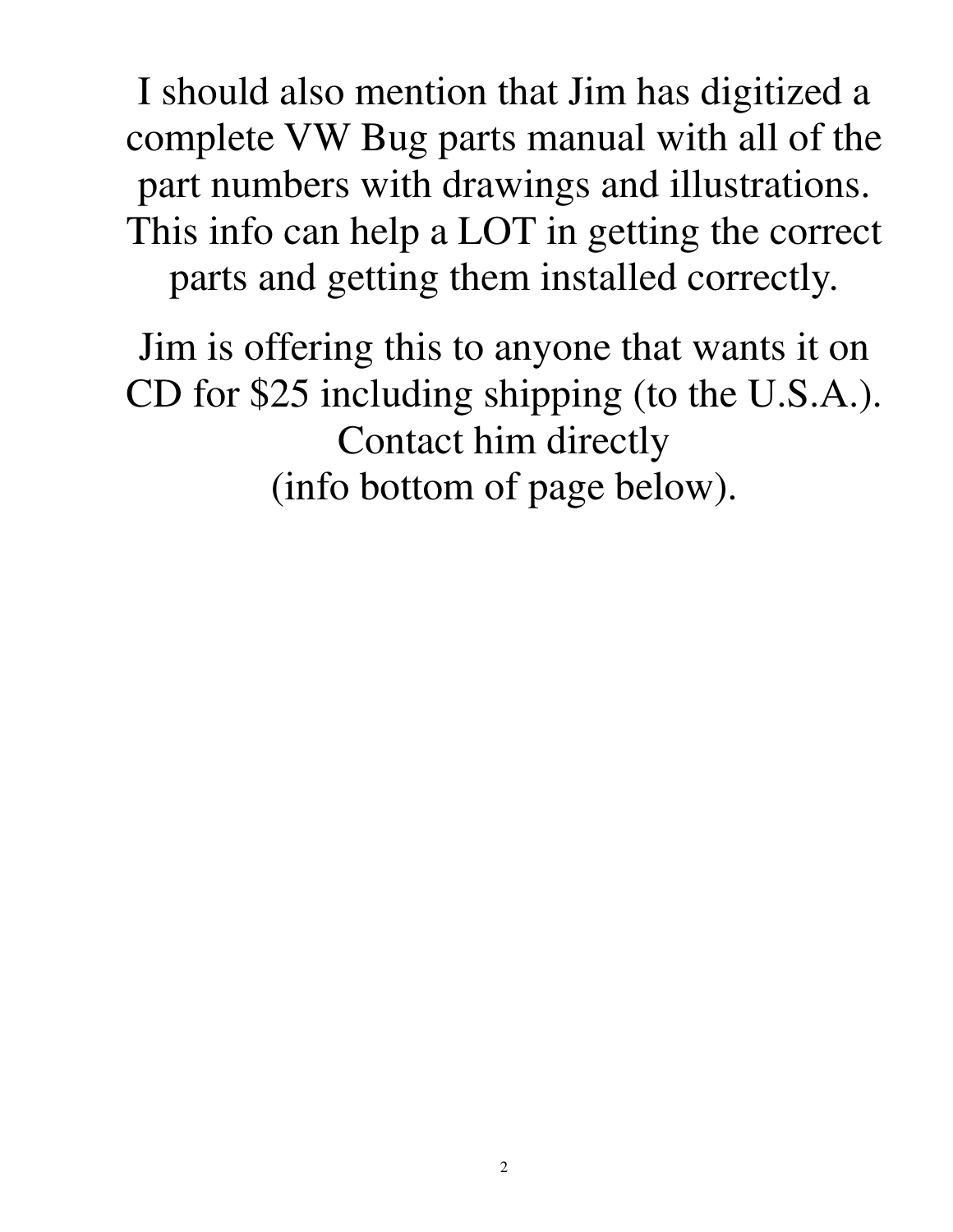## Getting Started In Formula Vee **(w/ Formula First and Vintage Vee Updates)**



Greg Schings

## **Jim Schings**



## **Equipment for all levels of Motorsport**



**100 Mercer Ct Suite 120 Lexington, KY 40511 859-252-2349** 

sracing@mindspring.com www.sracing.com www.RaceCarSupply.com

**(copyright 2008,09,10)**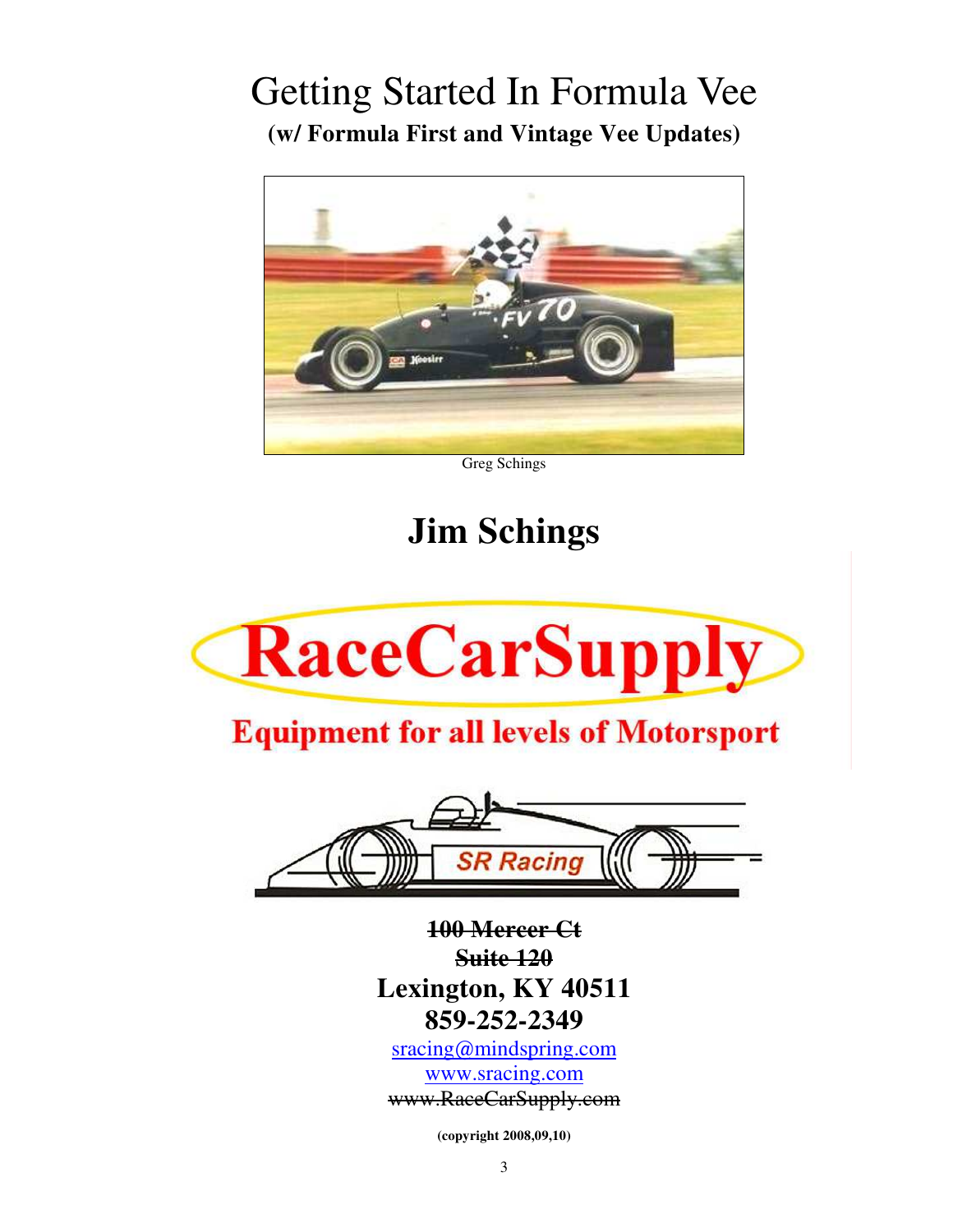| $\dots 29$ |
|------------|
|            |
|            |
|            |
|            |
|            |
|            |
|            |
|            |
|            |
|            |
|            |
|            |
|            |
|            |
|            |
|            |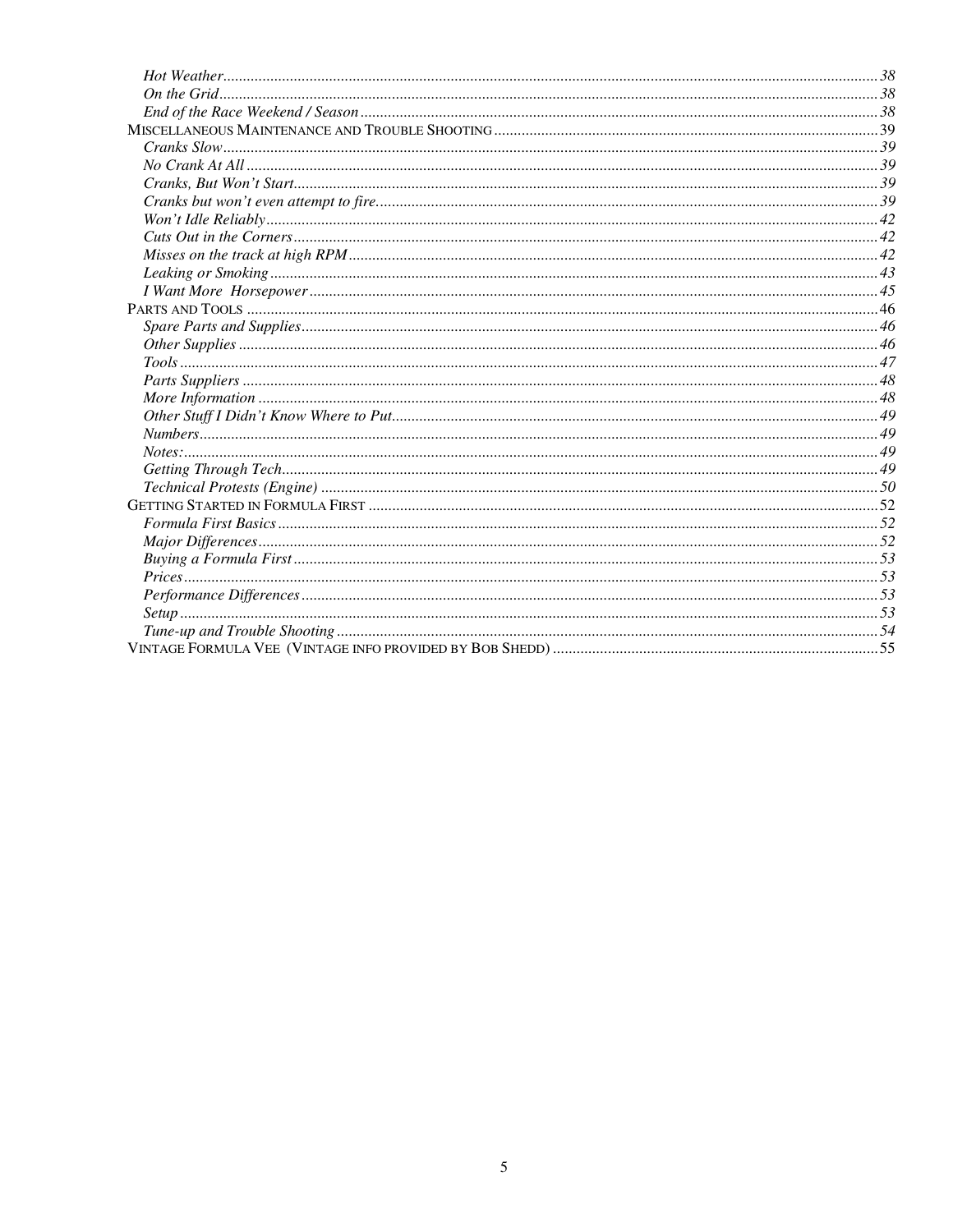### Forward

First, let me start out by saying how this got started;

We have sold lots of Vees (new and used) over the years to people who were just getting started in racing and they all asked for the same information on how to maintain their car. So, I ended up writing down all the attached information. I eventually put it all into a word processor so I could re-print it. When I wanted to make it more formal, I just kept adding to it and gave it to anyone who wanted it. Eventually, I received calls from SCCA club schools who wanted to know if they could reprint it for their students. Then, SportsCar Magazine called and wanted to know if they could publish it. Wow! I was really on to something here. So we decided to enhance it even more and offer it for sale.

This is not a document for someone who is an expert in Vees and their maintenance. There is nothing technically wrong with it. It's just basic. However, that is all most people need to get them through a race weekend or even a session. I acquired half the info in this manual from lots of folks, and I thank them for that. The other half we stumbled upon the hard way. So, maybe you can save a few sessions, dollars, or red faces that we didn't.

The great thing about Vee racing is, that if you are willing to try "at the track" maintenance work, there are other Vee guys (or vendors) around that are more than willing to help you out. If you have read this material, you won't come across as too much of a rookie.

All the steps here can be performed with normal tools, some mechanical knowledge, and the assistance of a Type 1 VW Manual. I recommend the Haynes VW 1200-1600 Beetle Manuals. You will probably have to have it special ordered. However, almost any maintenance manuals covering the 64-65 vintage VW Type 1 1200 engine / drivetrain will be adequate.

If you wonder about why you are doing any particular step, I have enclosed some reasoning in *Italics*. I have also included some scientific facts, hidden among subjective statements. You will have to determine which is which. Then write your own book and reverse them.

Feel free to write or call with suggestions or corrections to this book. You can even feel free to call me if you just want me to explain or clarify something. Maybe I can sell you a part or two.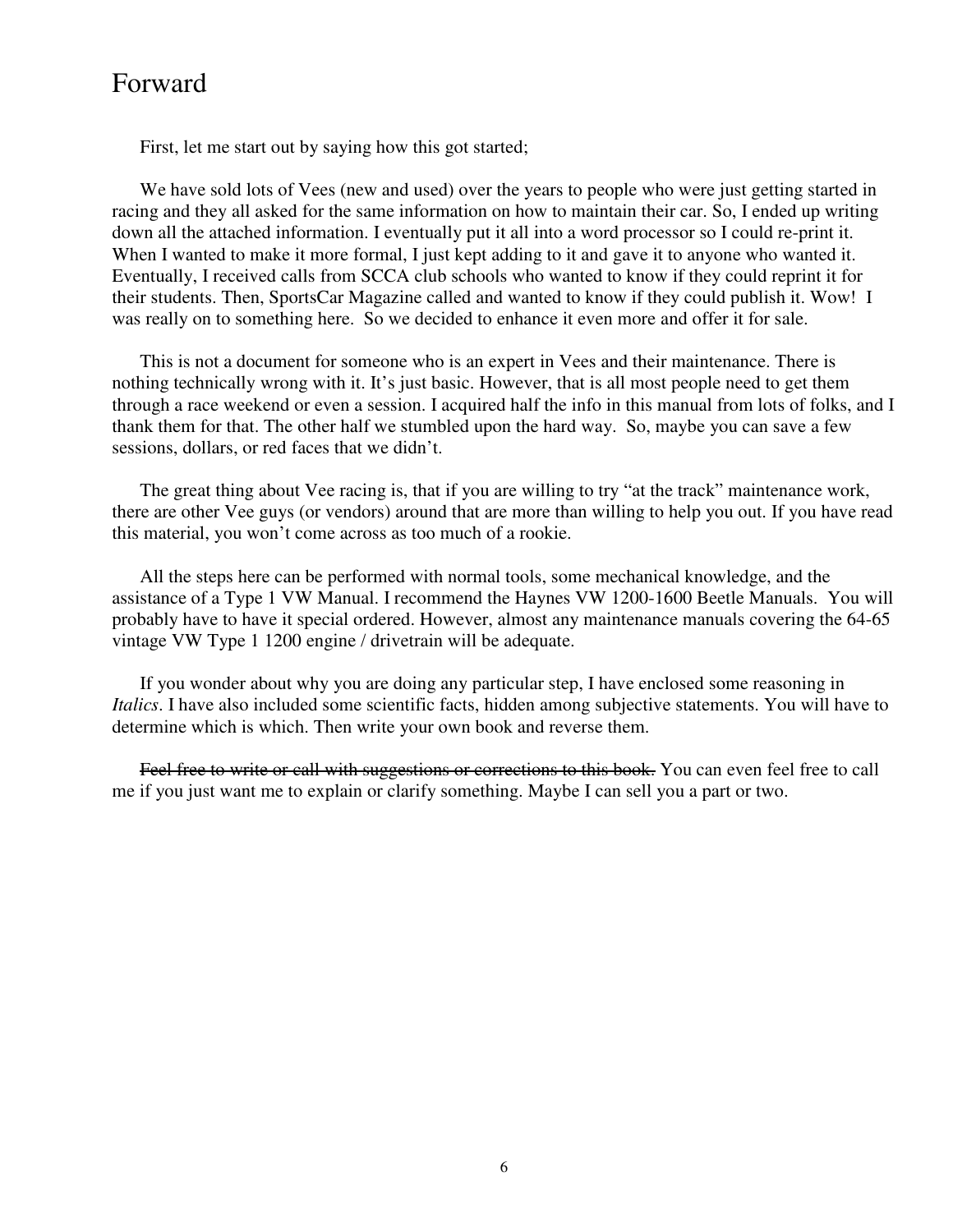### Getting Started in Vee Racing

#### *Why Vee ?*

Relatively fast. One of the cheapest forms of wheel to wheel road racing. Camaraderie of drivers. Ease of maintenance. Reliability. Parts availability. You can fit 2 of them in a single car garage. A crew of 1 is plenty. And… everything you need to know in the beginning is in this ~50 page manual!

#### *About the Vee Class*

The Vee class started in 1963 (SCCA. There were other versions as early as 1962). Much has changed in the rules since then, but far less than most any other class or venue. It is based upon the VW 1200 (1192cc) drive train and front suspension. The car with driver must weigh 1025 lbs. or more after each session. Rear suspension is unlimited, but must be an original VW swing transaxle and wheels/rims. Tires are unlimited. (No radials). Front suspension must be based upon the original Type 1 link pin beam from rim to rim. Torsion rods or springs within the beam are unlimited. Shocks, unlimited, provided they mount on the original VW mounting points. Original or standard VW steering box must be used. The engine is largely stock with GCR (General Competition Rules) with allowed lightening and "blue-printing". Some electronic ignitions allowed. (Drop in points replacements that fit in the distributor). Engines typically develop close to 60hp peak.

No aerodynamic devices for the purposes of down-force are allowed.

The GCR and Formula Vee supplements provide the details on what you are allowed to do. If it doesn't specifically say you can, you can't.

While limiting what you can do to your engine and car, it keeps the price very competitive, reasonably priced and makes drivers the key factors in winning.

(Also, see "Formula First", later in this book.)

### *Budget*

You're here, so I assume you are still interested. The next thing you should do, if you haven't already yet, is to find a Vee racer in your area. (Contact your local SCCA Club and they can provide you names. Or call us.) Call him up, introduce yourself and ask if you can crew at a race for them. The answer will be, "Yes". Attend the race, learn from them, introduce yourself to other Vee racers and ask lots of questions. The Vee guys love to help each other out and want to talk about their cars. Most people are over looking at the GT-1's or Formula Atlantic's, so the Vee guys are lonely.

If it's still what you want to do, continue.

While Formula Vee is about as inexpensive as you can get, no wheel to wheel racing is cheap. So here is some information that will help you see how realistic it is for your wallet.

You will have to determine where the closest tracks are, your method of transportation, accommodations and sustenance arrangements.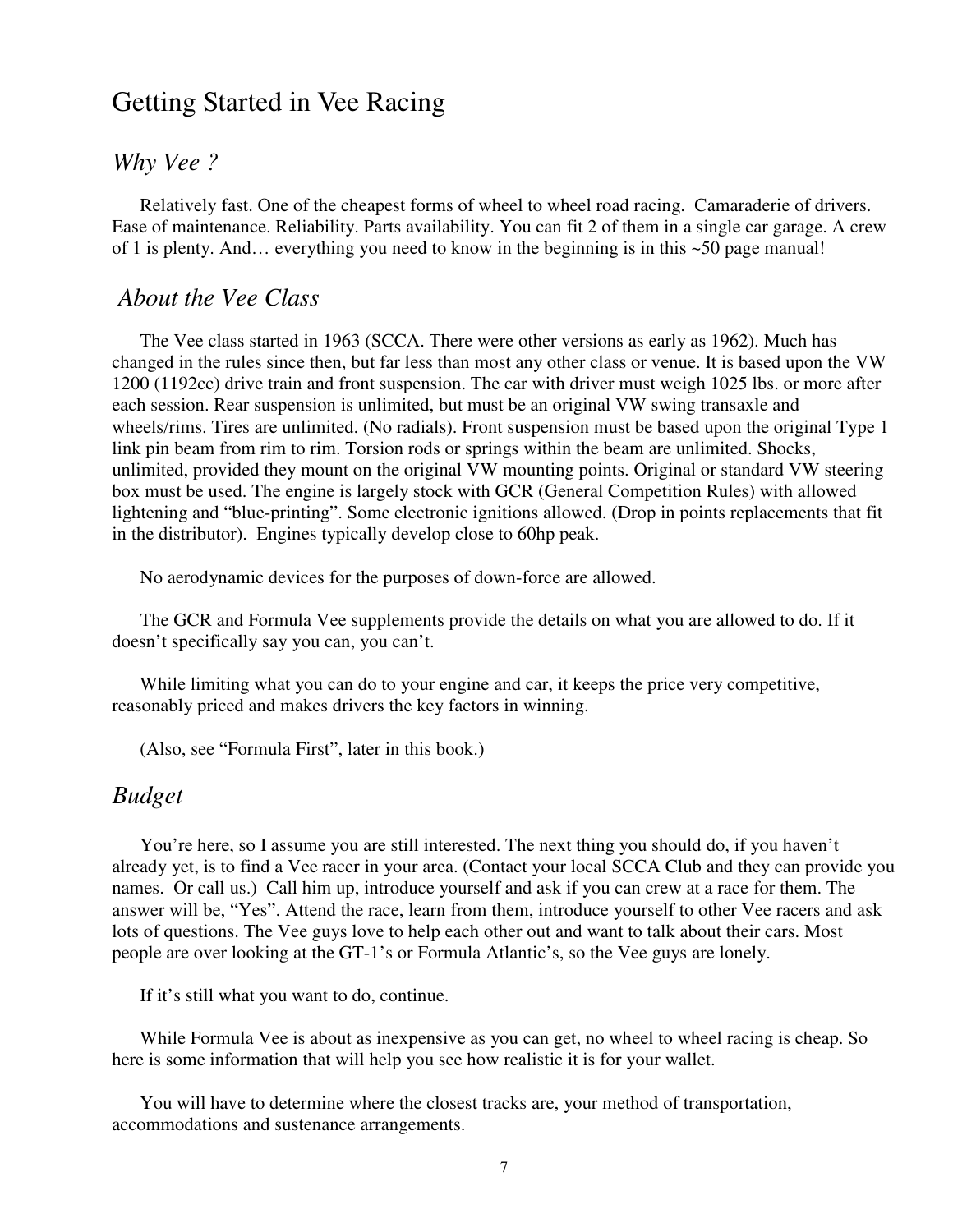### Capital Costs

| FV Car                  | $~54000 - $16000$ | (See "Buying a Car")                                  |
|-------------------------|-------------------|-------------------------------------------------------|
| Trailer                 | \$ Free - \$3000  | (A trailer may be a part of the car package)          |
| Fire Suit               | $$350 - $800$     |                                                       |
| Helmet                  | $$250 - $500$     |                                                       |
| Gloves, Arm Restraints, | $$100 - $200$     |                                                       |
| socks, etc.             |                   |                                                       |
| <b>Spare Parts</b>      | $$300$ - infinity |                                                       |
| <b>Rain Tires</b>       | \$800             | I include as a capital item since they might last for |
|                         |                   | 4 or 5 years (not absolutely required you could sit   |
|                         |                   | and watch for that session).                          |

So, your up-front investment before you sign up for you first race or school will range from \$5500 (not very realistic) to \$20,000+ (a bit of an overkill). You can prorate this out of course, since most of the above can last 5 plus years. When you decide to move on to sky-diving, much of the above can be recouped when you sell it. Still with me?

Before you can actually get a Novice permit, allowing you to do a Regional race, successful completion of 2 SCCA schools, or the equivalent professional school is required (Check with the school before registering.) There are exceptions to this. If you have prior racing experience, one SCCA school may be waived. Check with the school and your Regional Competition License Director. The entry costs of SCCA schools are approximately the same as a normal race. You, of course, have to provide your own race car .. or rent one. Other SCCA accredited schools usually require use of one of their vehicles (and, of course, are more expensive.)

| <b>Entry Fees</b>              | $~5300 - $700$ |                                                                                                                                                                                                                                    |
|--------------------------------|----------------|------------------------------------------------------------------------------------------------------------------------------------------------------------------------------------------------------------------------------------|
| Tires                          | $$400*$        | (Assumption of 2 weekends per set. This will vary<br>greatly, but generally plan for this.) (In some Vee<br>racing (Vintage and Formula First, etc.) a spec tire<br>may be used that might last up to a full season of<br>racing.) |
| Oil / Filter                   | \$40           | (Change every other race weekend)                                                                                                                                                                                                  |
| Fuel                           | \$75           |                                                                                                                                                                                                                                    |
| <b>Crash Damage</b>            | \$100          | (Wild estimate. Most weekend \$0, But maybe a nose,<br>wheel, tire, etc.)                                                                                                                                                          |
| Engine Wear                    | $$250**$       | Assumes a rebuild every 10 weekends.                                                                                                                                                                                               |
| Misc Supplies                  | \$150          | Rags, hardware, T-shirt at the concession stand., etc.                                                                                                                                                                             |
| Accommodations                 | $$50 - $300$   | Hotel, camping at the track, pack your own<br>sandwiches, etc.                                                                                                                                                                     |
| <b>Transportation and Food</b> | ?              | Fuel to the track alone, might be \$300 or more                                                                                                                                                                                    |

### Expense Costs per Weekend

\* By careful heat cycling and rotations left to right, in cooler temps and smooth tracks you might get 3 weekends out of a set, overall.

\*\* If you do your own rebuilds, this dramatically reduces engine costs.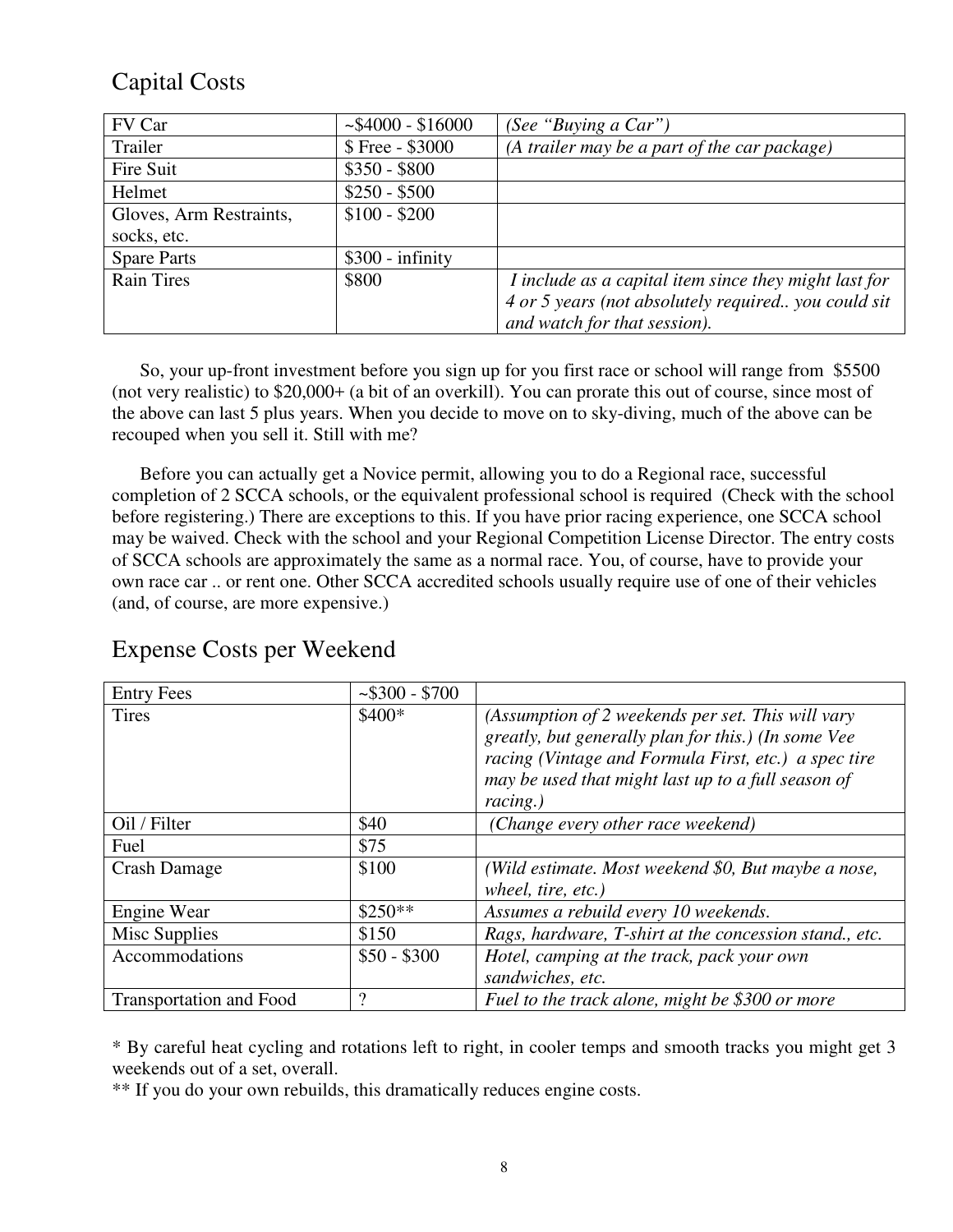#### *Buying a Car*

Where? Check the classifieds in SportsCar Magazine. (Subscription provided with your SCCA membership.) Ask the guys at the track. Check the Internet. (Even on EBAY). Try our website at:

#### **http://sracing.com/ForSale/forsale.htm**

Some more here:

### **http://formulavee.org http://www.apexspeed.com/forums/forumdisplay.php?98-FV-amp-F1200- Classifieds-Cars-For-Sale**

A turn-key Vee can be purchased for as little as \$4000. However, usually this price of car will either need some work and/or not be very competitive. Many times a car includes a trailer and/or some spares. (additional wheels/tires, rain tires, body parts, engine parts, etc.) We have purchased cars where the spare parts alone were almost worth the price.

If you haven't raced before, the main thing you are looking for is mechanical reliability. Even if you can't get to the podium with it, you will have fun and find someone on the track to race with. In a year or two, you can buy a fast "National" car. You can probably sell old reliable for what you paid for it. You need to **finish** to get near the podium. Unless you just cannot afford more up front investment or just love to work on them, I suggest a middle of the price range reliable car.

Note that many times an engine will be referred to as a "National" or "Regional". There is no real defining point. But typically a "Regional" is probably on the low end of competitiveness. It however, may be able to be improved, so don't eliminate it.

Many times a car is offered as a "Roller". This simply means that it has no engine, but should be ready to race other than that. See "Engine Stuff" in this book for more info.

Sometimes you will see "Slider". This is typically a car with no engine and no transaxle or rear suspension.

See if you can get some history on the car. Check the logbook (Make sure it has one) for crash damage, talk to the engine builder, prior owners and other Vee racers in that part of the country. We are a close knit group, and we usually know a little bit about the other guy's car that we race with. Preferably get a car that the manufacturer is still in business or parts are available for it. (Mostly body parts). Most anything else is easily fabricated if needed. Try and find a car that has been raced recently (with SCCA tech inspection stamp in the logbook). You will then know that it has the required safety upgrades. Check the seat harness system dates. You have to replace it periodically. Have your buddy (remember the guy you crewed for) take a look at it. Sit in the car. Does it fit well? Will it fit you when you put on 10 lbs? Is your head (with helmet) 2 inches below the roll bar? Also your helmet should be below a straight line drawn from the top of the front roll hoop to the rear roll hoop. Check your GCR for current rules. Many Vees have some adjustably in the seating, pedals, etc. However there are some Vees that some people will never be able to fit into.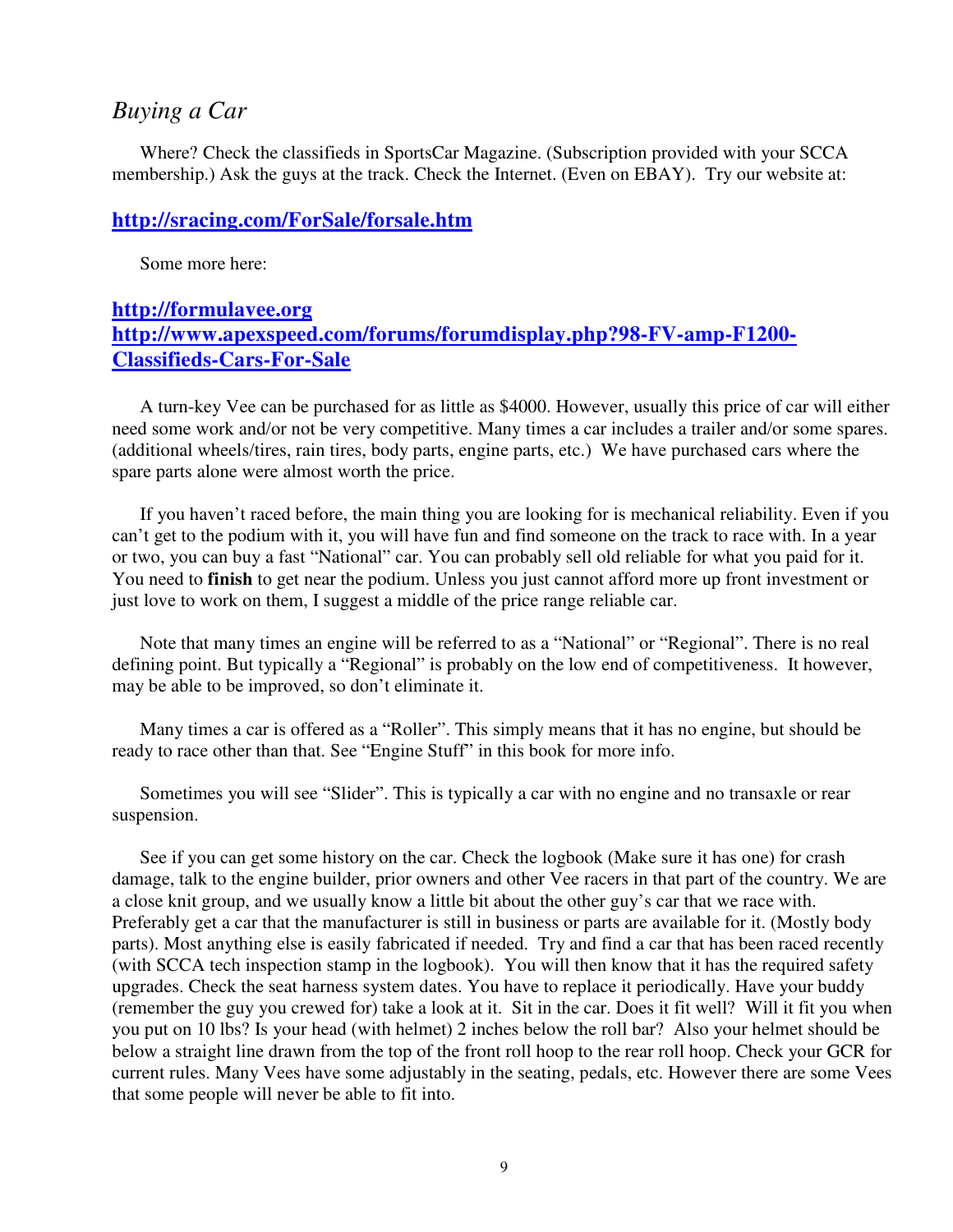Consider the spares that come with the car. You may want rain tires. Do they come with it? How about some used decent tires to get you through your school or first race weekend. (Don't buy new tires for a school or your first race. You won't be winning either of these events.)

After you think that's the car you want, negotiate. Just like you did for your street car. If you buy it check to see if he has any set-up info with it. Maybe from the original builder or manufacturer. If you have lots of money, know you will love Vee racing, and are going to be a top notch driver, by all means, go big time. Get a new car or kit with a big motor. That too can be sold later if you made a mistake. However, the depreciation will be greater.

### *Trailer*

You have lots of options, depending upon your budget. Anything from a 10 ft open trailer to a 24 ft dual axle, closed trailer. (Anything more is a bit egotistical for a Vee guy.) Your trailer is a lot like your garage. No matter how big you build it, your junk will expand to fill it. In spite of that, I would buy a trailer like I buy the Vee. Go cheap with reliability. Get an open trailer with a tire rack. Next season you can sell it for what you paid for it. If you do go with a closed trailer, get something that you have a resale market for. A 12 ft trailer won't hold anything but a Vee, Kart or Snowmobile. Go to 18 or 22 ft. You have a much better resale capability. Once you have decided to go closed trailer, the incremental cost per foot is not that much. REMEMBER your towing capability. You can tow a Vee on an open wheel trailer with a decent mid size car. More than that and you need a **real** tow vehicle.

I won't cover trailering safety here, but make sure you have an adequate tow vehicle, hitch, braking equipment and good weight distribution. It's bad enough to wreck on the track. Wrecking on the way there is not nearly as fun.

### *Renting*

Before you mortgage the house... you have another option. Renting. Depending upon the area you live, FV rentals are available. At first glance rental prices may seem very steep, but after recognizing that you won't need any of the above tools, parts, tire, fuel etc. and a crew is even provided, renting may be the way to go. A rental weekend will run you \$1000 to \$2000, but if you decide racing isn't for you, that is all you are out,. Note: that you will be responsible for some or all of any crash damage. Check your contract. Call us. We might have a rental available or can steer you in the right direction.

### *Sponsorship*

This will be the shortest section of the book. You will be amateur racing on a road course with no or very little real media coverage. All of these things mean that you can do little for a sponsor and he will probably do little for you. Even in major media covered pro racing, as often as not, it is who you know, who your dad is or who your sister married to find a sponsor. There are few things possible though:

- 1. Is your dad etc. self-employed and has a few bucks? If so he is certainly IRS eligible to be a sponsor of your car and put decals on it for a tax write-off. That also goes, of course, for your sister's husband.
- 2. If YOU operate a business in the racing industry, you too can get a write-off. (i.e., any of your profits can be offset by your racing expenses for tax reporting purposes.) Check with your accountant. It has to be a serious business intent. If you are not in the racing business, it can get a little sticky. Again check with your accountant. The IRS is watching you. AMWAY sales people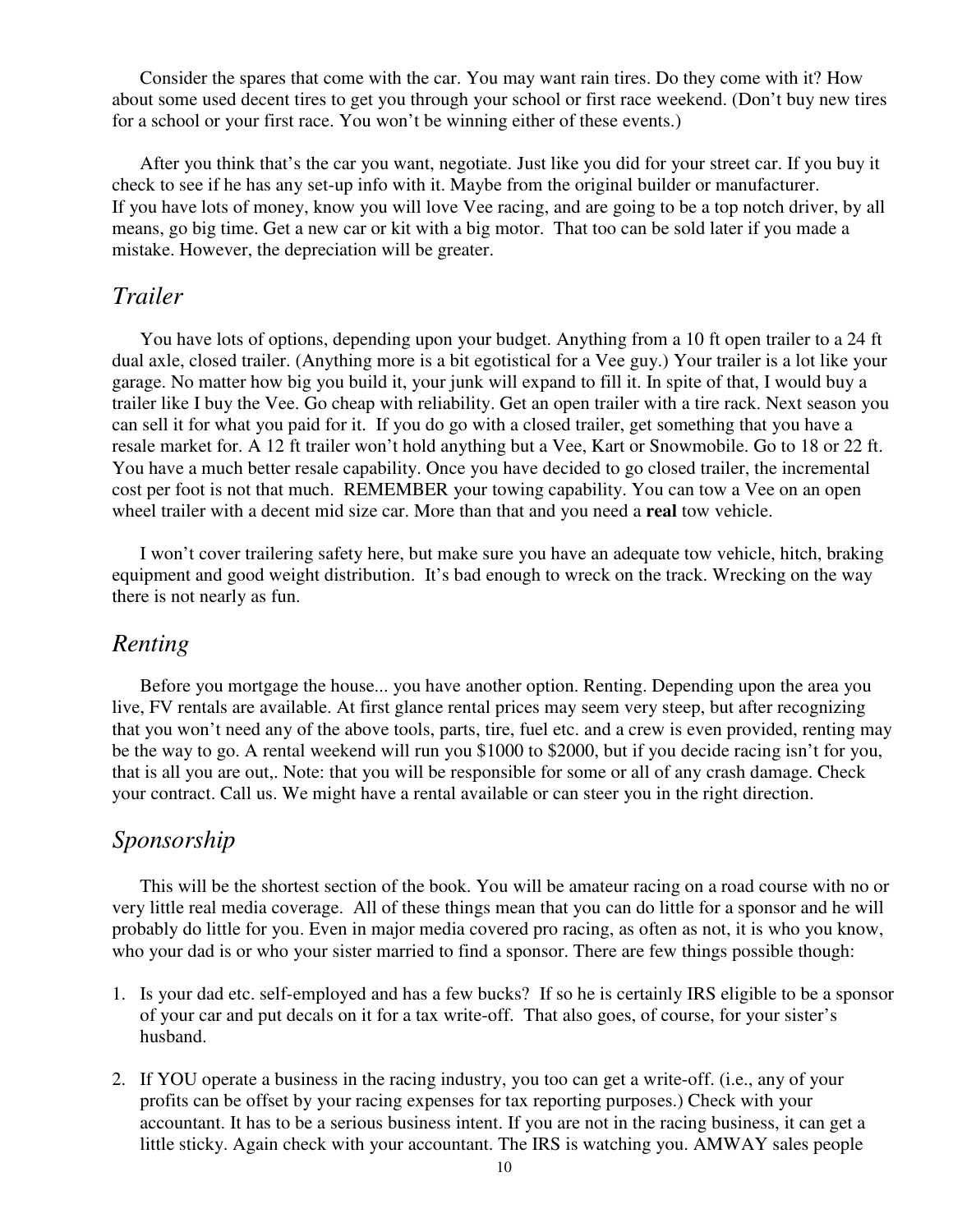beware.

- 3. Contingency Awards. There are a few of these available for Vee guys. Tire manufactures and engine builders often offer free products or rebates when you win a race. Typically it consists of a free tire or two or a \$50- \$100 discount.
- 4. Many consumable manufactures (oil, spark plugs, etc.) will often give you free products in decent quantity. Send them a request with your racing history, intent, what you want, and a picture of your car.
- 5. Last but not least, put together a sales package: Info on you, Formula Vee, etc. Send it out. You may get surprised… If you live near a track and there are local businesses nearby (parts stores, hotels, restaurants, etc.). they may in fact like to have an ad on your car and pay you "something" for it. Keep in mind, that it is not their ego. They would like something in return: Business. Make sure you send people their way and have them tell the sponsor you sent them.

In this vein, before we were in business for ourselves, we had a battery manufacturer send us 12 batteries. An oil company sent us 86 quarts of lubricants .We even got free meals at a restaurant for crew and us for the season. We even gave the owner a checkered flag and trophy from our event. He posted them on the wall of his restaurant with a picture of the car. He was happy and we were happy. I had a customer once go to a large thoroughbred horse farm for sponsorship. He actually received a couple entry fees and a check for a new set of tires. I think they just wanted him to leave. But, persistence can pay off.

The point is, in this venue you probably won't get a season sponsorship, but there are a few dollars that can be made or offset. The OTHER point. If you NEED sponsorship money…you can't afford Vee (or any other kind of) racing or, you are spending too much on it.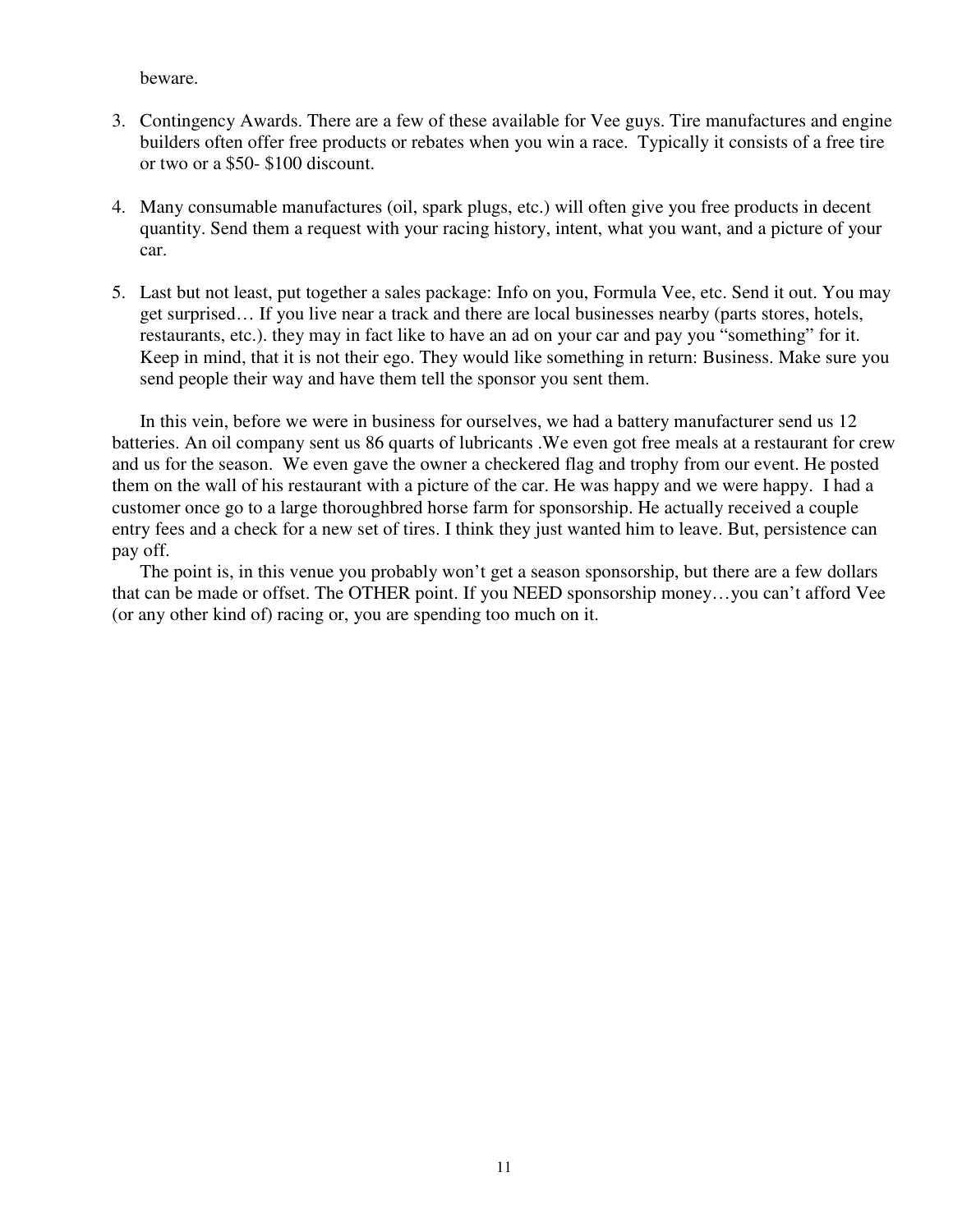### Engine Stuff

If you don't have a Vee and are just reading this stuff to get started, let me recommend something. **Don't build your first engine by yourself**. Buy a professionally prepared one. You are going to do things to an VW engine on the track that the designers never foresaw. If you build one precisely as per the VW manual, you won't go fast, and you won't go long. **Buy your first one**. Then you can take it apart when it's ready for rebuild and see all the secrets. You can then re-build it and/or buy a new one. Even then, without a dynamometer, flowbench, machine equipment, etc. you will have a difficult time, but you can get closer.

### *Differences Between a Stock 1200 and a Racing 1200*

This won't give you enough information to build one from stock in itself, but will give you some ideas of the differences.

- 1. Ported flowbenched heads.
- 2. A dimensionally true high quality engine case. (Note that the case typically used is the 1600 Universal case. It has larger oil galleries, heavier webs, and dual oil reliefs. )
- 3. Precise rocker arm geometry and lightened rocker arms.
- 4. Heavy duty valve springs
- 5. Oil Flow restrictors
- 6. Lightened/balanced pistons/rods with cut cylinders to match.
- 7. Intake manifold, acid etched, enlarged, and polished for flow.
- 8. Carburetor with lots of modifications and re-tuned.
- 9. Oil Windage System
- 10. Oil Sump modifications
- 11. Special designed piston rings
- 12. Valve Cam timing changes.
- 13. Lightened flywheel
- 14. All components machined to optimum balance and legal weight
- 15. Certain GCR allowed changes in components. (Rocker arms, push rods, distributor, etc.)
- 16. Dynamometer tuned (timing, mixtures, etc.)

17. And most importantly, a professionally built engine will be SCCA legal. It is very easy to innocently build an illegal engine.

#### *Horsepower, Torque, Dyno's and Flowbenches*

Skip this if your Ph.D. is in physics. As a matter of fact, skip this if you stayed awake in high school physics.

Torque is a measurement of force. Horsepower is a measurement of work performed in a given amount of time. A dynamometer is a very simple device that tries to load the engine output shaft with friction, usually via a water impeller. (There are other forms of loading also.) The amount of force on this impeller is measured in foot lbs of force. Here is where the physics come in. Trust me on this. Horsepower is equal to Torque times RPM divided by 5252, So if we run an engine on the dyno at full throttle, and it takes 53 lbs of force to hold the engine at 5500 RPM, the engine is developing 55.5 hp at that point. (53 x 5500 / 5252 = 55.5). Got that? The dyno only measures instantaneous numbers at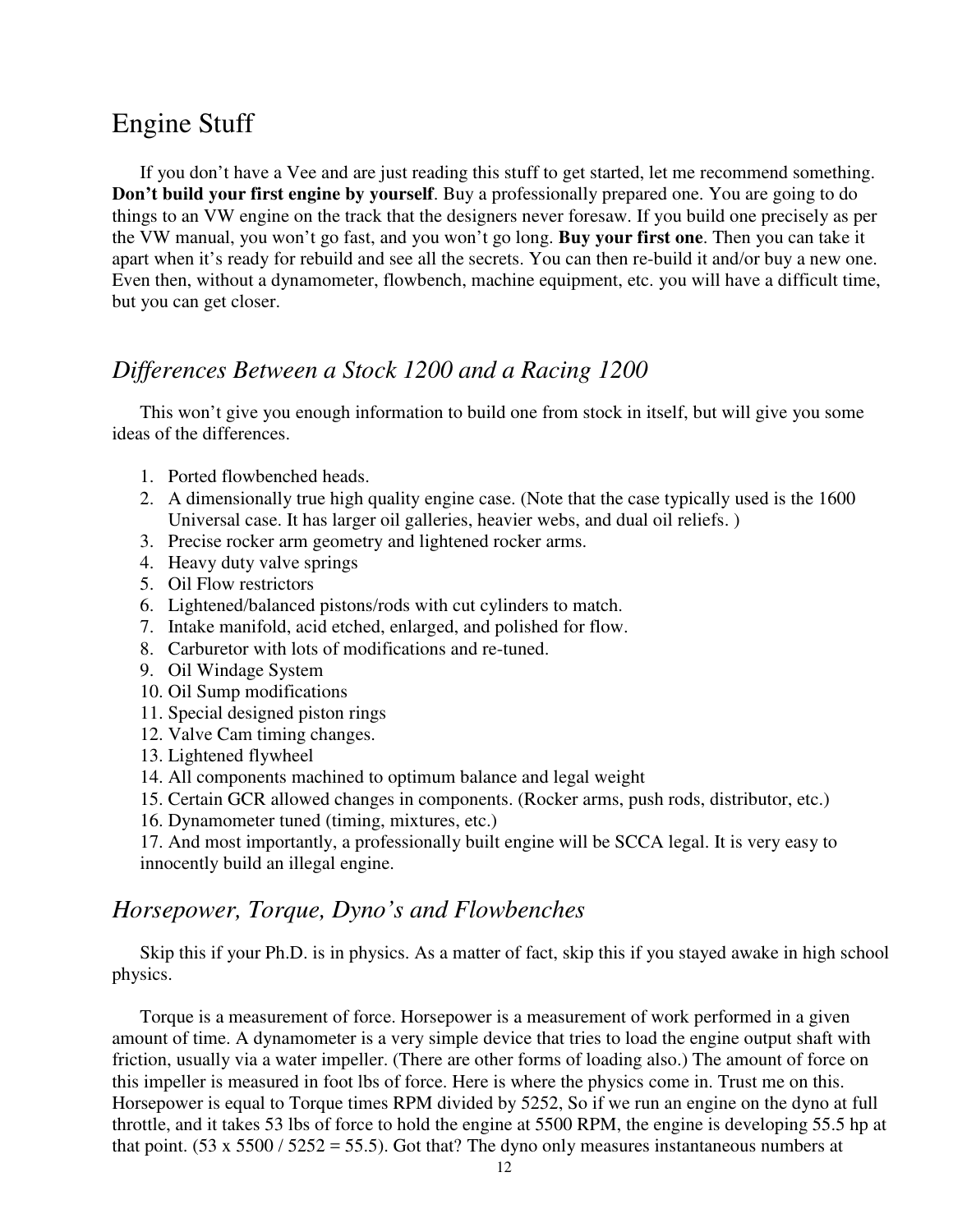several points throughout the tested RPM range. (Usually every 100 RPM). In theory an engine could be designed to develop 65 HP at 6000 rpm, yet only develop 40 HP at 5000 RPM. So you got a big 65 HP engine. Yet you would probably prefer an engine that could develop 55 HP from 5000 through 6500. So when someone says they got 60HP on the dyno, in itself may not mean much. What you are really interested in is how fast the engine accelerates under load from 4000 to ~6700.

Regarding the numbers that may be provided to you. Because engines develop more or less horsepower depending upon the air density, humidity and ambient temperatures at the time of the test, there are accepted fudge factors to bring these numbers to an "equal playing field". For example, if I dyno an engine here in Lexington (~900 ft above sea level), on a dry winter day, I will get much higher numbers than someone doing the same test on the same engine in Denver on a humid warm day. So we apply factors (or our computer does it for us), called SAE or STP to equalize the numbers. Don't worry, as long as the accepted factors are applied, it will work out pretty close when we bring the engines together to the same track on the same day.

I know everyone wants that last ¼ HP out of your engines and at less than 60 HP, it sounds like a lot. Go back to the math in the first paragraph and listen to this; When your buddy says he gets  $\frac{1}{4}$  more HP when he runs blue plug wires instead of yellow ones.. Using the above torque figures, only 24 more RPM would be that ¼ HP. Maybe he sneezed on his tach.

One last item of physics; To accelerate a 1025 lb. mass from 80 to 100 mph in 4.00 seconds takes 56.025 HP. 56.275 HP (1/4 hp more) will allow him to accelerate from 80 to 100 in 3.982 seconds. (So, he probably won't even get by you.)

Another thing you will hear; "This dyno reads higher than that dyno", etc. As I said above, a dynamometer is a very simple device and very easy to calibrate. If two dynos run the same engine in the exact same environmental conditions, they will read exactly the same, **or they are not calibrated correctly**. We are only measuring torque and RPM. Both are easily verified and calibrated. Easier than checking your bathroom scale. If you put a known 100lb weight on it, it should read 100lbs, right? A dyno is calibrated almost the same way. An accurate tachometer is the only other item needed.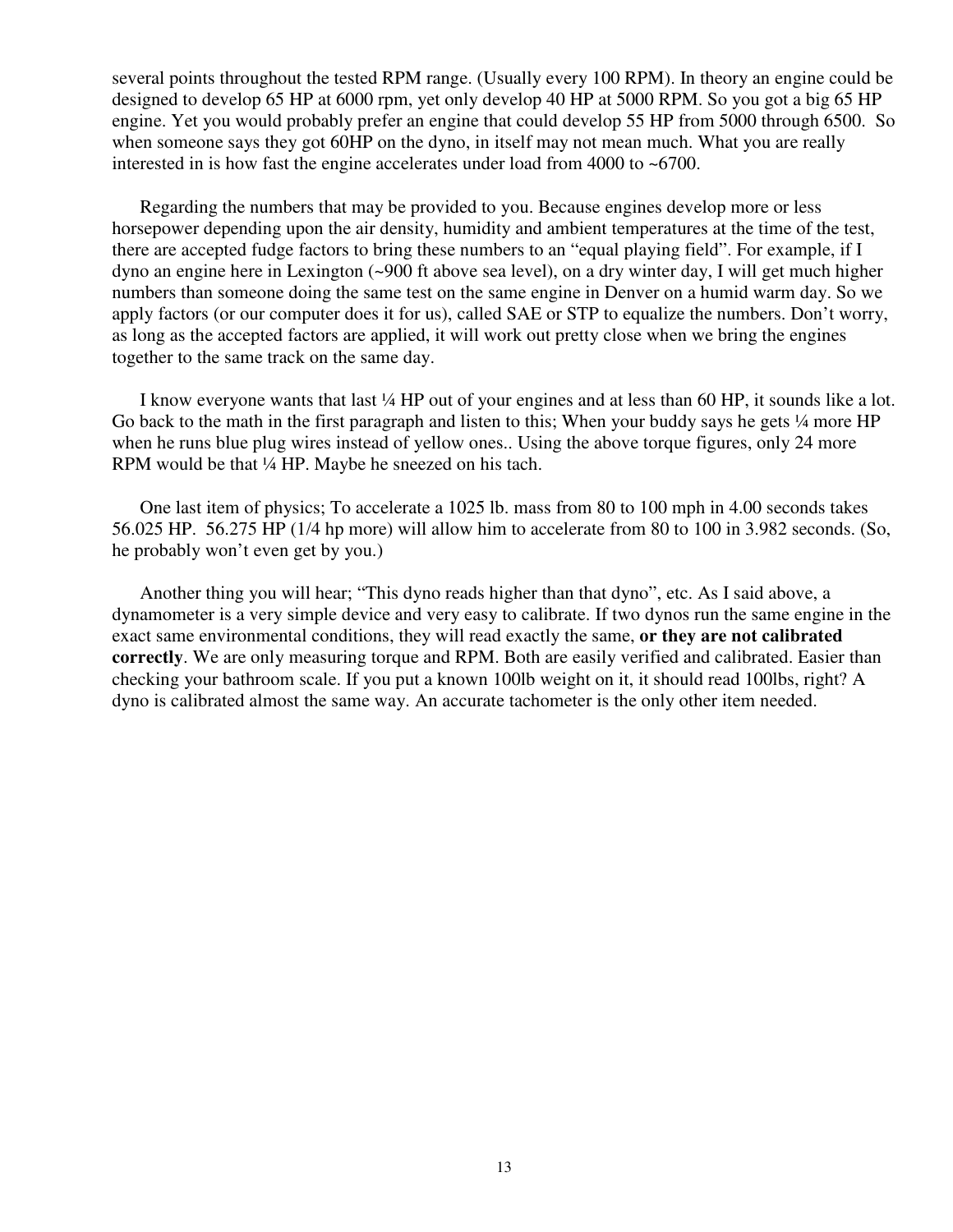

**Dyno Screen 1** 

Here is an image of some of the items that can be viewed and logged on a typical **chassis dyno**. This one is set up to view, RPM, Wheel Speed, HP, Air/Fuel Ratio and Oil Pressure. Other screens provide BSFC, Clutch Slip, EGT's, Oil Temps, and more. All these items are used to make sure the engine is tested at proper operating conditions and for tuning of the carb, etc. (An **engine dyno** is similar but usually with much more data collected on multiple screens.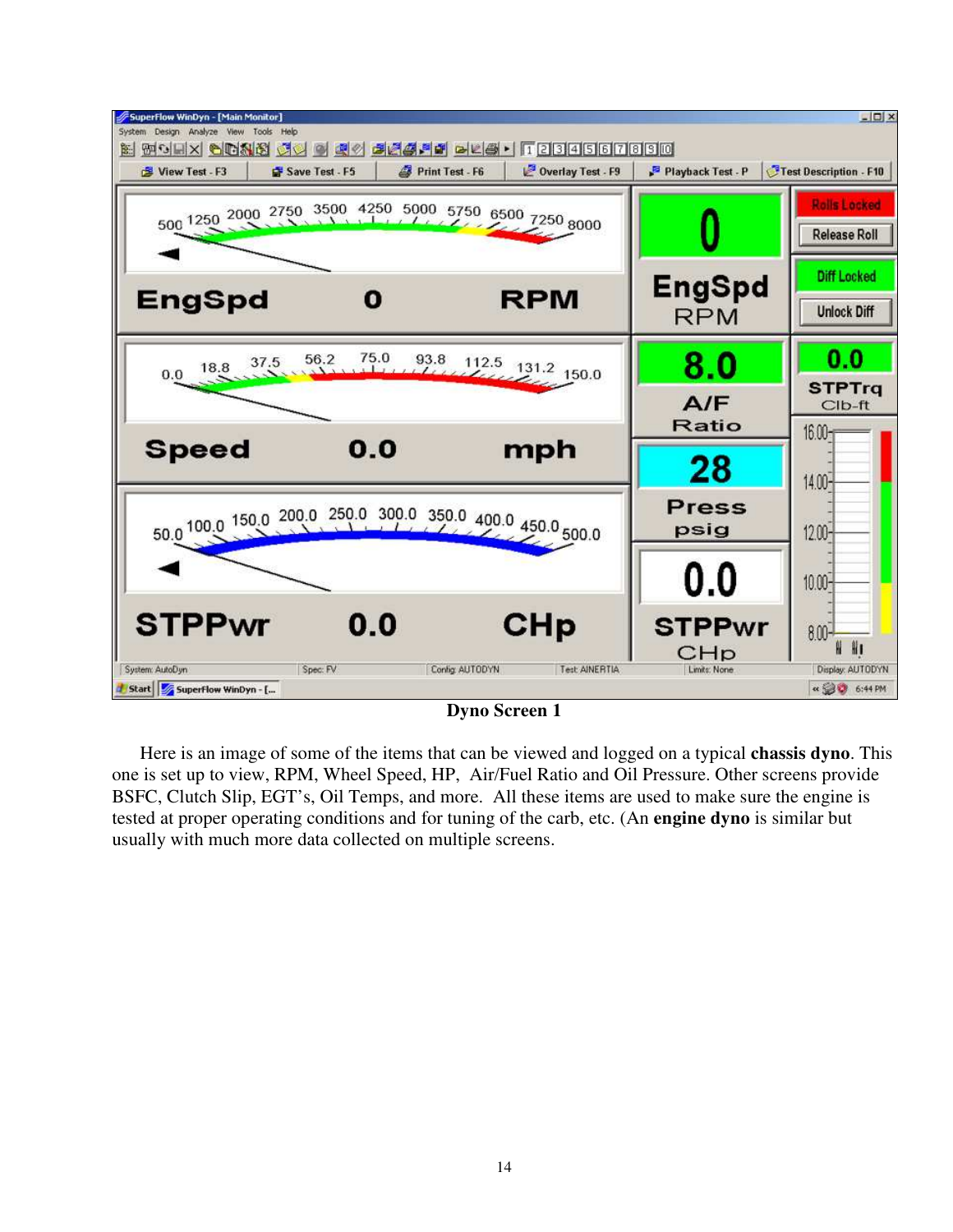

**Dyno Screen 2** 

This is a sample printout of just HP, Torque and RPM. This is from an actual FV on the chassis dyno. The resultant HP peaked at about 53.1 at 5200 RPM. This engine averaged 51.8 HP from 4500 to 6500 RPM. On an engine dyno, the peak HP would be closer to 58 HP. We are seeing about 5 HP loss in the drive train. This is a very good engine and trans.

Please note that the Torque and HP lines cross at 5252. (Remember that physics lesson back a few pages ago?) On all reciprocating engines, HP and TORQUE are equal at 5252. Any dyno chart you see should show this crossing. If not, something is wrong.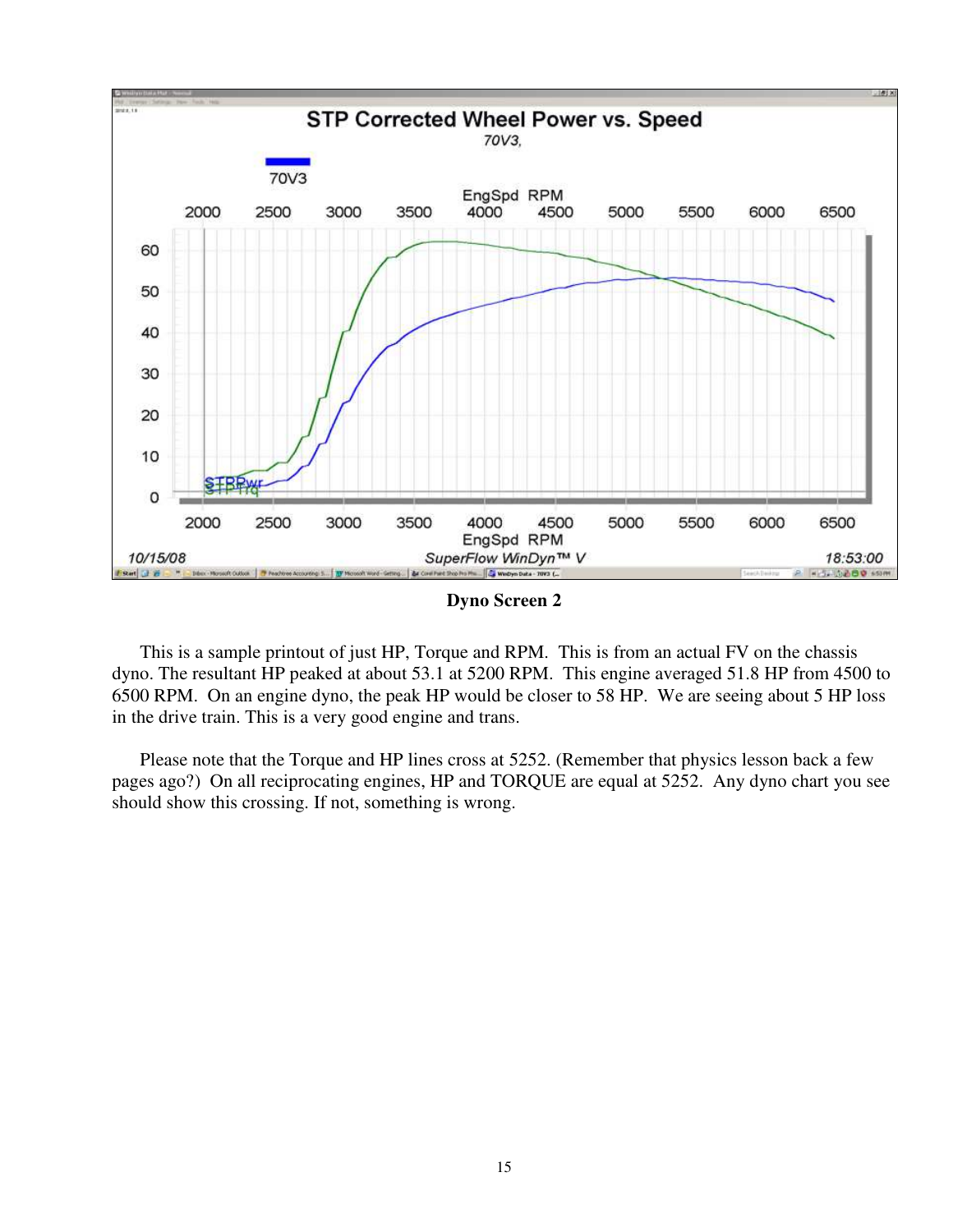

**Flow Bench 1** 

### Air Flow and Flowbench

The more air you can get into your engine and the more waste you can get out is the single biggest factor in determining the work (HP) that your engine can do. So, a Flowbench is a tool that is used to measure the capability of the carburetor, intake, heads and exhaust system to do just that. If two engines are developing the same HP at the same RPM point, it really doesn't matter if one has a 65cfm<sup>\*</sup> manifold and the other has a 67cfm manifold. However, you can safely assume that at SOME RPM point the 67cfm manifold will develop more HP. (all other things being equal)

On the next page is a typical graph of a Vee head flow (intake is green, exhaust is blue). The graph shows CFM of flow at 28" of water and several lift points. (Note that the 1200 Vee exhaust valve and ports flow better than the Intakes.) This is due to the shared intake port and its length. On most engines the exhaust flows 30% more than an intake.

<sup>-</sup>\* Cubic Feet Per Minute (air)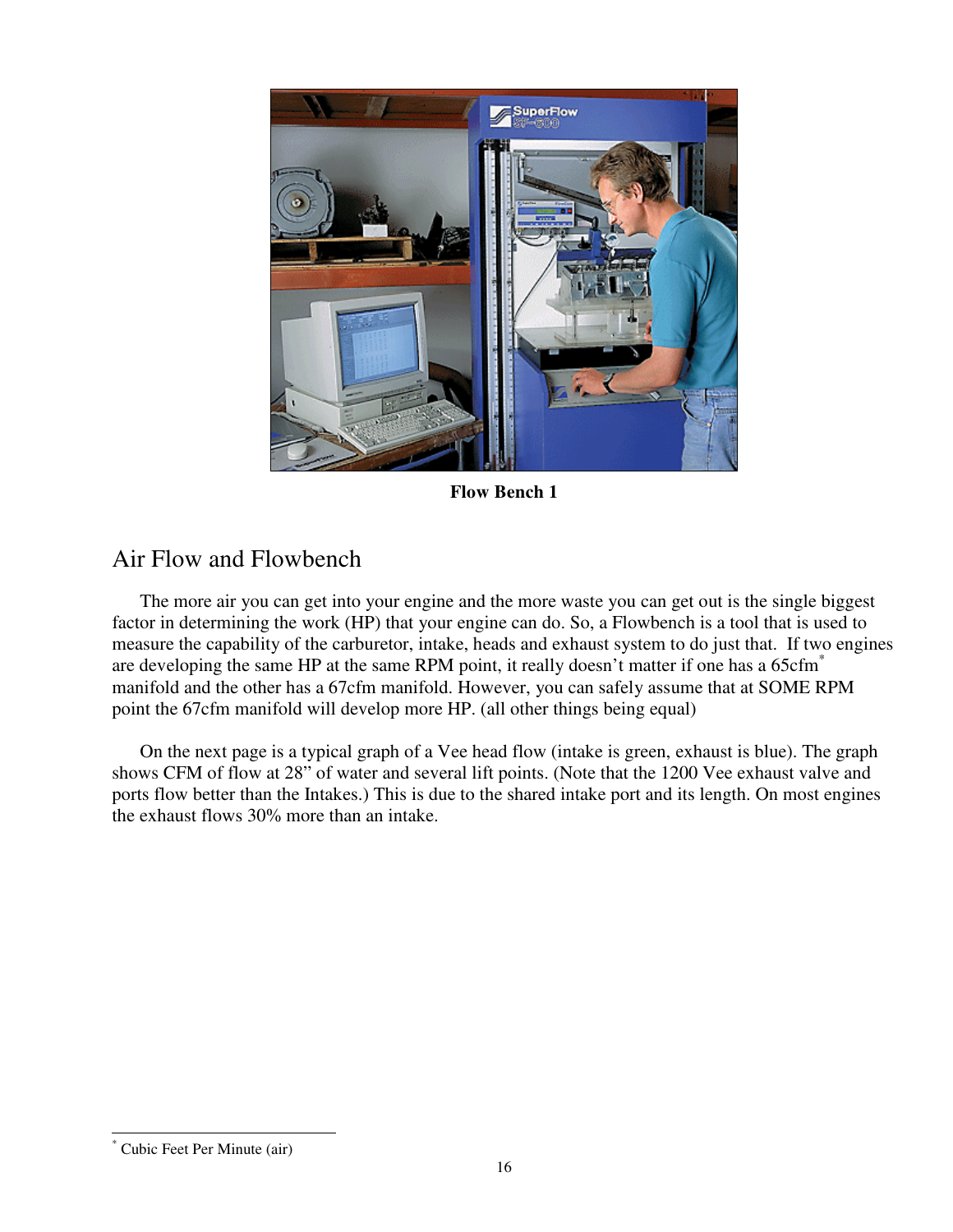

**Head Flow Chart 1** 

Until you get you own flowbench, it is best to trust your favorite engine builder's assessment of your carb, heads and intake. (i.e., "This is a "National manifold", "this is a regional manifold", or "this is the best manifold I have ever tested." (*There are lots of these.*)) The reason for this non-scientific recommendation is that the numbers that can be provided will bore you and possibly not result in you getting the best bang for your buck. I can give you "cfm", "percent of flow", "at 10" of water", "at 18" of water", etc. By the way, to really understand what all this will do for your HP, you have to evaluate the numbers across all other components of your induction system. Not to mention cam profiles, etc. So take his word for it. If you are really interested in knowing more about this, get a book at the library.

Ok, now let's tune your engine up…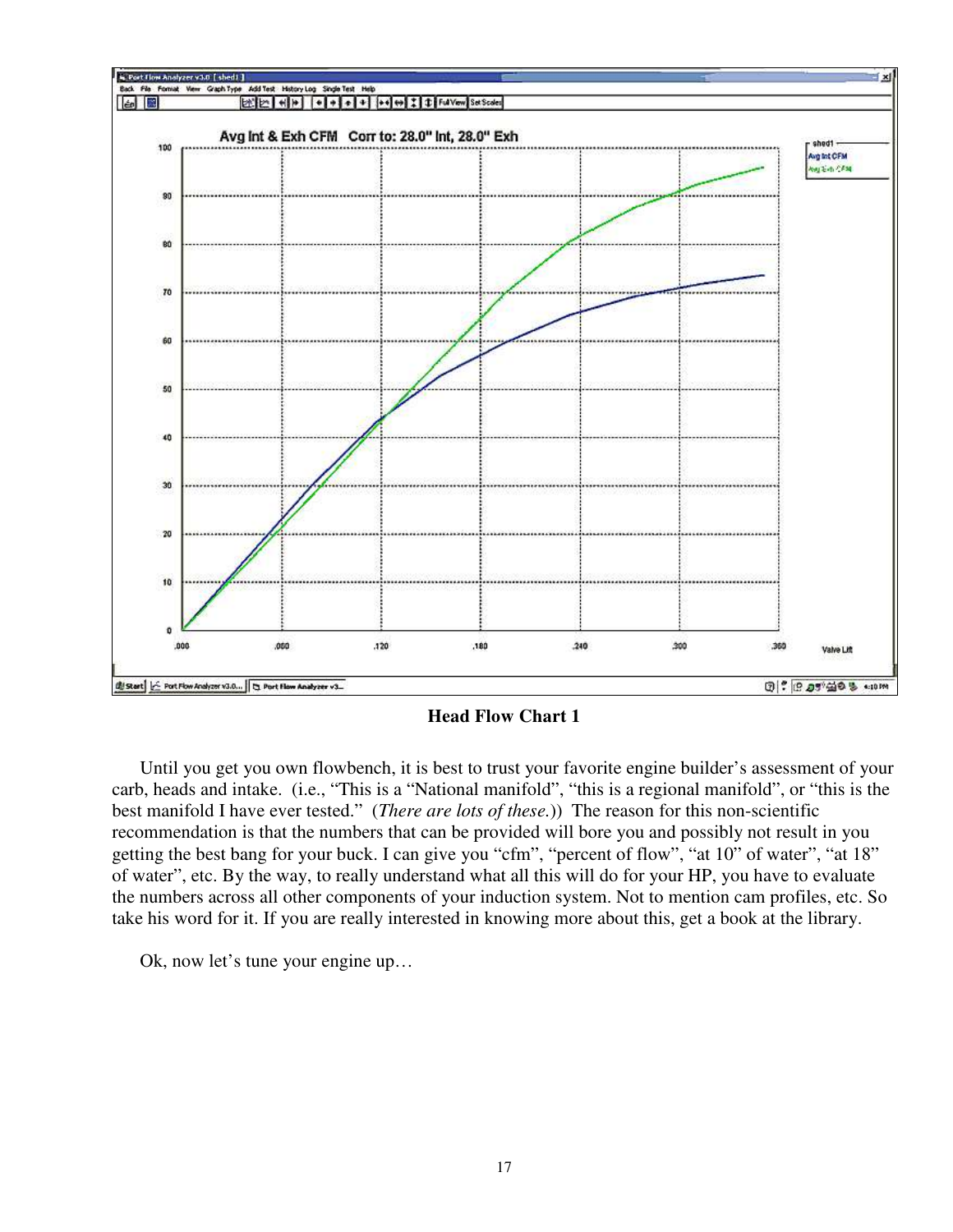### *Engine Tune Up*

We are going to do a typical tune-up that you would normally do prior to a race weekend, or even at the track when problems are suspected. It's pretty simple stuff, but you do need a couple tools.

- 1. 13mm Wrench
- 2. Screwdrivers
- 3. Set of feeler gauges and/or a dwell meter.
- 4. Timing Light
- 5. 12V Test Lamp (not required but helpful in many cases.)
- 6. A Meter for checking voltages. A simple VOM is fine and usually a Dwell Meter has all the functions you need.

For more advanced engine work, here are a couple other tools that may be helpful for diagnostics of an engine problem. (One or the other is adequate.)

- 1. Compression Checker
- 2. Leakdown Tester (A Leakdown tester is optimum but you need a small air compressor to use it.)

### Dwell or Point Gap (if your engine uses points/condenser)

You will want to check your dwell before each race weekend. Dwell IS point gap. I.E. The SMALLER your point gap is the HIGHER dwell is. Dwell is simply a number in degrees that the points are closed during an ignition cycle. If your point gap is set at .016 and your dwell is 50 degrees, then if you adjust the points so that they are .015, your dwell will go HIGHER.

The purpose of all this is that when the points are closed, they are running current to the coil. When the points open, the large magnetic field created in the coil collapses into the high voltage windings of your coil, creating the high voltage needed to fire your spark plugs**. (***Your plugs fire when the points OPEN*.) In theory, a longer dwell will saturate the coil better and give more spark. However, the longer dwell will also use more current and heat the coil more. The good thing is that the Vee engine is a low compression engine and doesn't need a whole lot of spark.

The original VW engine called for about 46 degrees of dwell or about a .017" point gap. Since we are running at 5000 to 7000 rpm we want to adjust to a slightly higher dwell. About 52-56 degrees is fine and not critical. If you start by setting your point gap to about .015, it will be close. If you use the dwell meter, check it after setting the gap. If it's in that 52-56 degree area you are fine.

The easiest way to set the gap is to loosen the screw that holds the points to the bottom of the distributor slightly. Put the car in  $4<sup>th</sup>$  and roll it until the points are resting on one of the highest points of the distributor shaft (there are 4 high points). Put your .015 feeler gauge into the point gap and move the points on their mount until the feeler gauge just slightly drags on the two point contacts. Tighten the screw. That is it.

If your points are burnt or you plan on replacing them as normal maintenance, it is best to replace the condenser at the same time. (a bad condenser will cause points to burn). Also, lightly lube the distributor shaft with silicone grease where the points rub against the shaft. New points will wear pretty quickly if you don't lube this point. After installation, the distributor gets plenty of engine oil blow-by to keep them lubricated from then on.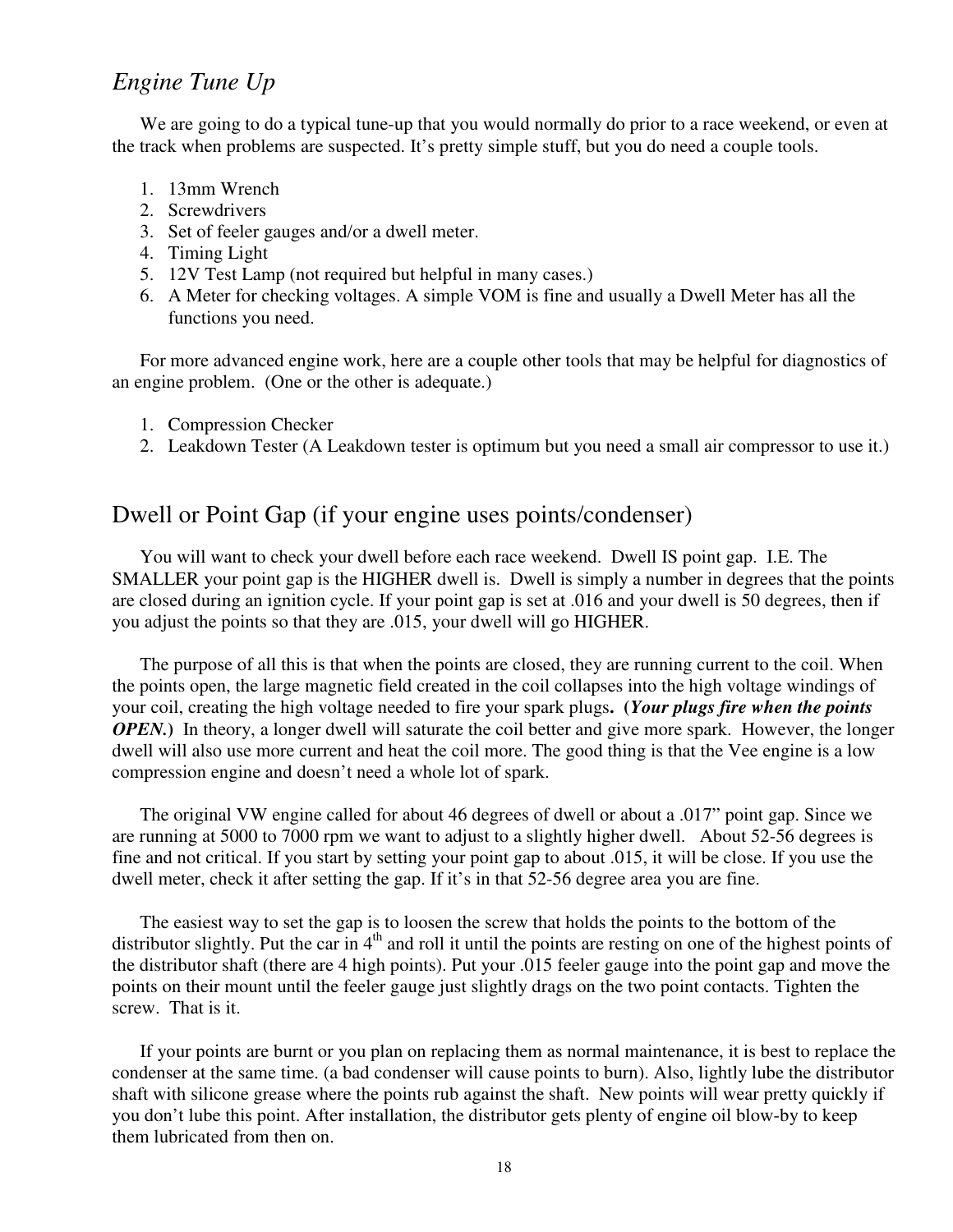It is best NOT to attempt to clean points with a file. If they look burnt or heavily pitted, replace them. The points have a proper curvature to keep contact pressure proper. If you file them you may destroy this design. A slight burn or discoloration can be removed by pulling a strip of 600 grit abrasive through them. Make sure no grit stays in the points.

Points should normally last a full season. But always carry a spare set.

NOTE: Anytime you make a point change or adjustment, you MUST check timing. (Next Section). ANY dwell change will change the timing. You CAN change timing without affecting dwell.

### Electronic Ignition

You now have another option. The SCCA now allows any "drop-in" points replacement. Compufire and Pertronix and others make these units. We use them with no problems. This means that dwell no longer needs adjustment. These units go for about 6 or 7 times the price of points, but will certainly outlast 6 sets of points and will never need checking.

### Dynamic Timing

Check your timing with a timing light. Rev the engine to 3000 RPM. At this point make sure your timing is at 36 to 37 degrees advanced. At idle it will typically be in the 10-15 degree area, but you DO NOT CARE. You will only be running on the track at 4000 RPM and higher. Once it is set at 36-37 degrees, check it at 6000 RPM also. Make sure that the mark stays relatively stable from 4000 on (one or two degrees of splatter is normal.) If you have much more splatter than that, better go back and check your points. You may also have a defective distributor.

If you don't have a degree wheel with all the marks on it, your engine builder should have marked the 36-37 degree point. He may also have marked the 0 (TDC) point. Ignore the TDC point. If you only have two points marked (TDC and 36/37) and don't know which is which, set it for the point where it idles fastest. This is the 36/37 point.

### Static Timing

Don't bother with this unless you have messed something up and the engine won't start at all.

Put the car in  $4<sup>th</sup>$  gear. Remove the valve cover from the number 1 cylinder side (left rear on a Vee). Remove the sparkplug from that cylinder. Roll the car forward until you see the intake valve (the valve closest to the center of the head) on number 1 open and then close. Put a screwdriver in the spark plug hole until you feel the piston top. Now GENTLY roll the car forward. You will feel the piston moving up the cylinder. When the piston has reached top dead center stop. You may have to rock the car back and forth to determine the top of its stroke.

Remove the distributor cap. The rotor should be pointing to the point where the #1 plug wire is connected. You can either loosen the distributor clamp to achieve this, or shuffle the sparkplug wires around to achieve this. In any case, once you have this set close (The rotor doesn't have to be pointed exactly to the #1 wire but within a few degrees.) Now make sure that you have the number #2 wire connected to the distributor at the next **counter clockwise** position. Number 3 is next. Then number 4. So it's 1, 2, 3, and 4 counting counter clockwise.

Remove the high voltage wire from the coil. Connect your trouble light between the 12V side of the coil and the (-) (the side your points go to) connector on the coil. The trouble light will go on and off as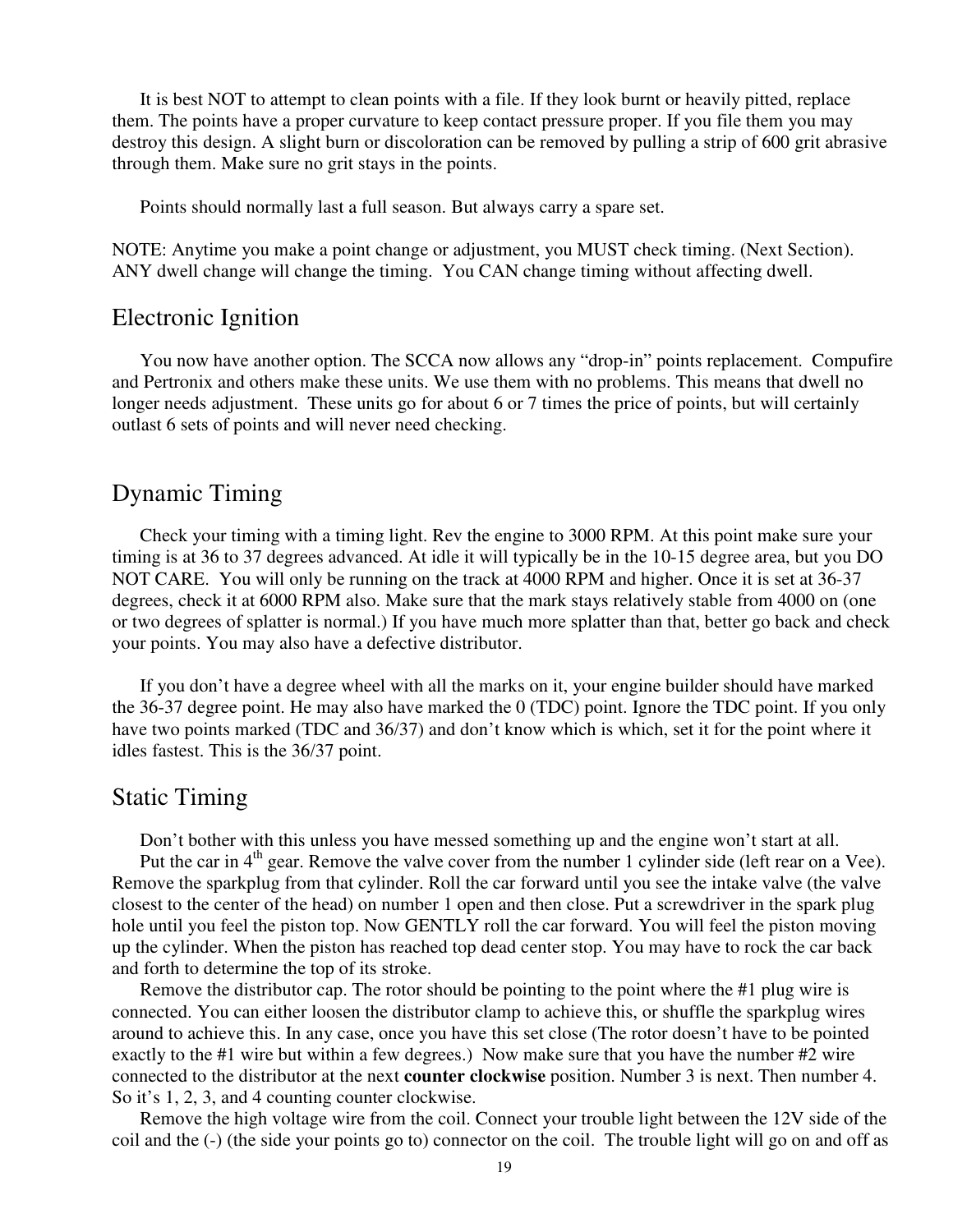your points close and open. When the light is ON, slowly turn the distributor counter clockwise. At exactly the point where the light goes OUT, lock the distributor shaft.

You have now set the timing for approximately 0 degrees. This is not the final step, but it will now be close enough for the engine to start. Turn the ignition off and put the coil wire back in. If the car runs now, go back and do the Timing procedure. If it still doesn't run see the **Misc. Maintenance** section of this book.



**Engine Layout 1** 

### Idle Speed and Idle Mixture

You may now want to set your idle. Since the race-prepped carbs are pretty modified, the idle circuits work very poorly. So don't worry about this too much. Back off the brass idle air screw 3 turns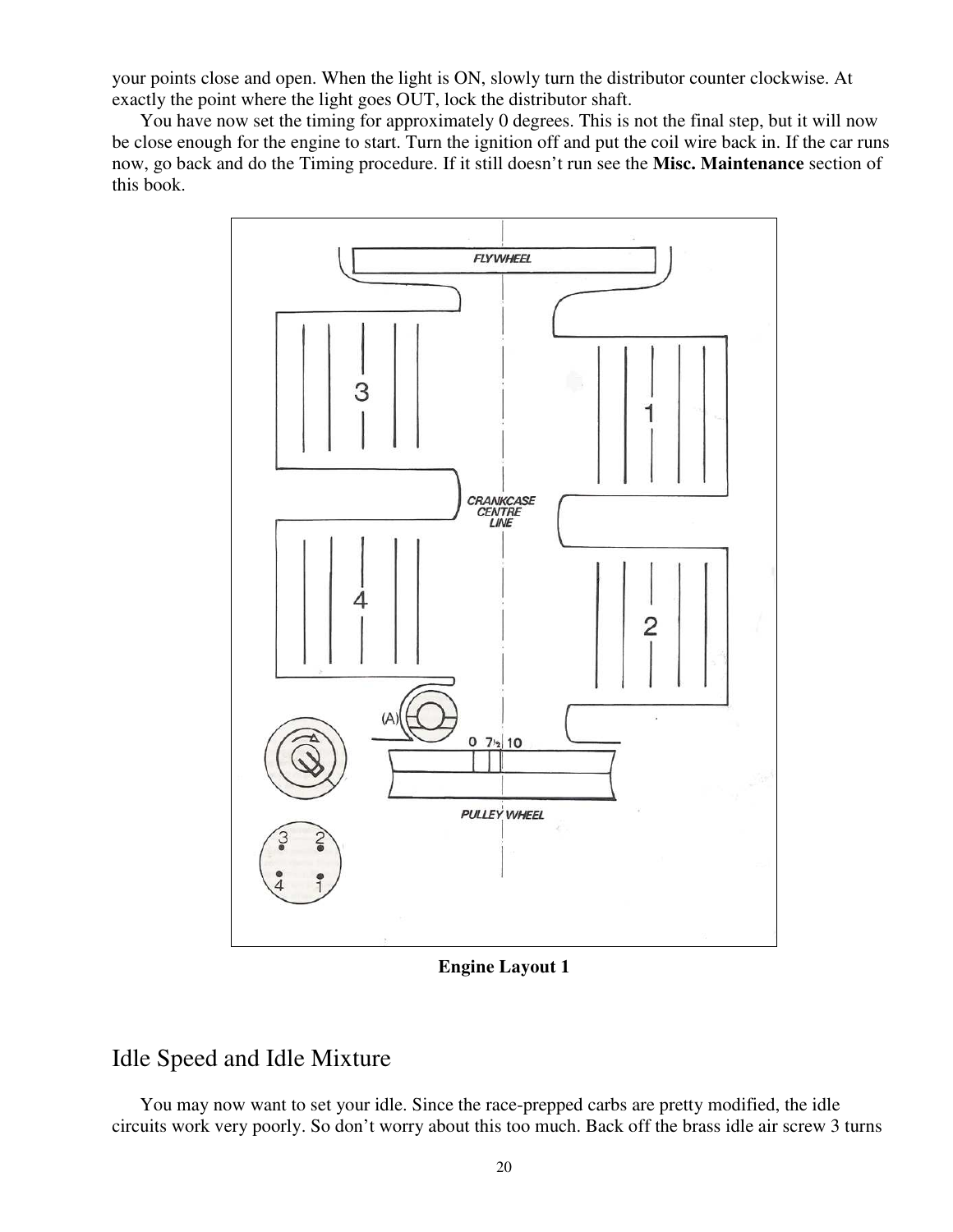from lightly snug. Set your idle speed as low as it will smoothly idle. Then adjust the brass idle air screw in until the idle starts to slow down. Leave it there. If the engine never seems to respond to the brass idle air screw, don't worry about it. Just leave it 2 turns out from the bottom. Now adjust your idle with the idle screw to about 1000 to 1200 RPM. It's not critical. You want to make sure that it's not so fast as to effect your braking via downshift, or so slow as to stall on the track when you spin or are de-clutched.

BTW, the brass idle screw ONLY affects mixture at an idle if at all. It does not affect the air fuel ratios at speed. This is done with jetting. More info on this later.

### Sparkplugs

The Bosch Type W5BC or NGK-BP7HS work fine. Gap them for about .028. You have aluminum heads. So DO NOT over tighten them. Normally it is best to remove and install them when the engine is cold.

#### Plug Wires

Ok, this will be interesting. Use good quality wires. Use any core type you want. (Carbon, solid wire, twisted wire etc.) It won't make any difference. You won't get any more HP out of a Vee engine with wires. At our RPM and compression ratio, spark is not a big issue. Just make sure they are good, with no kinks, cuts, etc.

### Valve Lifter Adjustments

You will probably want to do the following after every other race weekend or maybe each weekend. (Actually there is a short cut, but do it this way the first time until you know what you are doing.

First, let's jack up the side of the car that you do first. This will save you from losing too much oil when you remove the valve cover.

Put the transmission in  $4<sup>th</sup>$  gear. (BTW, Cylinder number one is on the left side of the car closest to the trans-axle. Number 2 is the left side closest to the driver. #3 is the right side closest to the transaxle. #4 is….I bet you already figured it out.)

Do the adjustments on a cool engine.

- 1. Remove the number 1 / 2 side valve cover.
- 2. Turn the rear wheels forward until the #2 exhaust valve is **just starting** to open.
- 3. Adjust the #1 Exhaust valve rocker arm clearance to .004.
- 4. Adjust the #1 Intake valve rocker arm clearance to .004
- 5. Adjust the #2 Intake valve rocker arm clearance to .004
- 6. Turn the rear wheel forward until the #1 Intake is starting to open.
- 7. Adjust #2 Exhaust valve to .004
- 8. Clean the valve cover gasket and head mating surface up and install the valve cover.
- 9. Jack up the other side of the car, and remove the valve cover. Rotate the wheel forward so that the #4 Exhaust valve is fully open.
- 10. Adjust the #3 Intake and Exhaust valves to .004
- 11. Adjust the #4 Exhaust valve for .004
- 12. Move the wheel forward so that #4 Intake is fully open.
- 13. Adjust the #4 Exhaust for .004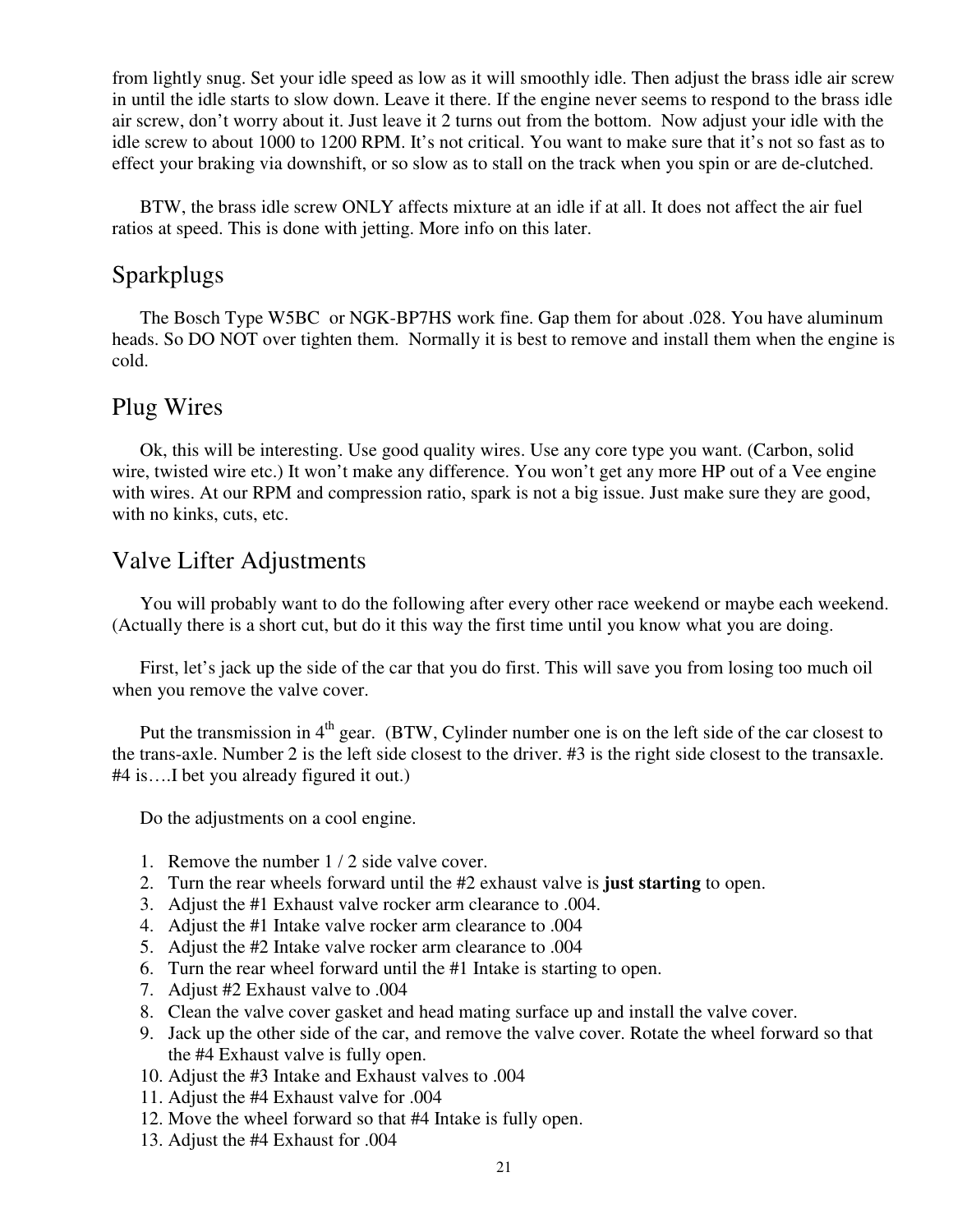14. Clean the valve cover and head mating surface up and reinstall the valve cover.

#### You're done!

There are other methods to do the adjustments but this is quick, safe and keeps you from losing too much oil and requires minimal engine movements.

After you have done this a couple times there is a quicker easy way to check the valves. Just remove a valve cover and roll the car forward in  $4<sup>th</sup>$  gear. At some point during the roll each valve should have ~.004 of free motion. If one or more of them are tight and never go loose, you need to adjust them. When you feel confident with either method, you can use .003 of valve lash instead of .004. This will give you a **little** more HP. You just want to make sure you never have the valves too tight. You can hurt the engine this way. Anything more than .006 and they are going to start making noise and you will be losing some HP. After you do this a few times it becomes very easy.

Now, when you really want to adjust valves quickly, do it without a feeler gauge. When the lock nut is loose tighten the valve adjusting screw in until it touches the valve tip and there is no play. Now back off the screw ~ 1/6 of a turn (or one flat of the locking nut.) This will also put you at .003-.004. Much faster than you can even find the old bent up feeler gauge set.

### Leak Down or Compression Checking

Periodically, you should do a leak down or compression check on your engine. Especially if you think you are down on power.

For a compression check, do the following: Remove all spark plugs and install the compression checker in #1. Open the throttle all the way (with your ignition OFF). Crank the engine three or four revolutions. The compression gauge will move up and stabilize at some point. Note that reading. Then do the same thing with the other 3 cylinders. The actual reading will vary upon many things, but you will probably be in the 100 psi area. All 4 should be within about 10 percent of each other. If one is much lower, you probably have a problem with the rings or valves in that cylinder.

It is **important** that your throttle is wide open, all plugs are out and your battery is in good condition. It would help to have the charger on it during this test.

Leak down testing is a bit harder to do and takes more equipment. You need a compressor that is supplying ~100 psi during the test. I won't go into the test itself, since your Leakdown tester comes with instructions. Suffice it to say that you would like all cylinders to be in the less then 10% leak down. Any more than this and the engine might be getting tired. More than 20% and you have a problem. Call your engine builder and discuss it with him. Based upon the numbers and some other checks he can help you make a decision on what to do next.

#### **Carburetor**

See figure below. They are relatively trouble free, with a couple exceptions.

Before any long-term storage they must be emptied of fuel. Otherwise the fuel will evaporate and leave residual in the jest, orifices float bowl and float bowl valve. It will kill you next season when you go to run it. After your last race, before storage, totally empty the carb and spray some carb cleaner into it and the orifices.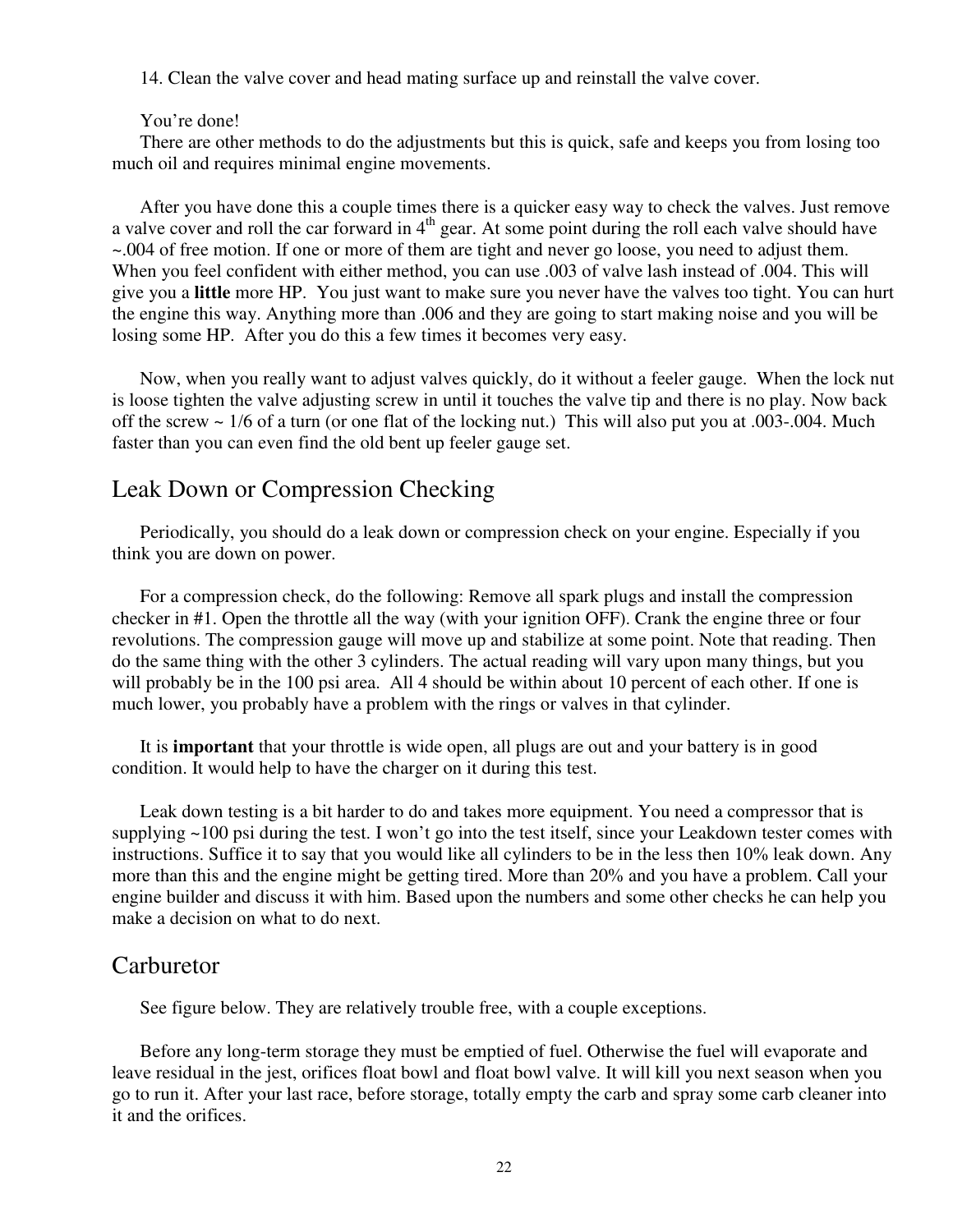The float level is very critical. Most all Vee carbs have had the float modified. It is usually disconnected from the operating arm (#4) and counterweighted in some fashion, to keep it from flipping over in high G turns. If the float gets a leak in it, the counterweight comes off, or simply comes out of adjustment you will develop flooding in the corners. We will cover this in another section.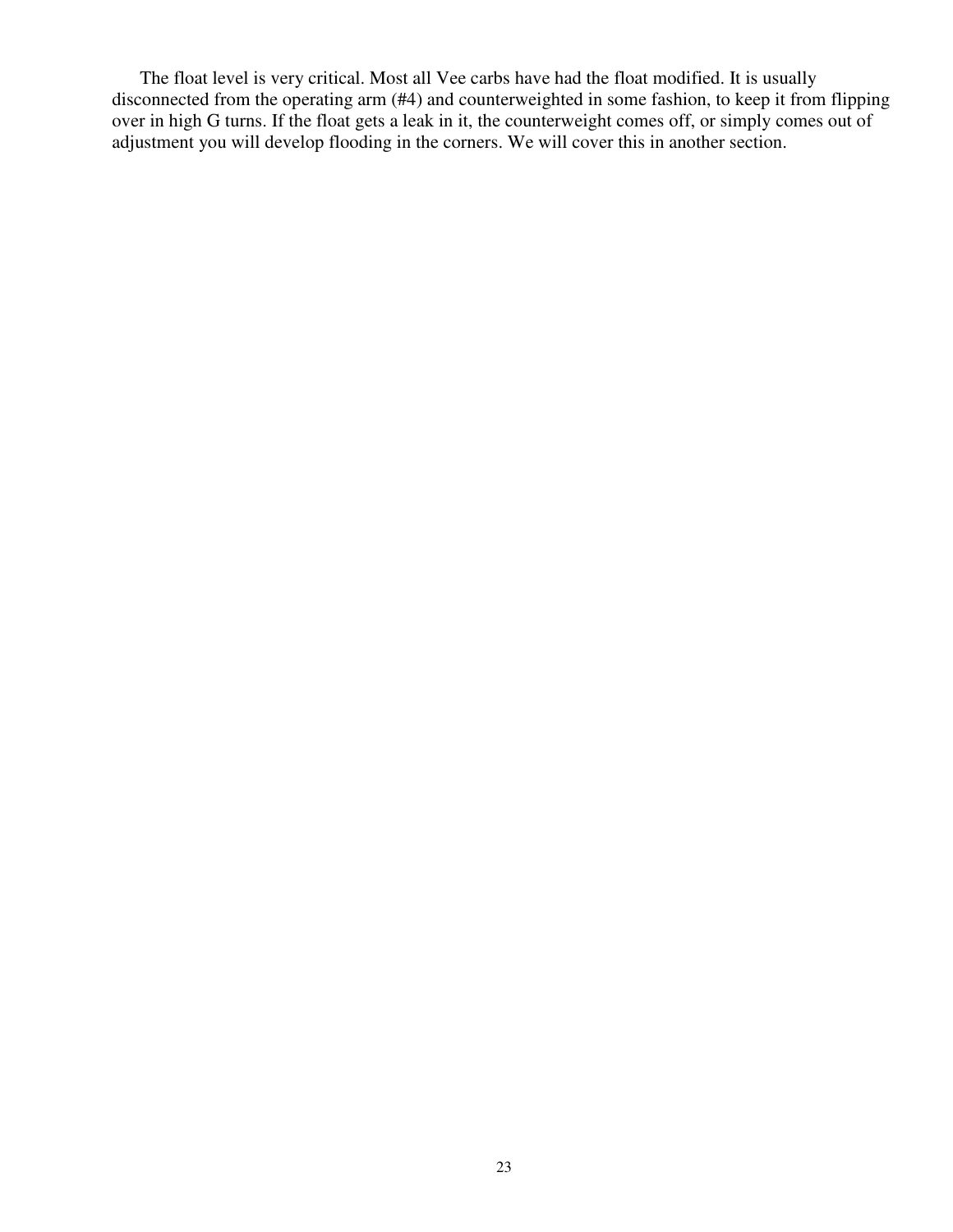

**Carburetor View 1** 

| Air Horn Screws                |                                                |
|--------------------------------|------------------------------------------------|
| Throttle Pump Orifice Screw #1 | This is removed to clear out the pump orifices |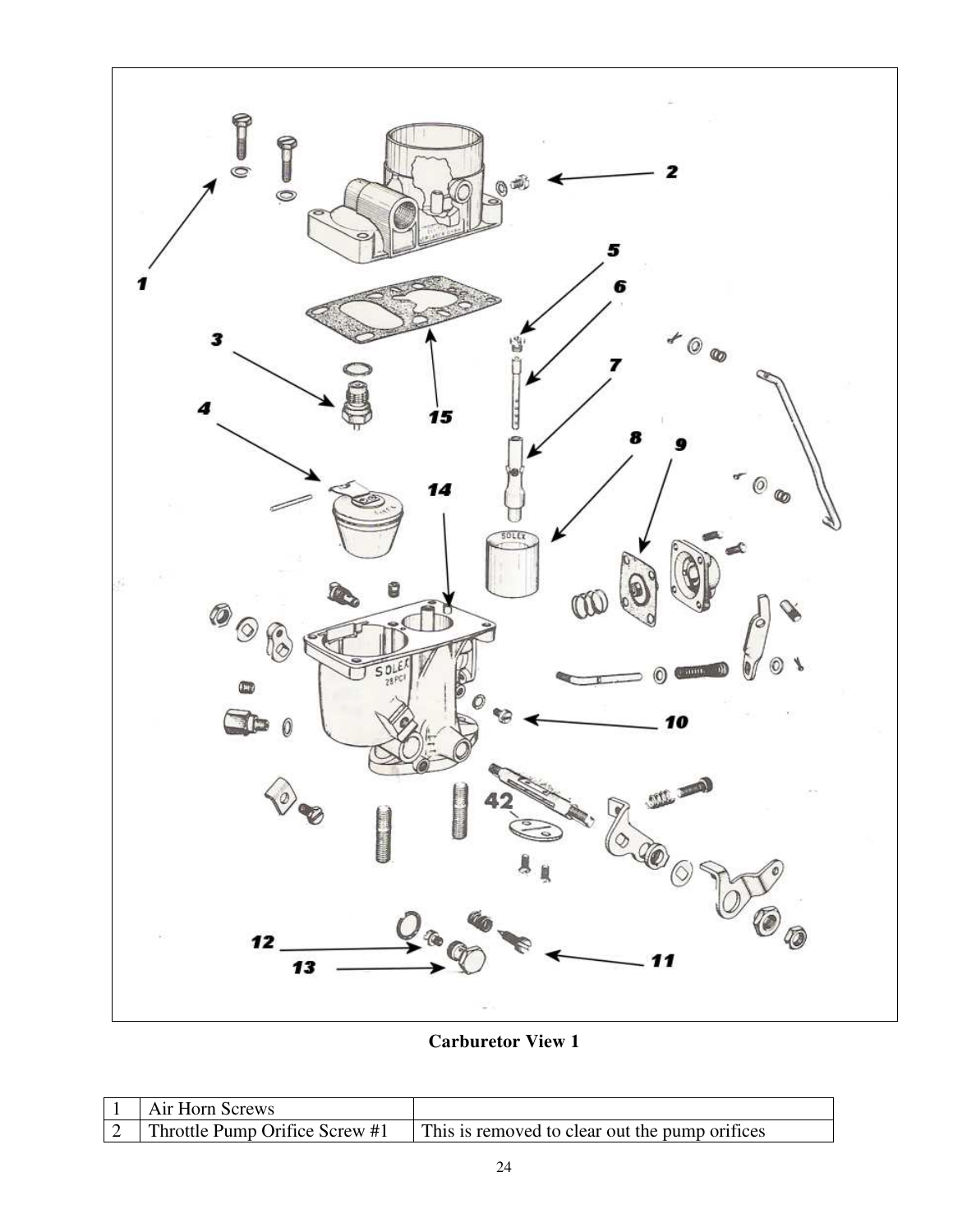| 3              | Float Bowl Shut-Off Valve      | This shuts the fuel off when the float bowl is full |
|----------------|--------------------------------|-----------------------------------------------------|
| $\overline{4}$ | <b>Float Assembly</b>          | Controls the level of the fuel                      |
| 5              | Air Corrector Jet              | Helps control the a/f ratio at high RPM             |
| 6              | <b>Emulsion Tube</b>           | Properly emulsifies the fuel into the incoming air  |
| $\overline{7}$ | <b>Emulsion Tube Holder</b>    |                                                     |
| 8              | Venturi                        | This unit is replaced with a very thin after market |
|                |                                | unit in a Vee engine.                               |
| 9              | Throttle Pump Diaphragm        | Forces raw fuel into the carb throat when the       |
|                |                                | accelerator is pressed.                             |
| 10             | Throttle Pump Orifice Screw #2 | This is removed to clear out the pump orifices      |
| 11             | <b>Idle Air Mixture screw</b>  | Maintains a/f ratio at idle. Probably doesn't work  |
|                |                                | well on a Vee racing carb. Due to other mods.       |
| 12             | Main Jet                       | Maintains overall a/f ratio.                        |
| 13             | Main Jet Holder                | Brass 14mm unit that the main jet is screwed into.  |
| 14             | Throttle Pump Check Ball Plug  | Remove this to clean the pump orifice and remove    |
|                |                                | the larger check ball.                              |
| 15             | Carb Top Gasket                |                                                     |

Every other season or so, you may want to consider a rebuild of the carb. A rebuild kit and a can of carb cleaner is all you normally need. At rebuild time clean all passages and re-assemble with the new parts. Adjust your fuel level as shown later in this book. The only tricky part to a re-build and clean up is the following: The accelerator pump assembly on the carb contains two tiny ball bearings. They act as check valves and reside in a passageway in the carb body. The only way to remove these balls and clean the passageway is to remove the brass plug at the top of the lower half of the carb (#14) and to remove the small brass pin that is under the pump cover housing. Then both balls will come out the top of the lower carb section at #14. The lower ball is very tiny. **Do not lose them**. (might be best to leave them alone.) Clean everything up with carb cleaner and drop the smallest ball in. Replace the pin under the pump cover, then drop in the larger ball and replace the brass plug. *You may not want to deal with this at all if your throttle pump is working ok. "If it ain't broke don't fix it."*

### Fuel Mixture (Air/Fuel)

At the track the only good way to determine if your carburetor jetting is correct is with an EGT gauge or Wide Band 02 Sensor. If your exhaust temp is 1300 to 1350 degrees, at the end of a wide-open throttle run, you are pretty close. You can also "read" your plugs or tailpipe immediately after a WOT run. However by the time you get to the pits, your color conditions will have changed. Officials frown on you stopping on the track to read your plugs.

Air fuel ratio is a significant part of achieving maximum horsepower. Hopefully your engine builder set this up correctly for you on the dyno. Normally as long as your tracks are within a few hundred feet elevation from your builder's dyno, you should be fine. If not, your builder can compensate for this at dyno time. Let him know your track'(s) elevation. He may have to supply you multiple jets if you race on tracks wildly apart in elevation. If he says it doesn't make any difference, find another builder.

As far as you changing jets at the track, don't do it, unless you KNOW what you are doing. You will hurt horsepower and can hurt the engine. Call us if you have questions.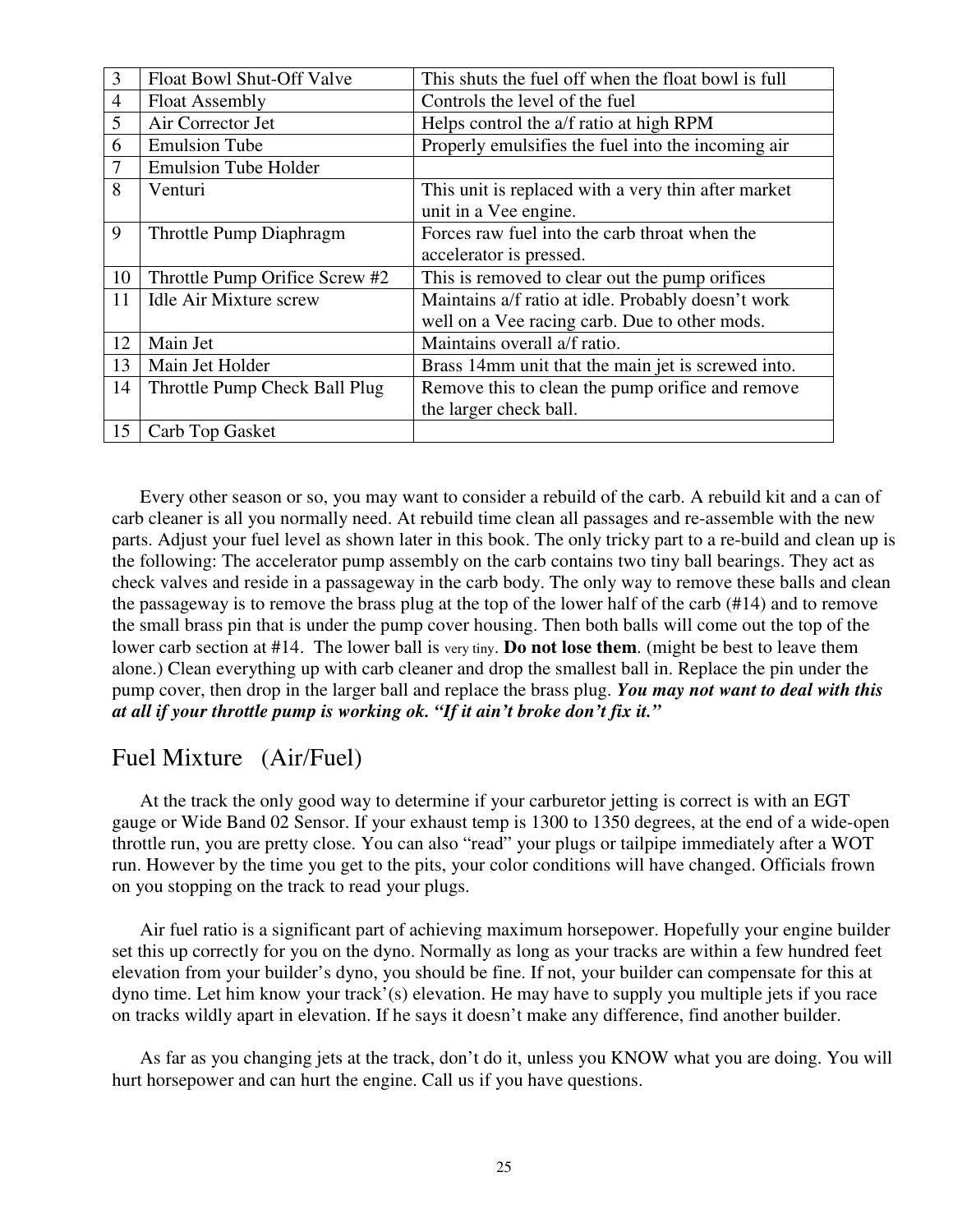### Carburetor Jetting

I will probably be sorry I put this in here, but we get so many questions I had to.

For all practical air/fuel ratio purposes, there are two jets that control a/f ratios. One is the Main Jet (#12) and the other is the Air Correction Jet. (#5). Here is how they work: The main jet handles the primary function of fuel delivery anytime the throttle is open. However at high RPM (lots of airflow) excessive amounts of fuel would be sucked into the main jet causing a rich condition. That is where the Air Corrector jet comes into play. It works inversely to the main (at high RPM). So the larger the **main jet**, the richer the a/f at all RPM ranges. The larger the **a/c jet**, the leaner the a/f at WOT.

The main jet  $(\#12)$  is located under the main jet holder  $(\#13)$ . It is removed by removing the holder and then unscrewing the jet from the holder. (The main jet is typically in the 1.85 to 2.20 mm range.) Often just referred to as a "200 or 210" etc. main.

The air corrector jet (#5) is screwed into the emulsion tube holder (#7). The emulsion tube holder is a thin cast piece that breaks very easy and is expensive. Thus, the a/c jet should not be screwed in too tight, or you will crack the emulsion tube. Since the a/c jet is "free" (not dictated by the rules), it has probably been reshaped to maximize airflow. (The a/c jet is typically in the 2.00 to 2.40 mm size. Your safest bet is to **LEAVE THIS ONE ALONE**. **Emulsion tubes have become VERY hard to find and they are VERY easy to break. Leave this to your engine builder!**

The jets are marked at the factory with sizes. However they seldom are correct since they are often resized by the builder with jet files or drills to optimize the a/f ratio. So ignore the markings. You have to use a jet gauge or small mm drill bits to check them.

Your jets may vary wildly from the above typical sizes. Due to carb modifications, worn throttle shafts, etc. Or someone may have compensated with a strange set of jets to cover up another problem.

Barometric pressure, other atmospheric conditions and to some degree, fuel type, will effect the final a/f ratio of your carb. But by far the most influencing factor is barometric pressure due to elevation changes. If you are running at tracks in the 500 to 900 foot ranges and your engine is jetted at 700 ft, you won't have to worry much about changing jets at the track. If you are concerned about your a/f ratio, contact us. There are tools to help you with this. The best thing to do is send us your carb and we will jet it on a dyno for your environment. (A carb does not have to be jetted on the particular engine it will run on.) The carb has no idea what is underneath it. It simply meters fuel based upon the jet sizes. This is not always true if you have a radical cam or a turbo, but if you are in a Vee you don't.

#### Oils and Lubes

Check your oil about 1 to 2 minutes after running the engine. If you check it too much later than that depending upon your plumbing it may read high due to oil flowing back into the engine from the cooler, filter, hoses, etc. The oil level should be at the upper mark on your dipstick. **Check with your builder!**  There may be 2 or 3 marks on your dipstick. Your builder should know the proper set up.

If you have an unknown engine, you will have to do it this way: Start the engine and let it run at an idle. Check the oil level. Now remove the dipstick and hold it up against the engine near where the tube is at the same level it would be when installed. You will want the oil level to be about ½" below the bottom of the push rod tubes when RUNNING. Mark a point on your dipstick at that level.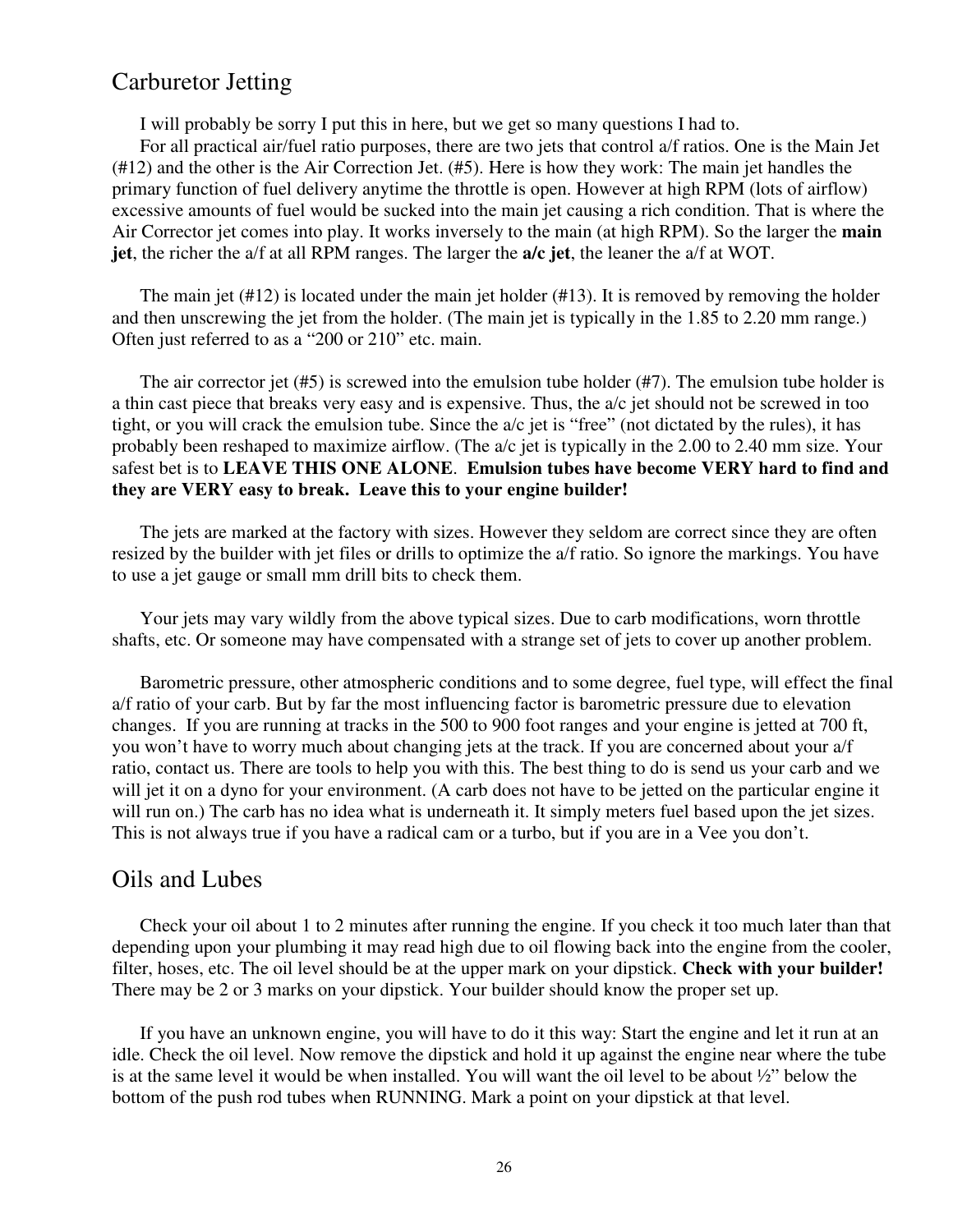Oil levels are the main cause of engine failure in a Vee. Excessive temps and low levels will destroy your engine. You will be making 1.5G turns in a Vee and braking heavy at high RPM during a downshift. The oil will be on one side of the engine or way up front and the oil sump will come uncovered. You will get quick oil pressure dropouts in these situations and you won't see them on your gauge and probably won't even be looking at the gauges in these situations. MAKE SURE YOUR OIL LEVELS ARE CORRECT. Check before every session**. [Steve Note: I always check mine AFTER every session – when the engine is hot. Cold readings seem very unreliable to me. If you have your oil level too high, the excess goes into the puke tank. If your level is too low, you might spin a bearing and/or ruin a crankshaft or rod. Play it safe until you KNOW how your oil level works!]** 

A Vee is a Flat tappet cam engine. They stopped making good over the counter street oils for these engines years ago. Many of the additives have been removed to prevent destruction of 02 sensors, catalytic converters and the environment. You HAVE to use an oil that is marked for "Off Road Use Only". Mobile, Red Line, Royal Purple and others make these types. You will PROBABLY get by with a good over the counter synthetic for a while, but it's not worth the risk.

You will want to use a 30 weight (10W-30) oil. There is some slight HP advantages to a 20 weight oil (or even less), but it gets a bit risky with lower oil pressures, especially in high temp conditions. With current synthetics the advantages aren't significant. You might consider a 40 weight oil if your oil pressure is a bit low and/or you are running on a track where there are high G turns or esses. This will protect a little better. **[Steve Note: I ALWAYS run 20W-50 full synthetic. The extremely minimal gain from running lighter weight oils is negligible. Again .. play it safe till you know and understand your engine!]**

#### Oil Temperature

You want your oil temps to be in the 190 to 240 degree range in the sump. Lower than this and your oil will retain water condensation (white milky color at the top of the filler tube or cap) and it won't distill out fuels that get into the system, as well. Higher than this and your oil doesn't lubricate as well and it is indicative that your heads and everything else are getting warm. If you get to 260 at the end of a race on a warm day, don't worry about it. It happens. With good synthetic oil you will be fine.

#### Transaxle Lube

The most robust thing in a Vee drive train is the transaxle. It will handle twice the torque and HP you can give it. It is also quite efficient, eating up only 5 or 6 HP at full load. People use everything from ATF to 140 weight over the counter gear oil with few ill effects. Leaks are probably the biggest problem. I would suggest a 75 weight synthetic. It will protect well and give low friction from cold to hot.

When filling your trans, do not fill to the bottom of the plug as described in the VW manuals. They were assuming in traffic driving in a 2000 lb. car. You are ~1000 lbs. and are turning 1.5 g corners constantly. You will get plenty of lube and less leaks if you fill it about 1" from the bottom of the plug. If you fill it higher, you will leak and lose HP.

#### Fuel

You don't have many options here with the current rules. You have to use a fuel that will pass the SCCA fuel tests. This means you use the Leaded fuel at the track, 100LL Aviation fuel, or something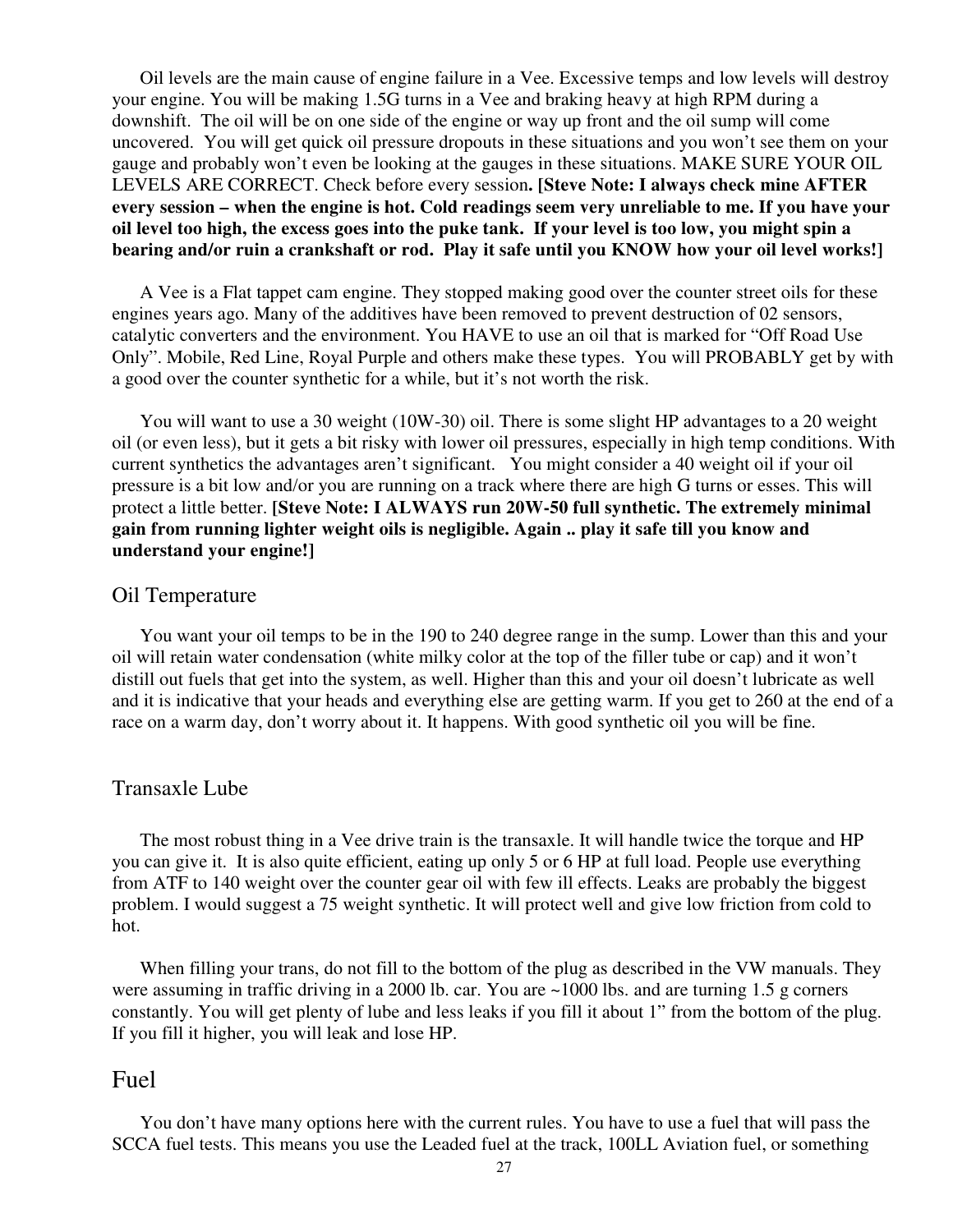available in the after market that specifically states it will pass SCCA testing. If you are near a general aviation airport and they will sell you 100LL Av Gas, that is the best, cheapest, easy option. If not, use the track fuels. Anything above 92 octane is fine. YOU WILL NOT get any more HP with higher octane. To the contrary, you may lose it with our compression ratios.

### Battery

By now you may have noticed that you have no charging system. (Unless you are running Vintage) So, charge the battery before each session. 15 minutes or so at a 6 amp rate is fine. Also charge it at the end of the weekend before storage. When a battery sits for a long time after some depletion, it will "sulfate". This means that you will never get back to a full charge. Also when storing for the winter, use one of the small "float" chargers. (Battery Tender, etc.) on it all the time. They will keep it fresh all year. If you take care of your battery it will last 3 to 5 seasons easily.

You will want to use a battery that is rated above 12 amp hours. They are available in several shapes and sizes. A Gel cell or AGM battery is the best option since it can be mounted in any location on in direction and requires no maintenance. A 17 Ahr battery will usually allow you to restart on the track should you spin and kill the engine. Anything less and you are likely DONE for the session.

### Torque Specs

| All 8mm Head studs / Nuts     | 18 ft lbs.   | Very important. Do NOT over tighten                                                                                                                                        |
|-------------------------------|--------------|----------------------------------------------------------------------------------------------------------------------------------------------------------------------------|
| All 10mm Head studs / Nuts    | $21$ ft lbs. | Same thing                                                                                                                                                                 |
| All 8 mm case half nuts/bolts | 14 ft lbs.   | Includes oil pump, fuel pump, etc                                                                                                                                          |
| 12 mm Case Nuts               | 24 ft lbs.   |                                                                                                                                                                            |
| All 8mm nuts on case studs    | $12$ ft lbs. | The VW shop manual will call for 14. However,<br>error on the low side. These cases get opened up<br>a lot and go through heavy heat cycles. They can<br>strip out easily. |
| Rocker arm Studs              | 18 ft lbs.   |                                                                                                                                                                            |
| Rocker arm adj. Nuts          | 14 ft lbs.   |                                                                                                                                                                            |
| Clutch plate                  | 24 ft lbs.   |                                                                                                                                                                            |
| All 6mm studs                 | $5$ ft lbs.  | Intake manifold and sump                                                                                                                                                   |
| Gland Nut (36mm)              | 325 ft lbs.  | See text re: gland nut.                                                                                                                                                    |
|                               | With thread  |                                                                                                                                                                            |
|                               | locker.      |                                                                                                                                                                            |
| Crank Pulley bolt             | 35 ft. lbs.  |                                                                                                                                                                            |

Following are the torque specs for the 1200 engine with comments as applicable. Due to multiple sealing points and expansion factors of the metals involved, torque specs are extremely important.

Many of the above bolts are threaded directly into the alloy case. (A case that might be 25 years old and get split a dozen times or more.) It is far better to not go too tight than it is to be too loose. Use a Beam type torque wrench. They are cheaper, more accurate, and don't require calibration, if not misused.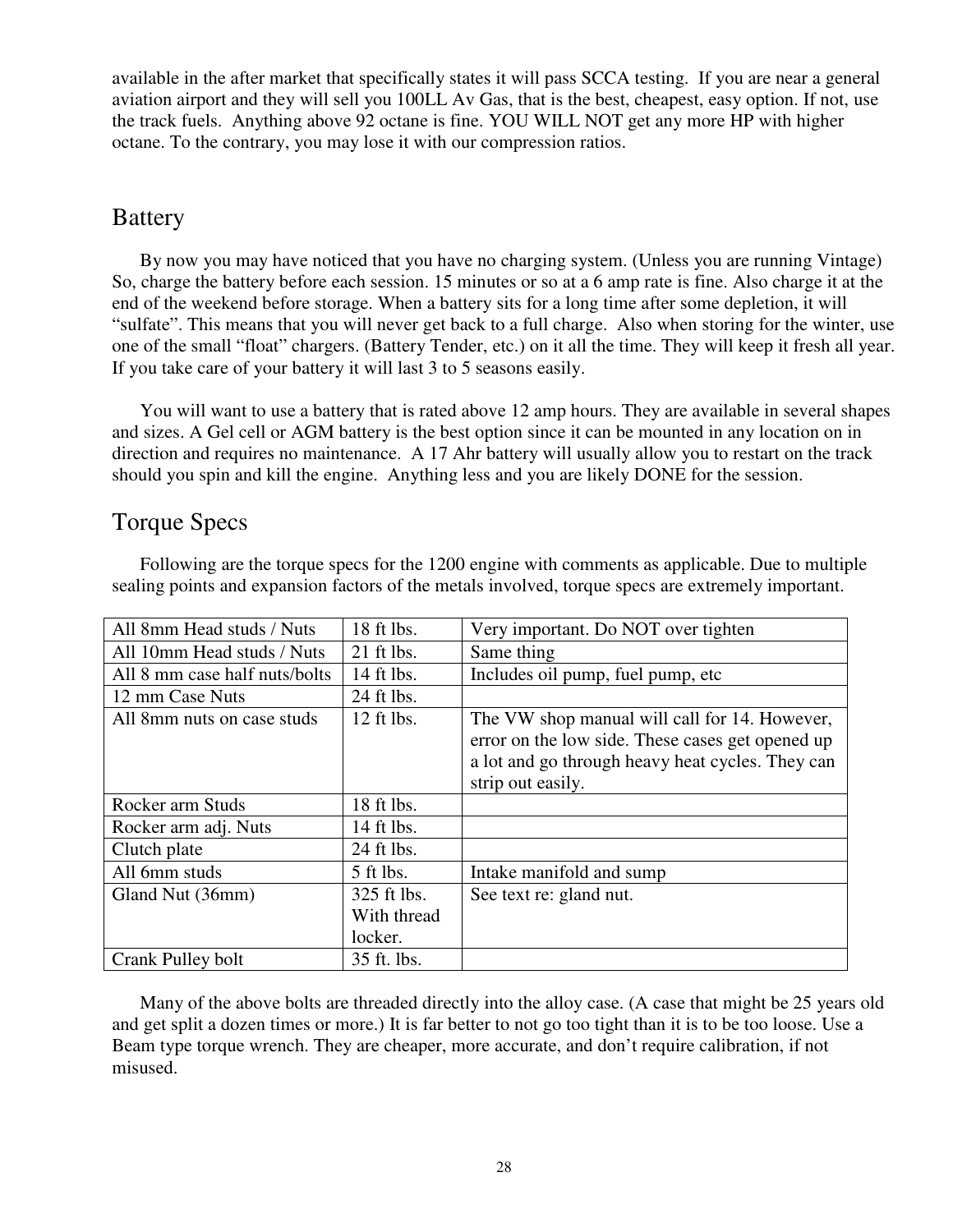### Suspension Setup

#### Push and Oversteer (or Loose)

I know that you know this but.. "Push" is the tendency of the car to not want to turn into a corner. (the front of the car won't turn it.) The car "plows". Oversteer or loose is the tendency for the car to turn too much. (*The rear of the car is loose and wants to pass you*.) Both of these conditions are used to describe the car under neutral throttle conditions. That is to say, just enough throttle to keep it at the same speed. *Obviously if you hit the throttle hard enough in the middle of the corner you will go loose. This is not what we are referring to here.* 

We won't go into much of the causes of the above, since it would take another book and there are plenty of books available and I am not smart enough. Suffice it to say, most drivers would prefer to have a "neutral" car. I.E. If you were to run in a circle at a constant throttle, both rear and front tires would slide the same amount. The problem with this balance is that it can be achieved two ways. You can fix the end that is sliding too much, or screw up the end that is ok. Either way the car is neutral. You will end up doing a bit of both.

While this book was not meant to coach you on driving, here are just a couple points. You may have a push or oversteer condition that you will discuss with other drivers to get suggestions. Remember that push and oversteer are used to describe a car in a static condition. If you hit the brakes in the middle of the corner, you have just transferred weight forward.

One thing about a Vee is that they almost always stick better when on the throttle, than when on the brakes. We have lots of sticking power on the rear tires and low HP, So when you are on the throttle the small amount of weight that transfers to the rear can help you stick. However, our brakes are much better than our acceleration. So when we brake we can transfer lots of weight forward. The rear end gets loose and we spin out. More often than not when a driver thinks his car is loose, it is actually because he touched the brakes in the middle of the corner. A Vee will normally plant itself much better under power than under braking. (This may not work in a Formula Atlantic or GT-1).

#### Scale Use

On a Vee with "zero-roll" suspension, a set of scales is only useful for seeing what the car weighs. Corner weighting a Vee isn't of much value since the Zero Roll will make it look balanced in almost any condition. (This, of course is for ROAD CIRCUITS .. not Ovals where all turns are in the same direction.)

On the scales what you are interested in is the diagonal weight. That is, you want the combined left front and rear right to weigh the same as the combined right front and left rear. If yours is off by more than 10lbs, you have one of the following:

- 1. A bind in the Zero Roll system
- 2. A radically maladjusted torsion spring on one front wheel
- 3. A bind in one of the front suspension components.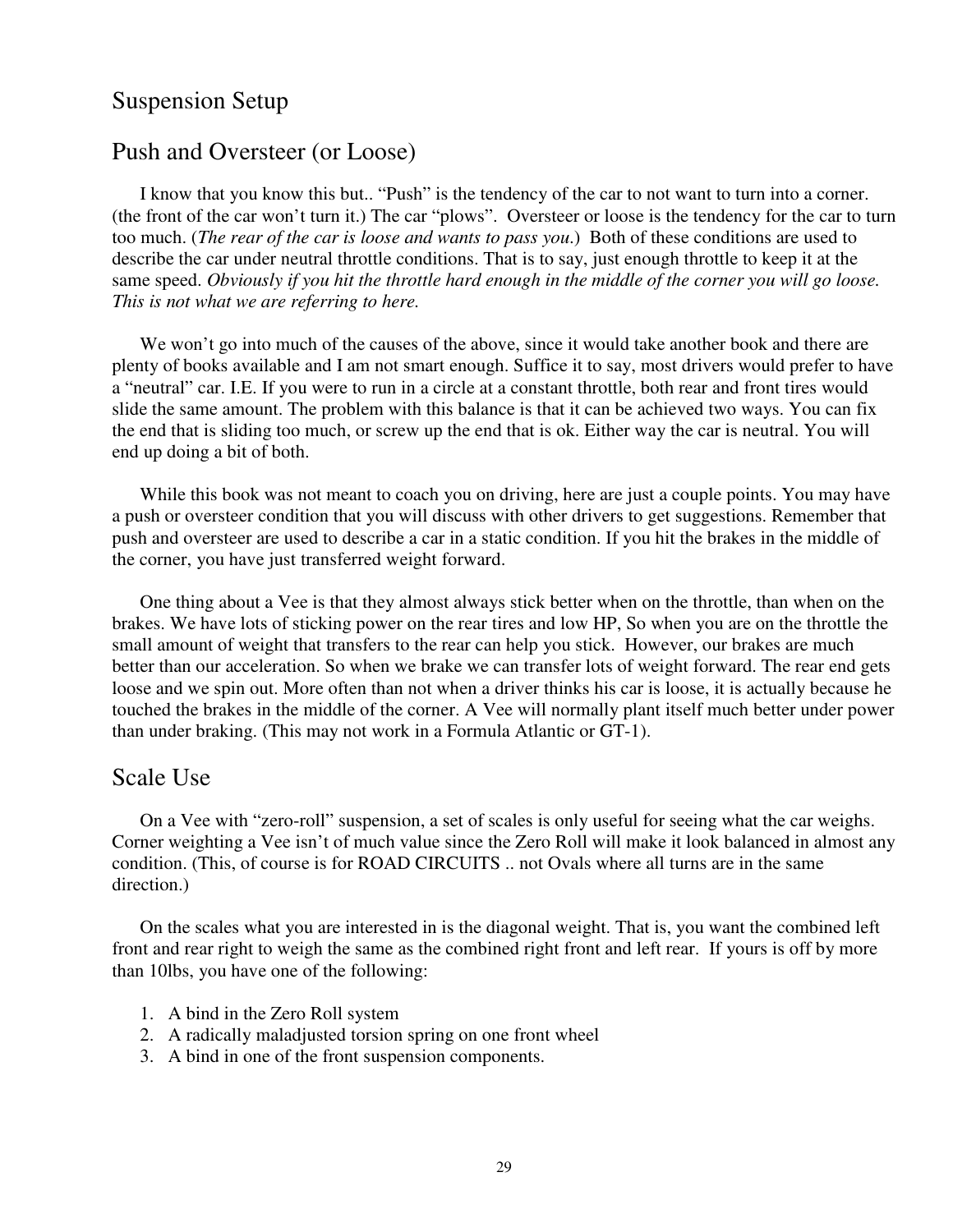### Alignment

#### Front Toe

Toe is simply the difference in the angles of two wheels. For example if the left one points 1/8" to the left from center and the and the right one points 1/8" to the right from center, your TOE is normally referred to as ¼" Toe Out. (Too much!)

Typically on a Vee with a fresh driver, you want about 1/8" to 1/16" Toe In on the front wheels......e., both wheels are pointing in towards the center line by about  $1/32$ " to  $1/16$ " inch. The easy way to measure this is with Toe Plates and a couple tape measures. However you can also do it with just the tape measure.

Jack the car up and spin the wheel. Using a sharp pointer or yellow crayon, just lightly scribe a line in the center of the tire as it spins. Make sure you have a straight line around the tire. Now put the car back down on the ground with a driver in it. Move the car back and forth a bit. Now measure the distance from the line at the front of one wheel to the front of the other wheel. Note the measurement. Now do the same at the back of the wheels. If the front measurement was 64 and the rear was 64 1/8, you have 1/8" toe in. If your measurement is off, you will have to adjust one or both of the steering tire rods to achieve the desired amount of toe. Ideally, these measurements should all be taken at the vertical center of the tire using a trammel bar with vertical posts to raise the measurement point from the floor to the correct height on the tire.

Another problem now occurs. Depending upon the geometry of your car's steering system, you may have "bump steer". Bump steer is when the tow changes as the ride height changes. Have some one stand on the front beam of the car and take the same measurements. You may find they have changed. If they changed more than 1/8", you will want to compromise your adjustments.

Keep this in mind when deciding how to compromise. The more toe-in that your car has, the more stable it will be, especially under braking. However, with 0 or even 1/8" toe out, the car will turn in quicker and probably have less push in slow corners. But under braking the car may dart around a bit and even wander on the straight. A 0 or 1/16" toe in is probably the fastest way around the track for an experienced driver.

Now for the compromise: If you can set it up so you have 0 toe-in at normal ride height and 1/16 to 1/8" toe in under braking. Your bump steer will actually work well for you. You can put spacers under the tie rods at the pickup points to raise or lower one end of the tie rod. This will alter your bump-steer. The first time you go through this, you will take a while. However, it's good to take your time and understand it. Then it will be easy.

#### Rear Toe

You also have Toe on your rear wheels. You can measure it the same way as you did your fronts. Don't worry about bump steer though. There isn't much you can do about it. You do however, want the car at normal ride height when checking. Most people want 0 toe-in on the rear or possibly 1/8" at most. In this range toe makes very little difference, but 1/8" Toe-in will probably make it a bit friendlier in the rain.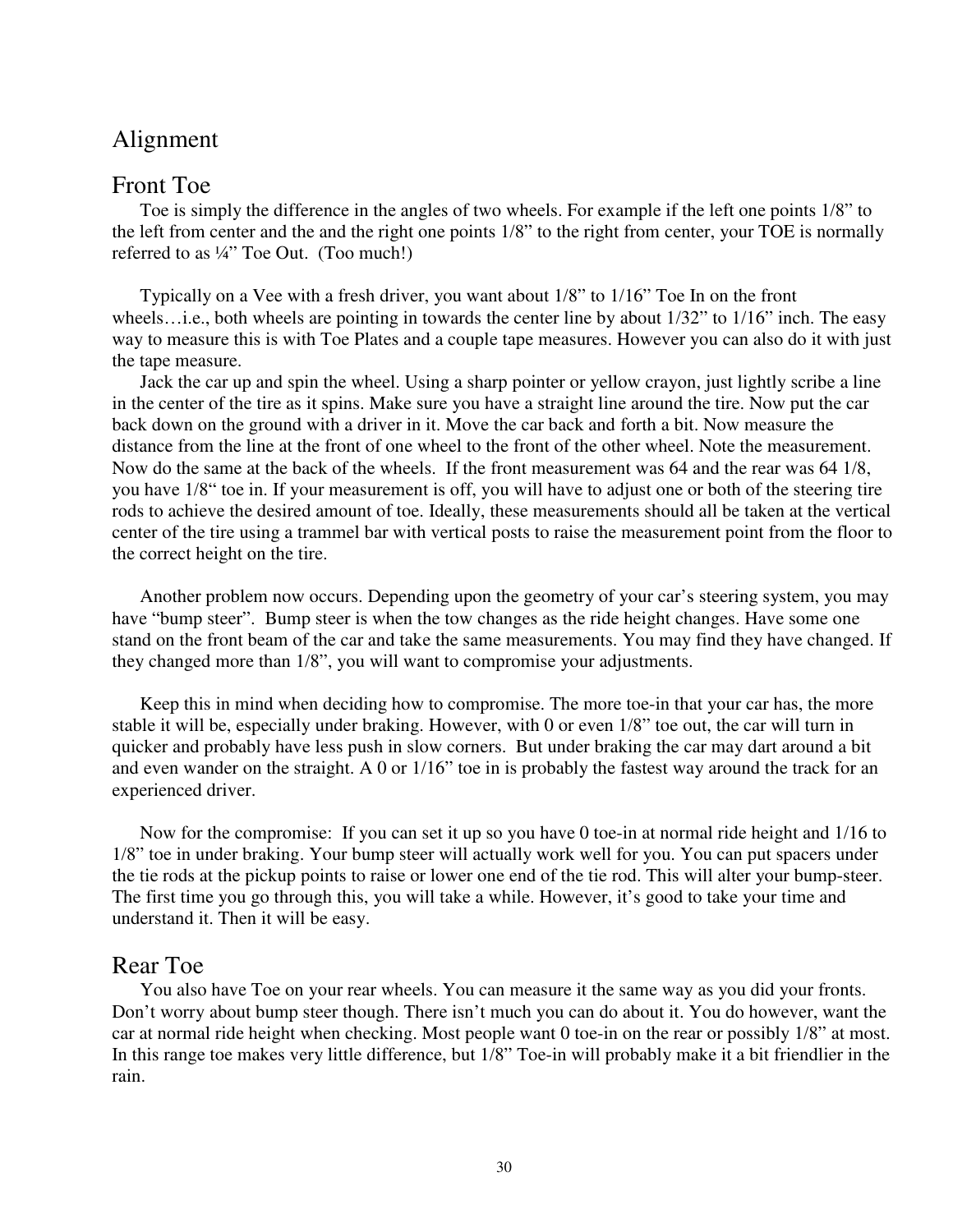#### Front Camber

Camber is the measurement of the angle that the tire sits off of vertical. For example, if your front tire is tilting in at the top by 1 degree, this is considered 1 degree of negative camber. If tilted out at the top 1 degree it is considered positive camber.

Typical Vees run about 1.5 to 1.9 degrees negative camber on each front wheel. Use your VW manual to adjust. It is accomplished with what are called link pin shims. You will have to add or remove them from the upper and lower link pins. [Steve Note: There are offset link pin bushing available that can be used to reduce front end binding that may occur from moving the shims.]

If you have too much front negative camber, you will be wearing out the inside of the front tires prematurely. If you have too little, the car will tend to push.

#### Rear Droop Limit

The following adjustments are extremely car dependent. Models vary significantly. Hopefully you have some set-up information from the manufacturer, or previous owner. If not, start with this. Jack the rear of the car up and measure the angle of the axle droop. You can use a protractor etc. The objective is to make sure the axles never droop more than about 2 degrees negative. (They will never be parallel to the ground.) If this is a zero roll car you are interested in total droop. I.E. If one axle is at 0 degrees and the other is at  $-2$ , then your total is fine. Or, both could be at  $-1$  degree.

You set this by adjusting the rear "Droop Rod". It is typically a threaded bar that runs between the 2 zero roll bell cranks. Tighten it to increase rear droop, or visa-versa. Let the car sit a few minutes to make sure this is the final set by measuring it again.

#### Rear Camber

Lower the car. With driver and  $\frac{1}{2}$  tank of fuel in it, roll the car back and forth a few times to get it to settle to its normal ride height. Measure the same axle angle that you did above. It should now be about 5 to 7 degrees total negative camber. Again, with a zero roll car, the total is all we are interested in -the total. Negative 2 on one axle and negative 4 on the other is fine. You will adjust the push rods or spring perch to achieve this. Remember that after each adjustment you must roll the car back and forth to get it to settle to the normal ride height.

#### Brakes

Use your VW manual for brake adjustments. Before adjusting, make sure that your drums are not bent and that wheel bearing adjustments are correct. You SHOULD adjust your brakes before each weekend. You will get maximum wear this way. When the brakes wear, they tend to have less surface area in contact with the drum. Frequent adjustment prevents this and excessive pedal travel.

Turn the star adjusters so that the drums drag quite heavily. Press on the brake pedal. Now back the adjusters off until the wheel turn freely. (This shouldn't be more than 2 or 3 clicks on the adjuster). Remember that the more you have to back them off, the more pedal travel you will have. If you have to take them off more than 2 or 3 clicks to stop the drag, you may have a bent drum or bad spring etc. in the system. [Steve Note: I always try to spin every tire at the end of every session and adjust HOT if necessary to eliminate drag.]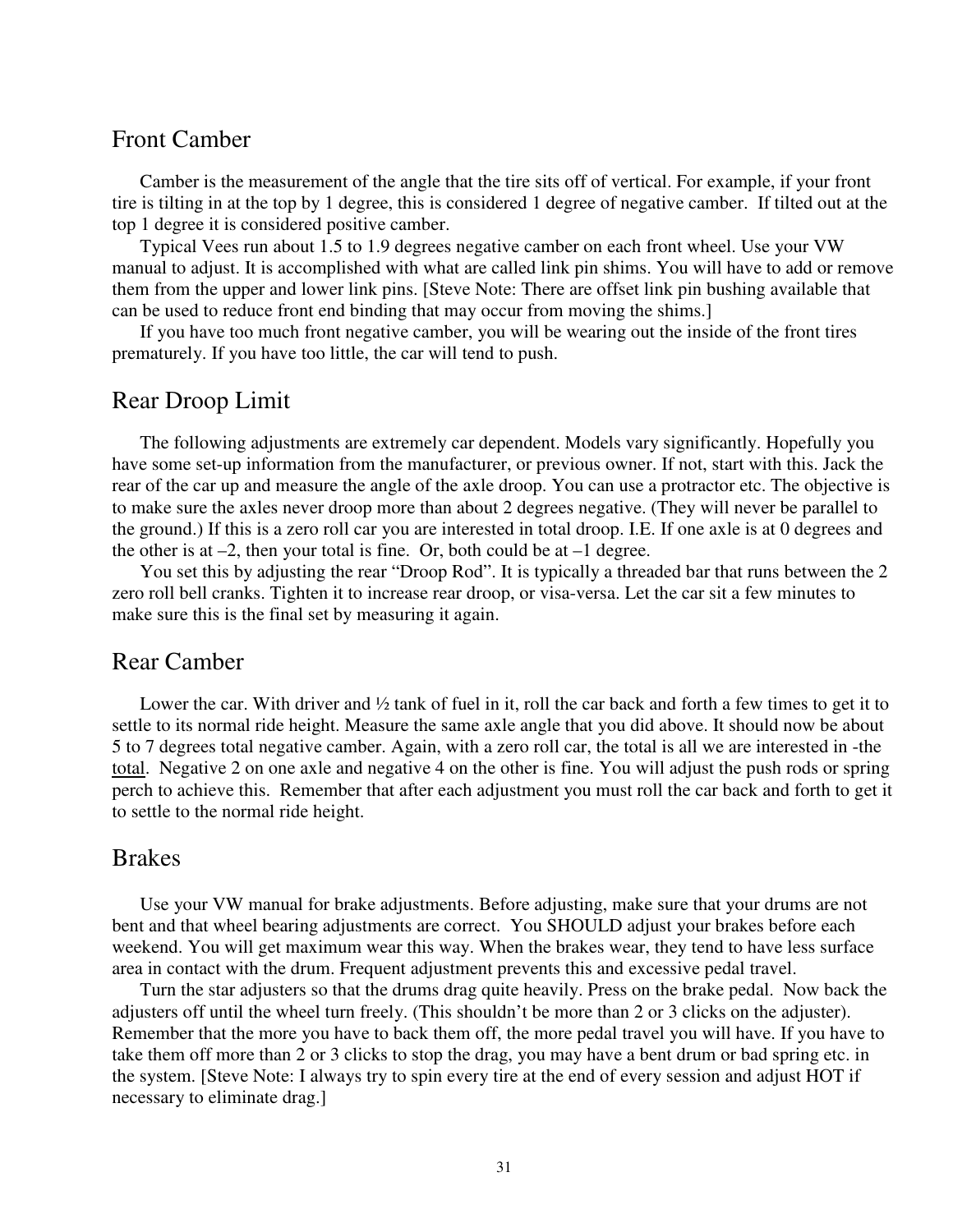#### Brake Bias

The standard Vee has some brake bias built into the system (60 Front / 40 Rear). You will probably want slightly more on the front on a dry track and slightly less on a wet track. Most Vees have an adjustable bias system on board. If you don't, invest in one – it will come in handy if RAIN should start falling during a session.

#### Clutch

If you have a hydraulic clutch system, make sure you have the system bled well. Sometimes depending upon how the slave cylinder is mounted, bleeding can be difficult. You might have to move the cylinder around a bit to make sure that the bleed hole is as high as possible so that the air rises to this point.

After you have it bled and all the linkage is connected, use a crow bar to operate the clutch arm on the transaxle, taking out almost all the slack. You should have about  $\sim 1/4$  in slack before the clutch arm starts to operate. You may want to adjust this a bit after you try it out in the car, in actual shifting conditions.

### **Wheels and Wheel Bearings**

On most cars, the wheels play an important role (No pun intended). They do on the Vee also. So before each session jack up each corner of the car and check the wheels. Check the fronts by firmly wiggling top and bottom and then side to side. If there is excessive play in all directions, you probably have a wheel bearing out of adjustment. If you only have it side to side, you probably have a loose steering component. If you only have it top and bottom, it's probably a loose link pin or worn kingpin. Visually check the kingpin area while pushing/pulling the top of the tire, you may need some assistance

Check your rears also. You will probably have 1/8 to 1/16" in and out movement. This is normal. However if you have any side to side movement you probably have a loose rear axle nut...Fix it now! It will destroy the rear brake drum and/or axle on your next session.

VW Specs call for tightening to be 215-ft. lbs. For our purposes this is not enough. You will have to go to 250-300. If you have a 2 foot breaker bar, you will have to exert 150+ lbs. on the bar near the end. If you have a 3-foot breaker bar, 100 lbs. is enough. DO NOT USE an impact gun except for loosening this nut. When trying to tighten to this amount the wheel is certainly going to turn. So you will need someone in the car pressing on the brakes. Also, see in the TOOLS section of this book for an easy way to do it with one person.

Initially tighten it to the LOW range of ft. lbs. then look to see where the cotter pin will fit through the holes on the axle and nut. Now tighten it until you can fit the cotter pin in. Check this every race weekend.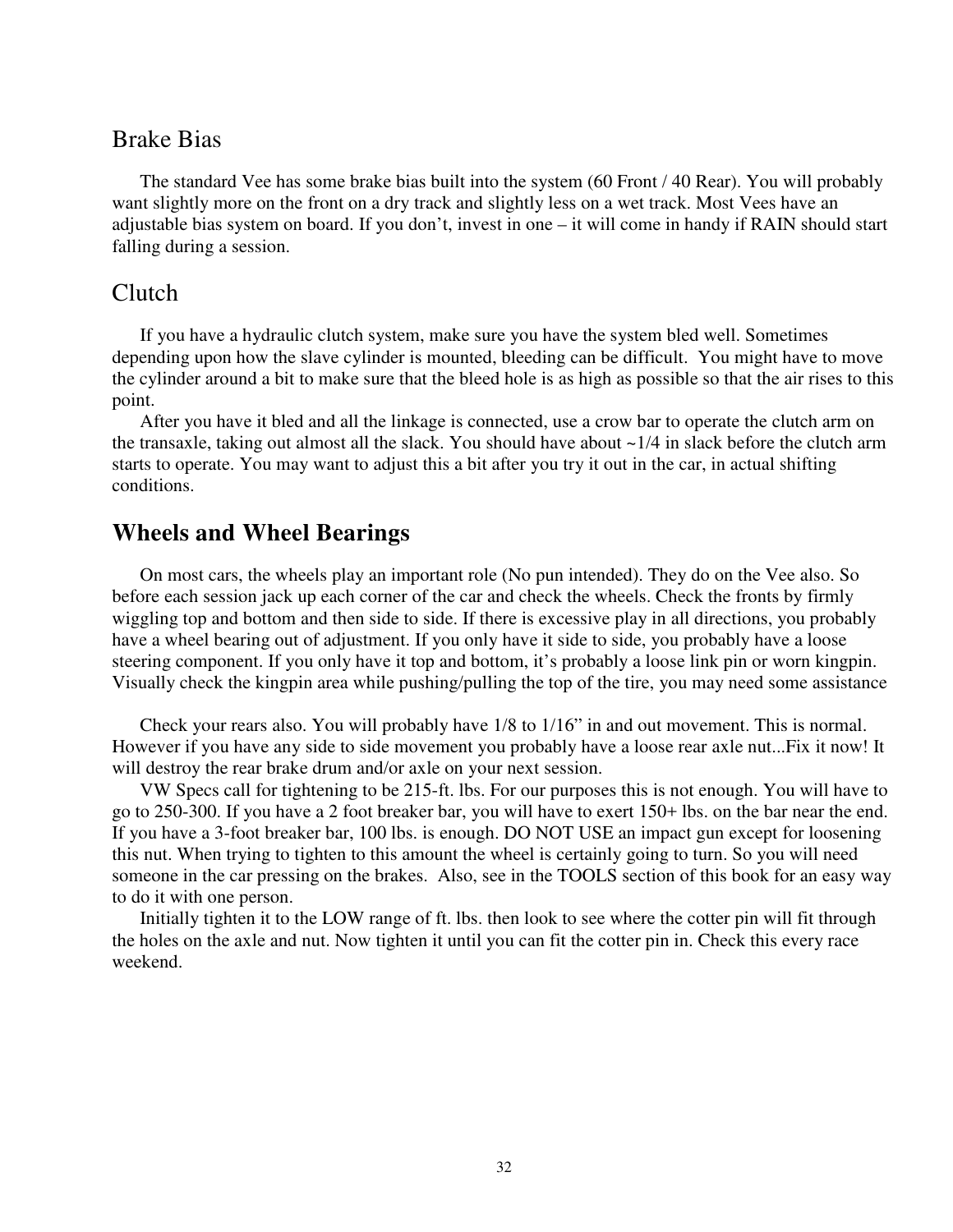### *Electrical Wiring*

As far as cars go, there isn't much wiring to a Vee. However, it seems that they have more than their share of electrical problems. Since electrical problems are, as often as not, intermittent, they can be difficult to diagnose. The surest way to prevent these problems is with a clean, reliable wiring layout in the beginning. Invariably, electrical problems will be either a poor connection or a short to the frame from abrasion of the insulation.

While the 3 wire splice and butt connectors are handy, they are prone to problems. We use an electrical barrier strip (available from Radio Shack and other suppliers)) to do our dash wiring. This makes for a neat layout that is easy to test and troubleshoot. After all connections are made and screws tightened, a bead of clear silicone is laid across the screws on the barrier strip. This keeps the screws from loosening up.

On the track, you car is going to experience lots of vibration, heat and other forms of stress. ALL wiring should be checked periodically. It should be covered with additional looms, etc., anywhere it runs near metal. It should always run through a grommet when entering firewalls, etc.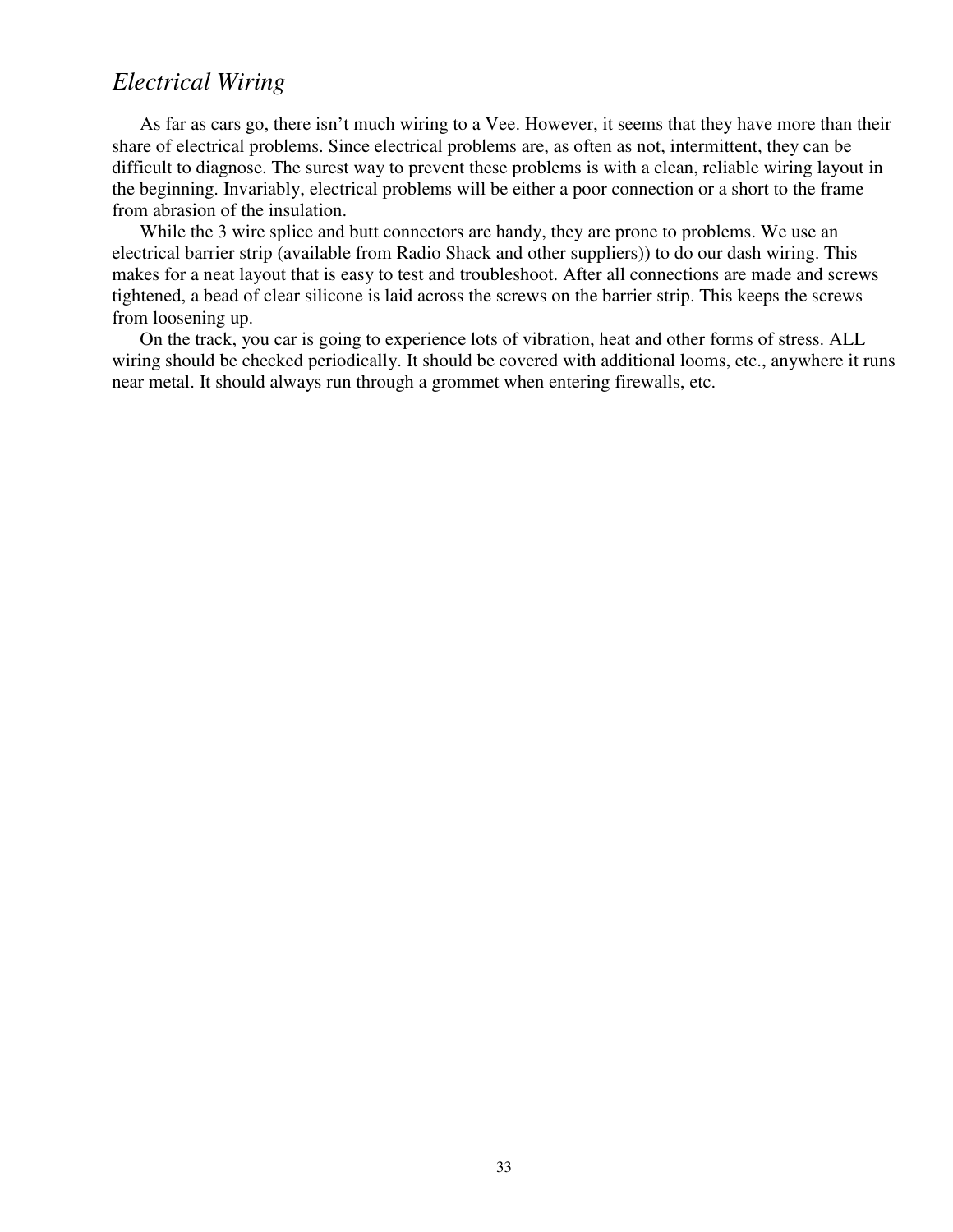

**Wiring Diagram 1**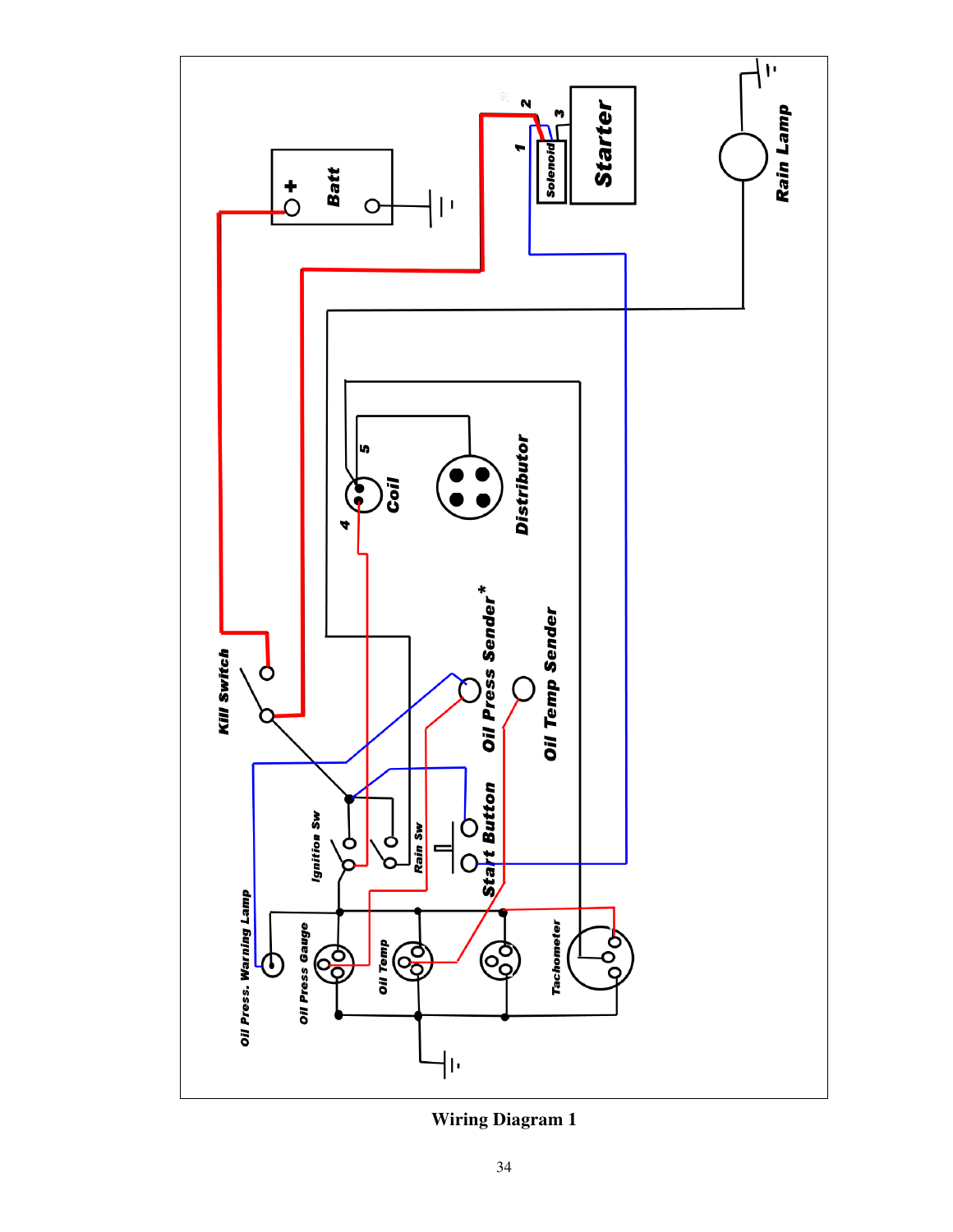The above is a typical Vee wiring diagram. Yours should be similar. A few things of note:

- The coloring of wires shown here is simply to differentiate between wires that crossed in the drawing.
- This diagram shows the kill switch in the Positive Battery line. Some put it in the negative side. Then the negative side of the battery goes through the switch and then to ground.
- This diagram assumes a "Dual" Oil pressure sender unit. One connector operates a warning lamp. The other operates the Oil Pressure Gauge. I always recommend an oil pressure warning lamp. When you experience an oil pressure failure, it will most always be in a corner or under braking. You will not be looking at your gauge during these times. A lamp will attract your attention (if it's bright enough). When using a dual sender, the Gauge connector is usually marked with a "G" and the lamp is marked with a "WK".
- This diagram is wired so that your Rain Lamp can be switched on whether the ignition switch is on or not. This is a good idea. If you spin on track in the rain/fog, and have to park the car there, it's a good idea to leave the rain lamp on. You don't want to have to leave the ignition on also.
- The numbers on the drawing are only for assistance when using the maintenance map charts in this book.

| #16       | Gauges and lamps.                                     |
|-----------|-------------------------------------------------------|
| #14       | Coil and Ignition Switch Circuits                     |
| #12       | Starter Motor push button switch                      |
| $#2 - #6$ | For Battery Cable and Starter motor Primary circuits. |

Here is some info re: the wire sizes that you should use.

Note: You can go heavier if you wish, but do not go smaller.

Most all Vees have been converted to 12V systems, with the exception of the starter motor/solenoid. Most run the 6V starter motor setup. The main reason for this is that the 12V flywheel and 6-volt flywheel have a different number of teeth in the ring gear. Since you probably have the 6V flywheel, you MUST use the 6V starter motor. If you don't, the starter will likely jam in the flywheel intermittently. There are no drawbacks to using a 12V battery. The starter cranks a little faster and makes the chokeless FV motor start a bit faster. Using a 12V battery makes it easier to supply power to all the standard 12V gauges and lamps.

You should also use a 12-Volt ignition coil. The normal Bosch "Blue" works fine.

### Instrumentation, Switches, etc.

Just a comment about gauges. Some people prefer the mechanical oil pressure gauge and possibly oil temp gauge. Normally these gauges are a 270 degree sweep, so they have better resolution. However, you don't need them. The electrical gauges are cheaper, easier to install, and don't have oil lines or thermal lines running in the cockpit prone to kinks and breakage.

Since you don't have a lot of room on the typical Vee dashboard for a lot of gauges, you have to make some choices. Here is the list I recommend in priority ranking. Install all you can fit.

| Tachometer | Probably your number one choice and need. However, there are people that don't |
|------------|--------------------------------------------------------------------------------|
|            | use them and instead use a shift lamp set at $\sim 6500$ RPM.                  |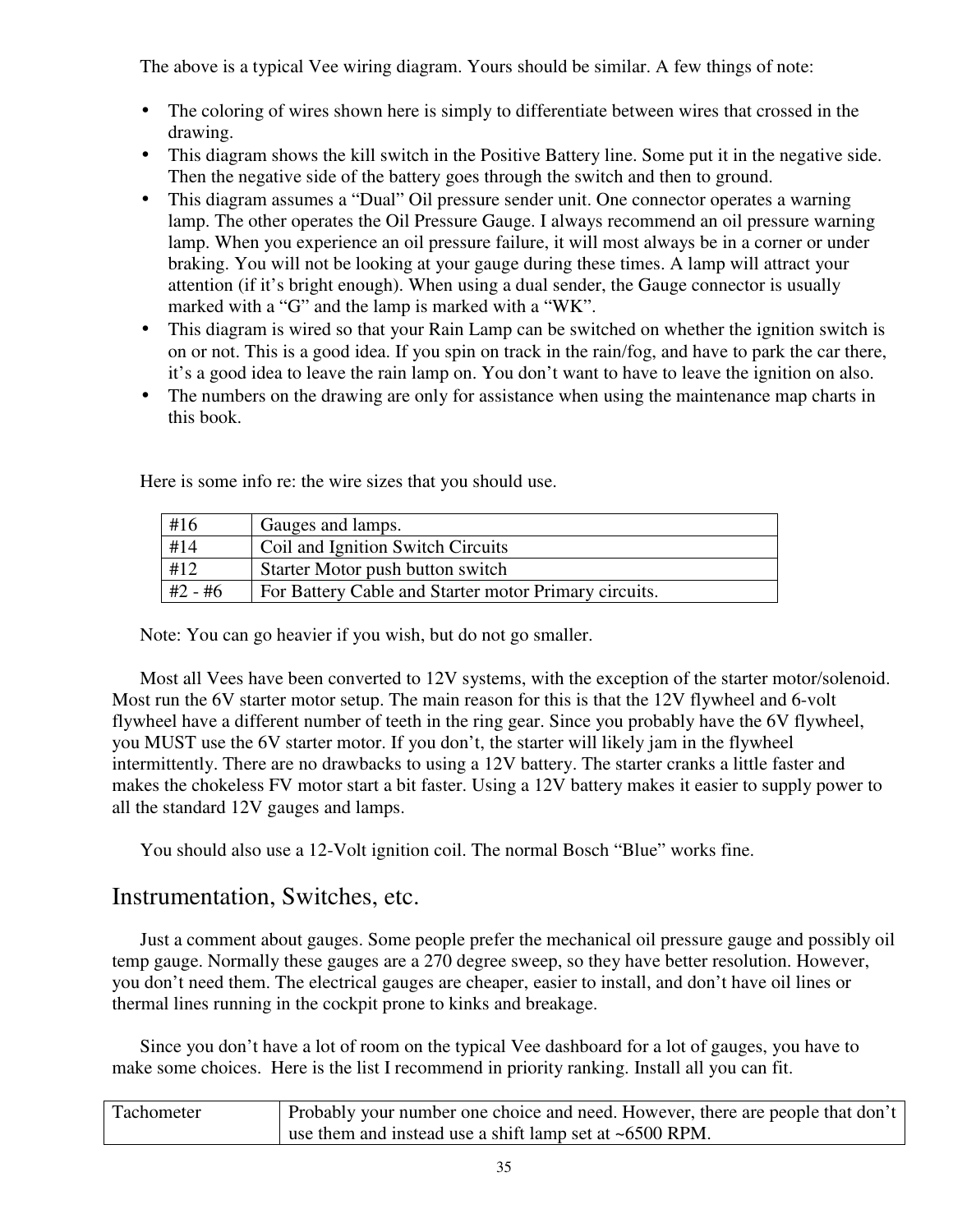| Oil Pressure              | Pretty much mandatory                                                                   |
|---------------------------|-----------------------------------------------------------------------------------------|
| Oil Temperature           | Also mandatory. (In my opinion.)                                                        |
| <b>Exhaust Gas Temp</b>   | They have them in double gauges. So you can measure 2 cylinders at once.                |
|                           | These are nice for determining proper A/F ratio                                         |
| <b>Cylinder Head Temp</b> | Ok, but not my favorite for importance. Oil temperatures can tell you <i>almost</i> the |
|                           | same thing.                                                                             |
| Wide Band 02              | This is by far the best for determining A/F ratios, but it's pricier. If you use this,  |
|                           | you don't really need Exhaust Gas Temps                                                 |
| Oil Pressure              | A VERY good idea and very inexpensive.                                                  |
| Warning Lamp              |                                                                                         |

Once in a while check/calibrate your tach. They can go sour. It won't help you a bit to be shifting at 200 RPM too low, or worse 200 RPM too high.

The same goes for your temp and pressure gauges. The temp gauge can be tested by putting the sender in water just as it starts to boil. (212 degrees). You can test the pressure gauge with air from a known good source. (Don't exceed the rating of the sender. Usually 80 to 100 lbs. )

If a switch ever starts to feel "funny" or ever seems to operate intermittently, replace it now. They're cheap compared to losing a session on track.

Periodically check all your connectors and screws for tightness. When they come loose, it will be on the track as you are leading in the last lap .. or maybe as you leave the false grid with PLANS to lead.

### Tach Inoperable

- 1. Make sure the tachometer ground lead is grounded.
- 2. Connect your trouble lamp to ground and probe the 12V connection on the tach. Make sure your ignition and kill switches are on. The lamp should be on full brilliance. If not, you have an open 12V line to the tachometer.
- 3. Disconnect the coil spark plug lead from the coil to the distributor cap. Crank the engine with the test lamp on the Ignition line **on your tach**. (This line should go to your coil where the points are connected.) While cranking, the lamp should flash on and off. If it doesn't, you have an open wire from the tach to your coil.
- 4. If all the above are correct and the tach does not work, you have a defective tach.

### Electric Oil Pressure or Oil Temp Gauge(s) In-operable

- 1. Make sure the gauge ground lead is grounded.
- 2. Make sure the 12 V is connected to the gauge as in step #2 above.
- 3. Disconnect the wire from the pertinent sender unit. Ground the wire. The gauge should swing from one extreme to the other. If not, the wire from the sender to the gauge is open or the gauge is defective.
- 4. If the gauge DOES swing to the extreme, your sender is defective.

### Data Acquisition Dash

In the first couple iterations of this book, I didn't even cover these. In 1998, you would have to spend \$2000 or more for one of these systems. However, now they can be purchased for under \$1000 and can include most all the above sensors along with track mapping, G-Forces, lap times, logging to your computer and more. Most are plug and play, and come with all the cables and sensors you need.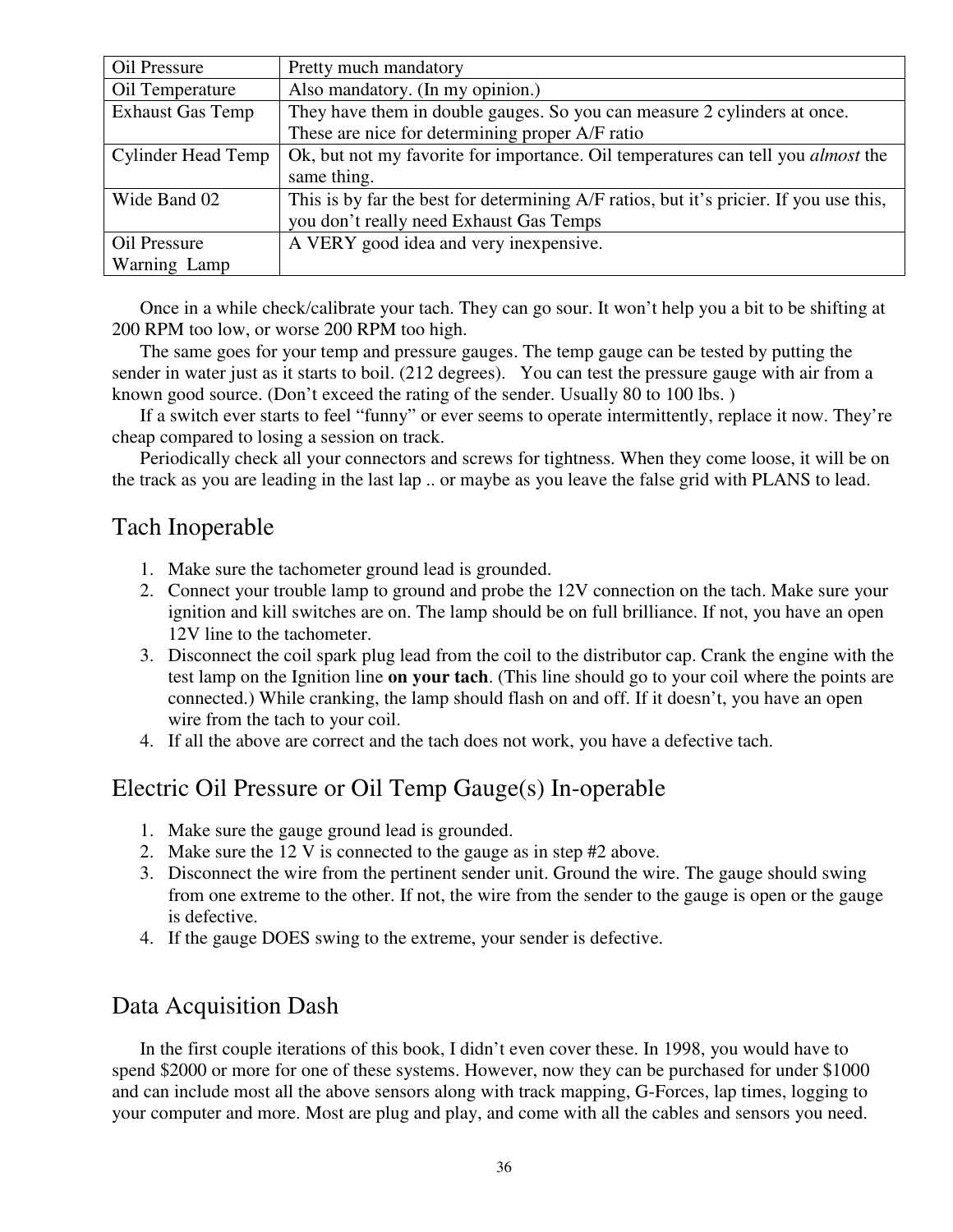They take up less dash room, have back lit displays, etc. A great investment and not much more than complete dash gauge setup with the wires, etc. Take a look at AIM/Mychron systems.

### *Pre-Race*

### Wheel Bolt Torque

Torque your wheel bolts to about 55 to 65 lbs. More is NOT better. The drums are pretty soft and the bolt threads stretch easily. Torque them as often as you wish, but not more than 65 lbs. By the way, you should torque in sequence. Do one bolt, skip one, do the next etc. until all 5 are torqued.

### Battery Charge

I have covered battery charging in a prior section, so I won't here. However, remember you are going to have to start this thing at least twice before the race. Once now and once at the 3 minute signal on the grid. Make sure you can. Charge it just before your session. These 14-17 AH batteries are great for weight but you don't get too many starts out of them. God forbid you might even stall on the track in a spin. It's embarrassing enough to spin, let alone getting hauled in on the tow truck.

### Tire Pressure

With ambient temps in the 72-85 area and tires in the sun, start the session with about 21 lbs. on the rear and 19 lbs. on the front. Manufacturers and compounds vary over the years. Check with your tire manufacturer or retailer. Make sure to have all tires either in or out of the sun. They can vary 2 or 3 lbs. when one is heated from the sun. Rain tires are typically set at 20 lbs. [Steve Note: Nitrogen can be used in the tires to reduce the pressure changes due to temperature due to water vapor.]

### Tire Temps

I won't cover much here since there is lots of information elsewhere (including in the pamphlet you get with your tire temperature probe). A probe is nice to have, and I would suggest you take temps to get a baseline once in a while. This may help you diagnose a problem that comes up later. It won't be the most important investment you make. [Steve Note: I find little to no information from tire temps that I can't get from LOOKING at the tires at the end of a session. YMMV]

### Quick Check

Do a look and feel again.

- 1. Wheel Bolts Tight
- 2. Check for cracked drums \*
- 3. No bent or loose tie rod ends
- 4. Excessive play in the steering linkage, steering box itself, or the steering wheel attachment
- 5. Bodywork fasteners all locked
- 6. Fire Safety pin(s) out.

(\* Recent drum castings have been developing cracks and often breaking on the track. Check closely around the drum inspection holes for the development of hairline cracks. Many FV parts suppliers now have an after-market drum that seems to be better.)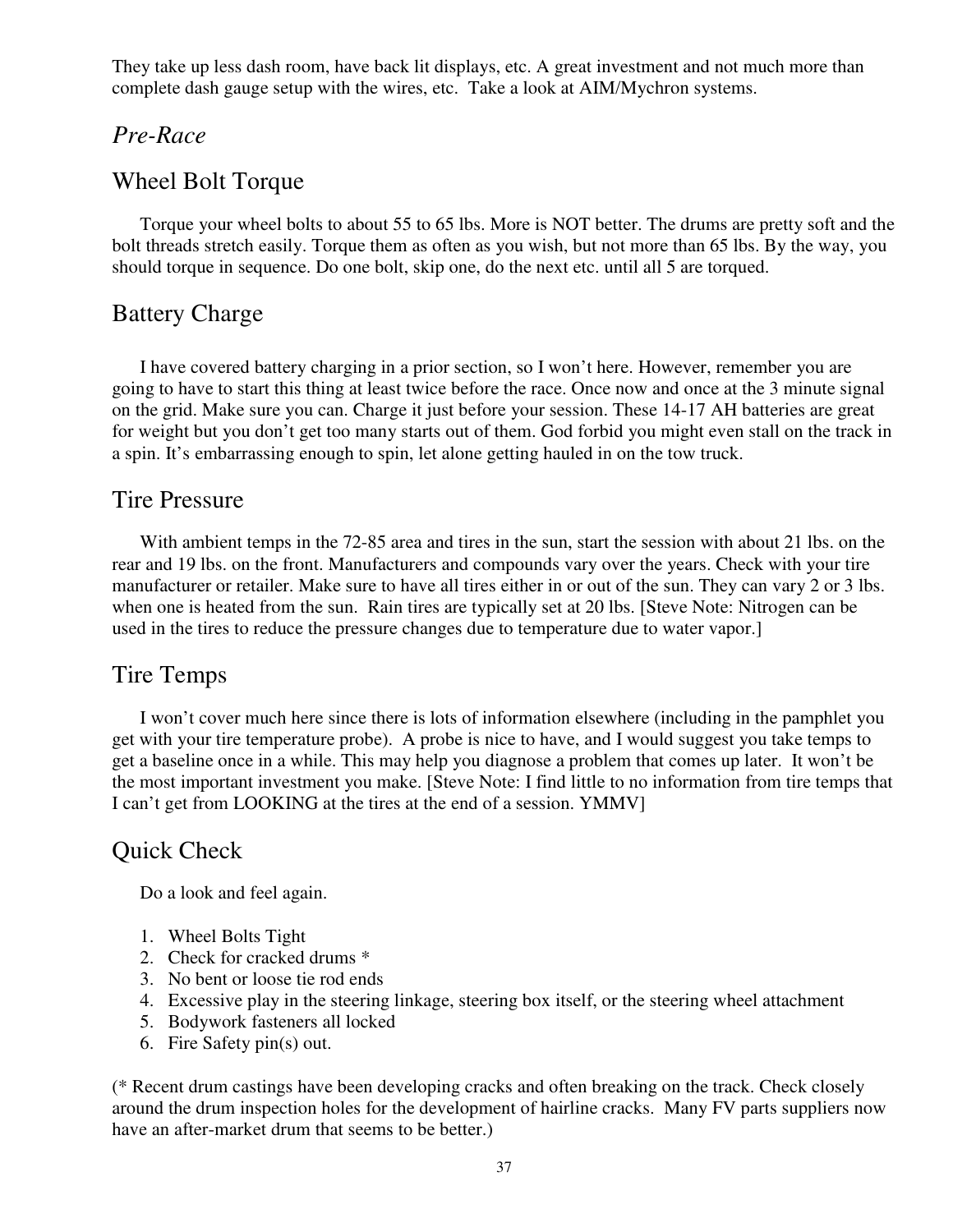### Throttle Linkage

Periodically you should check your throttle linkage. (Especially when you think you are down on horsepower and are about to send it back for a rebuild.). While someone holds the throttle pedal at WOT, check and make sure that your carb butterfly is actually going full throttle. There should also be a stop on the throttle pedal to limit movement to that point. Otherwise you may break the cable, or bend the manifold or carb operating arm.

#### Hot Weather

This is your mother speaking…. You are going to be on the grid for 5 to 10 SCCA minutes. (10 to 15 REAL minutes). It will be real hot down there on the black top in your fire suit. You will also dehydrate some more on the track. So drink plenty of fluids up to this point.

Here is a tip I learned from a fellow racer that works surprisingly well: Fill a Zip-Loc sandwich bag with ice. Wrap it in a small towel and place inside your suit on your chest. It really helps to keep you cooler. After the race, when you are sitting in impound, you can drink the water. Neat huh?

#### On the Grid

Start the car at about the 2 or 3 minute warning. This will help get the oil up to temperature before the race. (It will also give you a minute or two to arrange for a push start if the battery goes sour.) Don't run it much longer than that standing still. You have no fan and you can overheat and damage the engine.

Run it at or above 2000 RPM with the clutch out and the trans in neutral. This will help heat up the gear oil quicker.

### End of the Race Weekend / Season

Crank the engine over a few times with no spark while spraying WD-40 into the carb. This will protect the intake manifold from rust for awhile. They will get a fine layer of rust on them after sitting for only a few days.

At the end of racing for several weeks, do the same thing but also spray into the spark plug holes and tail pipe. Plug the carb and tail pipe with a stopper of some kind. Also remove the main jet holder (See Carb Drawing) and let the fuel drain out. Pump your accelerator several times to clear the pump. Replace the jet holder. This is **mandatory** for long term storage. The race fuel will evaporate and leave lots of residue in the carb orifices. [Steve Note: This last part is not necessary if you use Av Gas – it will evaporate and leave no residue.]

Charge the battery every 30 days or so or use a good auto-shut off trickle charger on it for the offseason.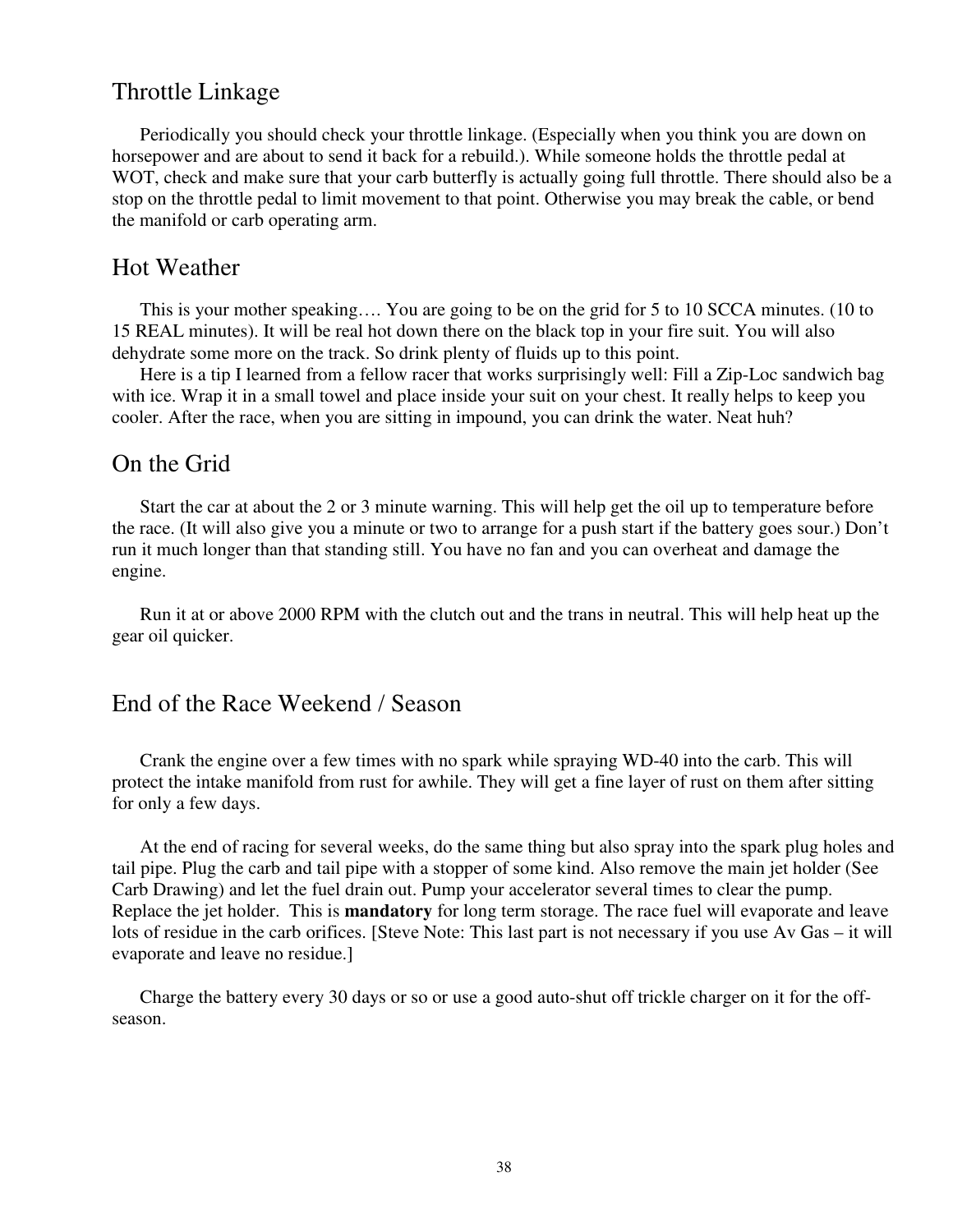### Miscellaneous Maintenance and Trouble Shooting

If you aren't inclined mechanically, or familiar with the VW engine, you may want to get help from a fellow driver the first time you do some maintenance. Or… If you have this book, I trust you bought it from us. So feel free to call us from the track to walk you though a procedure or diagnostic. We will be happy to help. (859-252-2496). If we are closed, that's ok, the phone message will give you our cell phone number. You can call us anytime for assistance. We WANT you to have fun out there.

#### *Cranks Slow*

The obvious is a dead battery. But if you are reading this you have probably already checked that? Possibly a bad starter motor. But before you replace it, check the starter motor pilot bearing located in the transaxle housing. When this wears, it allows the starter motor armature to rub on the motor field windings. It will act and sound EXACTLY like a dead battery. And if you jumper it with a charger or another battery it might start fine. This one will get you at least once. So, carry a spare \$3 bushing. It's cheaper than a \$100 starter. (*Wish I had a buck for every time someone replaced a starter motor for this problem. Hell, I wish I had a buck for every time I did it.)* 

After you do check the bushing, make sure all your battery and starter motor connections are tight. This includes the connections on the Kill Switch and all grounds. The Kill Switch can also produce these symptoms. They are meant to be self-cleaning contacts. Flip the switch on an off a few times [Steve Note: It's a good idea to flip this switch multiple times OFTEN to keep it clean inside] to see if that helps. If not… change the starter.

#### *No Crank At All*

Check all the above, but you probably have an electrical problem. See the sample wiring diagram in this manual and follow along. Better connect a charger to the battery. We need to do some checking here and we don't want to kill the battery.

### *Cranks, But Won't Start*

Let's assume that this engine did run once and you saw it. So, now you either have a air / fuel or electrical problem.

### *Cranks but won't even attempt to fire.*

First, let's assume it's a fuel issue.

#### See the "**Cranks but no Start**" Map Chart

If you do have fuel, check the "**No Start, Ignition Problem**" Map Chart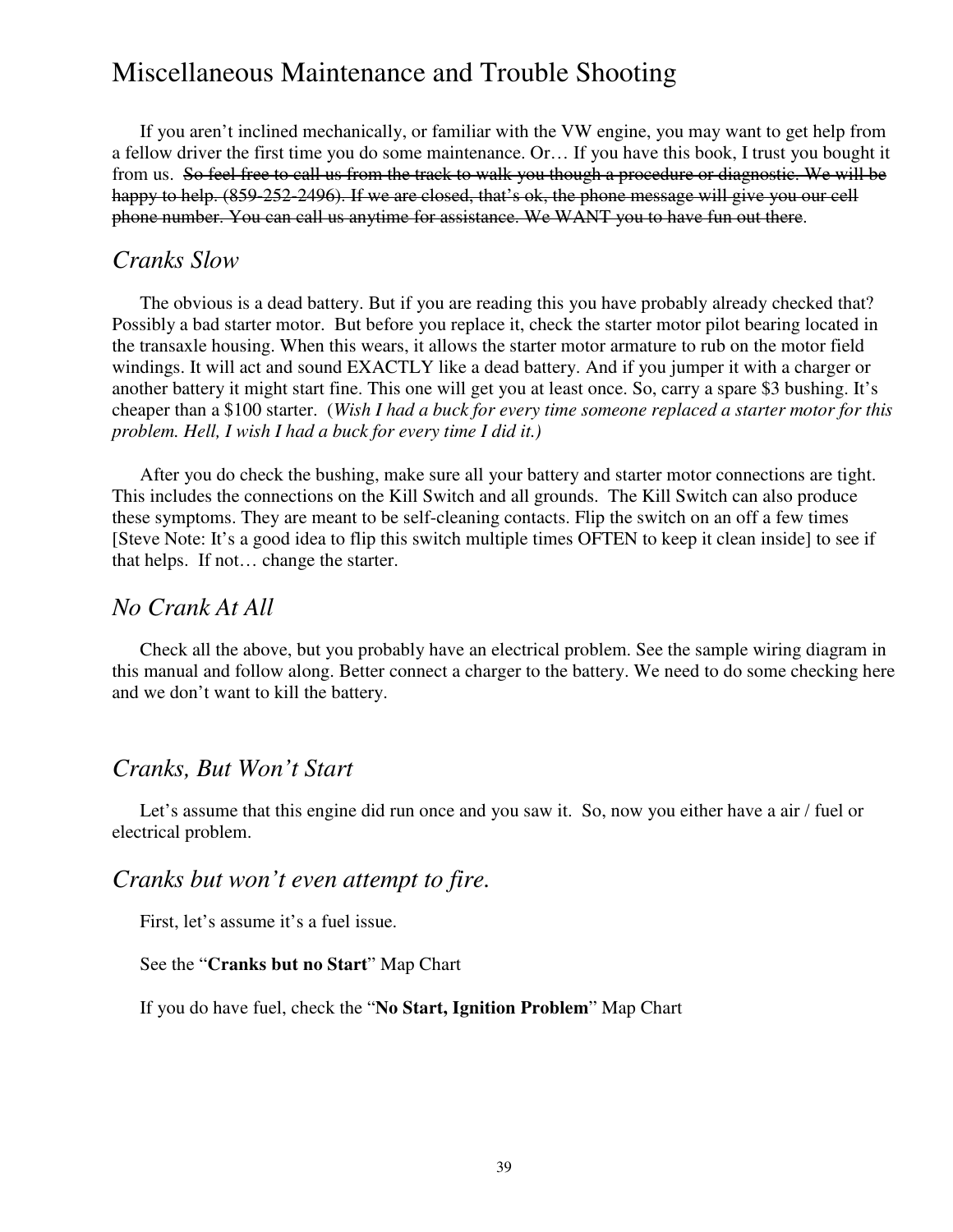

**Maintenance Flow Chart 1**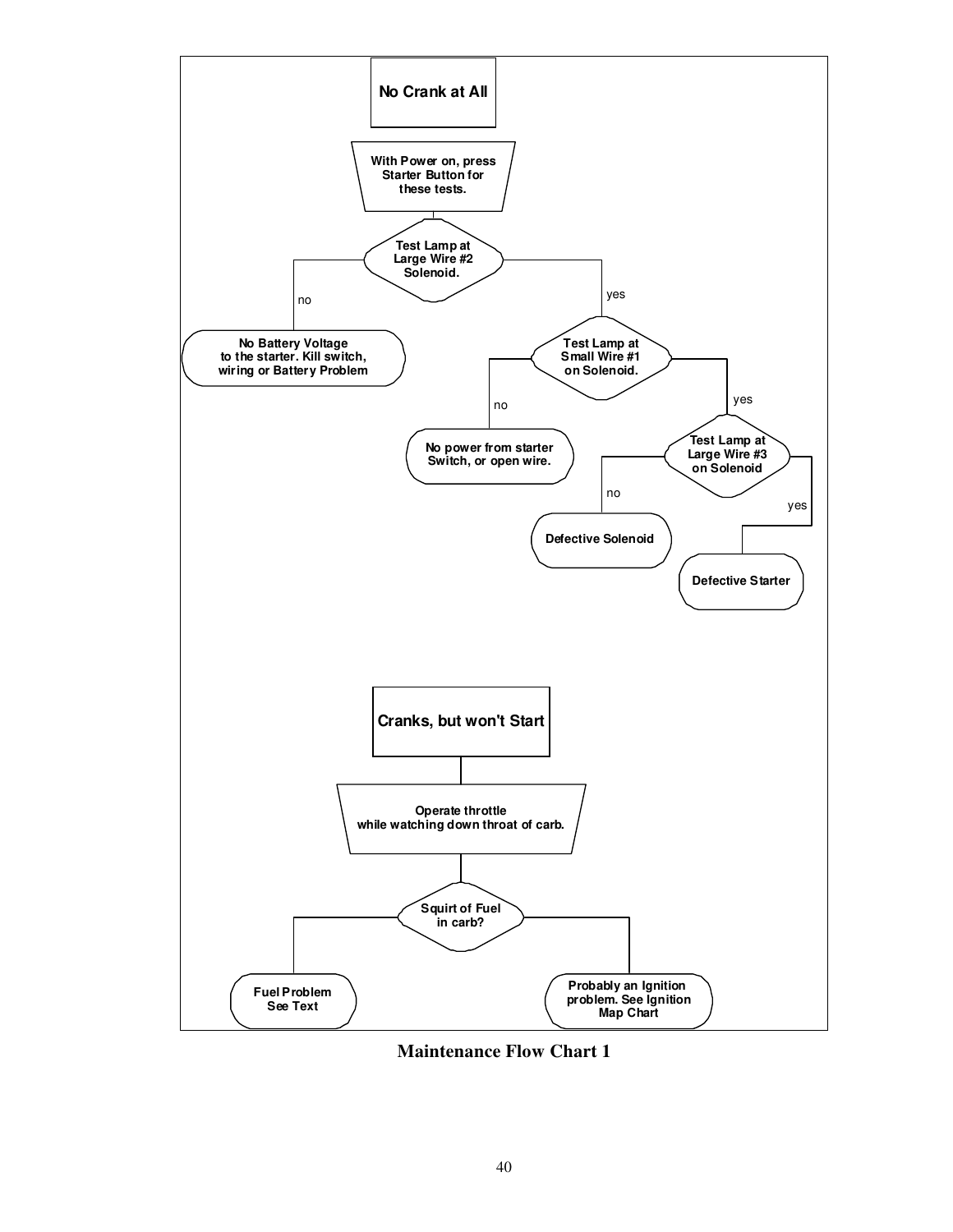

**Maintenance Flow Chart 2**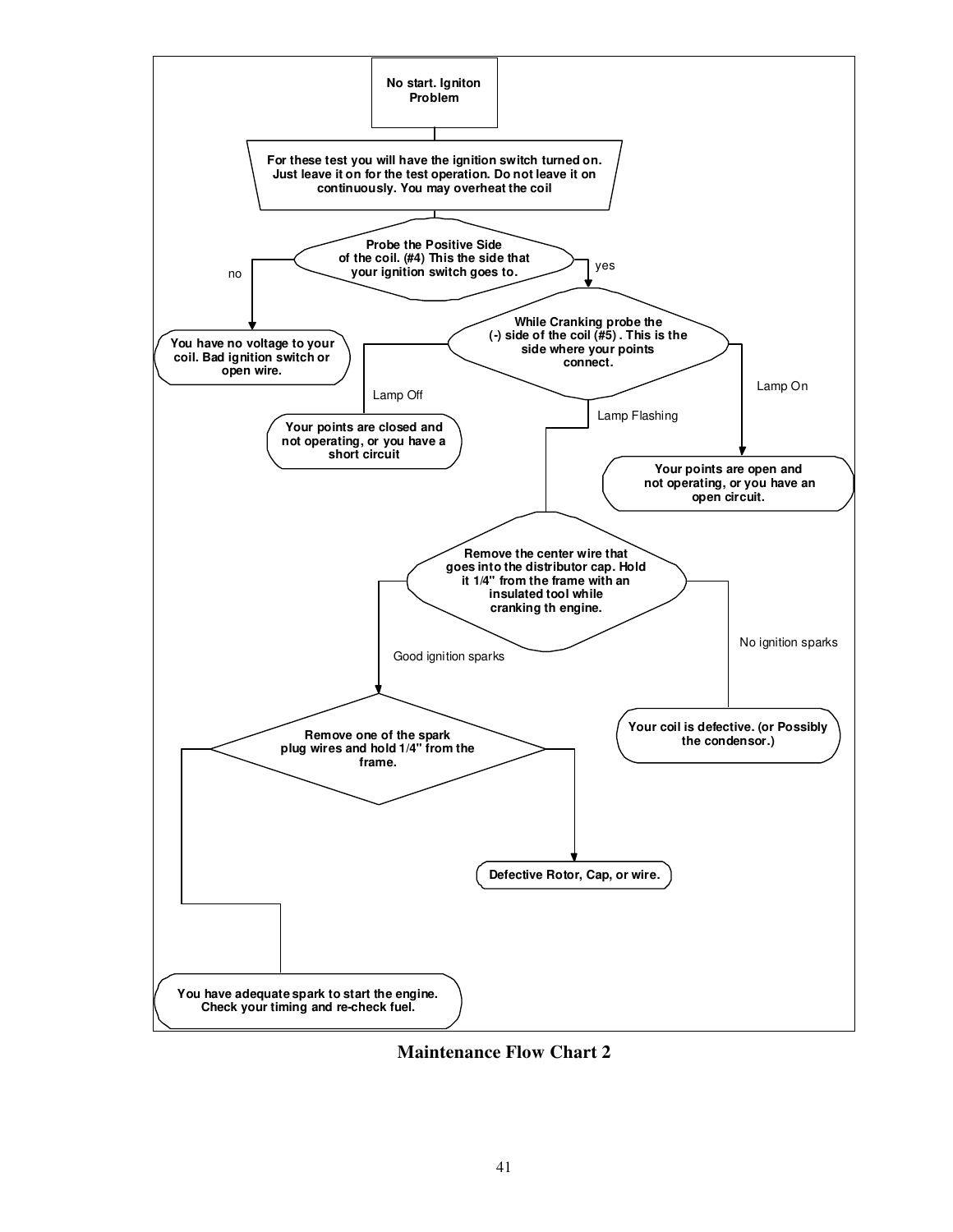### *Won't Idle Reliably*

This symptom is most often a vacuum leak. The VW manifold seals were not great when they were stock and we messed them up even more by cutting the cylinders and modifying the manifolds and sometimes using different gaskets.

The easy way to find the leak is to get it idling as slow as you can (it may take some help with someone else modulating the throttle to keep it running.) Now spray some Windex, WD-40, or Starting Ether, etc., near the intake ports where the manifold mates to the heads. As soon as you hit the leak, the engine will quickly speed up or die. It can also be at the carb base or even the carb throttle shaft, if it gets very worn. When you do find the leak, replace the gasket, etc. If it is at the mating of the head and manifold, try the following first: While idling, loosen one of the nuts a turn or so, and tighten the other one a turn. Then do the reverse if that didn't help. When you get to the right combination, the engine will smooth out. [Steve Note: If you are in a rush, you can often seal the leak using RTV on the outside of the manifold/head junction. Fix the leak properly after the session.]

#### *Cuts Out in the Corners*

A bear to fix sometimes… It is almost always a carb float problem. But, it could be something else. So, make sure you don't have an electrical problem; wire chaffing on the frame, a loose connector, etc. If you are pretty sure that's not the problem, and the following describes your condition, it's a float problem. Usually it starts at the highest G point of a corner. When you hit the accelerator at exit, it stumbles for a while and then clears itself out. What has USUALLY happened is that the float has turned enough in that high G corner to not be able to regulate the float shut off valve. Thus, the carb gets excessive fuel and floods. To fix the problem, you are going to have to remove the top of the carb (4 screws) (#1 in the carb picture). Check the float to make sure the counter weight hasn't come off (if you have a plastic float). If everything looks right, you are going to have to either bend the brass operating arm that the float operates and/or remove the float valve in the top of the carb and install another washer or two. This will shut the fuel off a little earlier.

To check your float level, place the top on the carb and hold it on with your hand. Now start the engine and let it idle for a couple seconds. Shut it off and quickly remove the carb top. Normally you want the fuel to be a good 5/16" to 7/16" below the flange of the bowl. But they can be temperamental and you might have to play a bit to get it right. Get some help from a veteran Vee guy if you can. It's expensive to waste sessions on the track.

[Steve Note: Another reason for STUMBING when applying throttle after being OFF throttle is a lack of fuel from the accelerator pump. If you move the throttle from closed to WOT, there SHOULD be a pretty good sized splash of fuel dumped into the throat from that pump. If not, FIX IT!]

#### *Misses on the track at high RPM*

Another pain in the butt. Let's not waste a lot of race sessions on this. Do the following:

- 1. Replace your points and condenser (unless you are running a Pertronix ignition or equivalent)
- 2. Replace your plugs
- 3. Check your dwell and timing (dwell is not relevant with Pertronix)
- 4. Replace your fuel filter. (using a CLEAR filter [but not GLASS!] helps to diagnose fuel problems)
- 5. Remove your main jet (#13 and #14 in carb picture) from the carb and blow it out.
- *6.* Check all your fuel lines (especially the suction lines on the cell and fuel pump) *An air leak will cause you to starve for fuel and cause a 'miss' at high RPM.*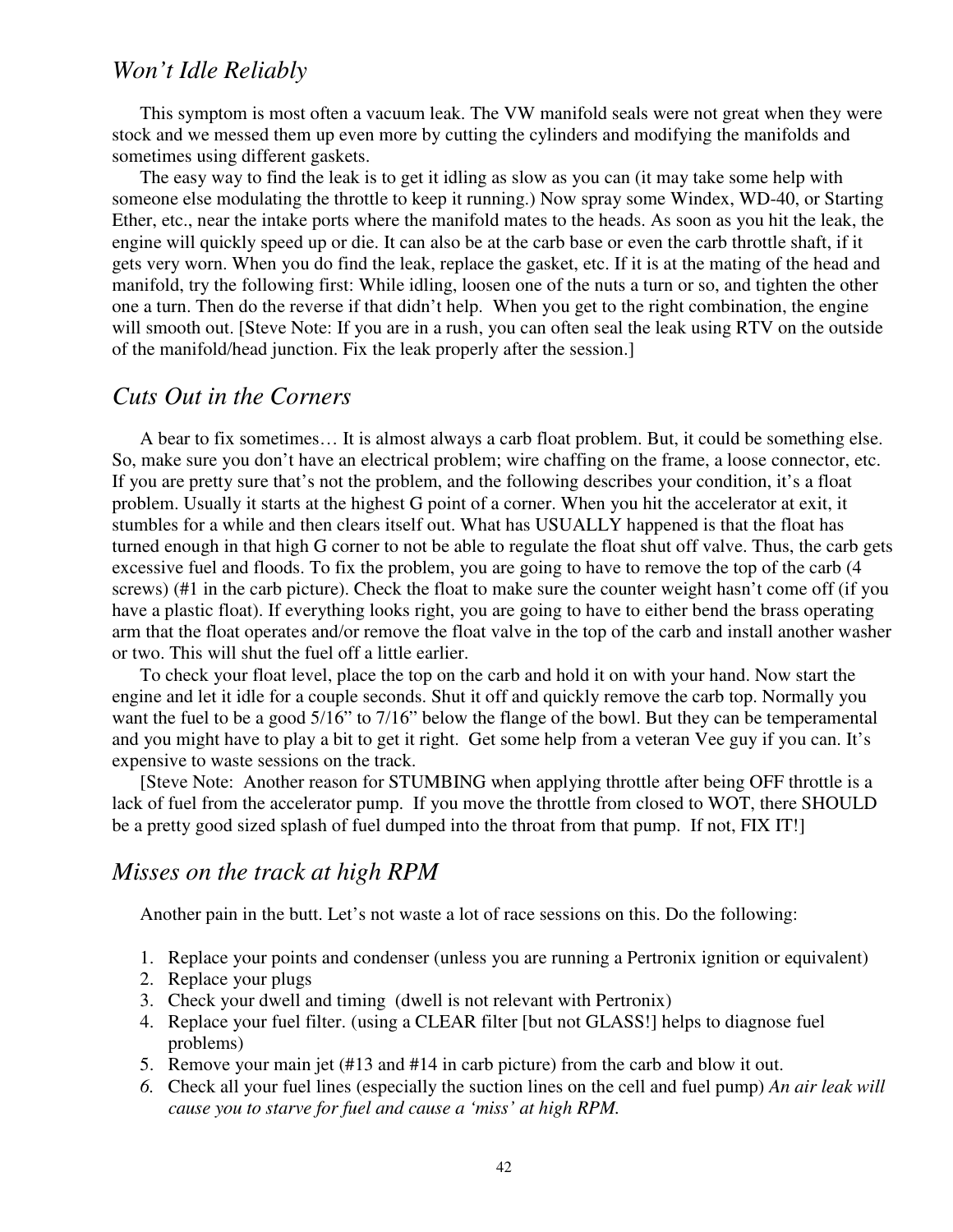Ok, you have only spent 20 minutes and 20 dollars. So let's hope that fixed it. If it didn't...

- 1. Replace the Coil
- 2. Replace the distributor cap. (check or replace the rotor button as well)
- 3. Replace the plug wires
- 4. Go back and check the 5 things above again.

You have now spent another \$50. Let's hope that gets it. But here are some outside chances that it could be:

- 1. It is possible that you have a jetting problem. Highly unlikely unless this is a new carb that has never been tested before, or someone has changed the jetting. Environmental conditions can certainly hurt your HP a bit, but will not cause you to miss. But a plugged jet will.
- 2. At high RPM, you are using the maximum amount of fuel, so any fuel delivery problem will show up there. (Fuel pump, filter, lines etc. – air leak on input line to fuel pump from cell)
- 3. At high RPM your peak cylinder pressures are also the highest and it take the most spark to fire the plugs. So, ANY spark issue from the points to the plugs can cause problems.
- 4. Go back and check all the above again.

By the way, you might be able to help diagnose the problem on the track. Does the tachometer jump around wildly when it starts missing? If so, you probably have a primary ignition circuit problem. (Points, Condenser, Distributor, Coil, Battery or switches (Kill and Ignition).

If the tach stays relatively constant, you PROBABLY have a fuel issue.

### *Leaking or Smoking*

I won't worry about small leaks here, they probably won't black flag you and you can use your eye and VW manual to fix the problem. [Steve Note: To isolate small leaks in the engine area, I wrap various areas with paper towels and secure in place with zip ties. Whichever one is WET with oil at the end of the next session hides the culprit.]

But, if it's leaking or smoking bad try these:

Please note that even a teaspoon of oil on the headers will smoke profusely. So even though you are smoking badly, it MIGHT be a very small leak.

#### Head Stud

If you break one of the lower head studs that are under the valve cover, it will usually blow lots of oil. Especially in turns to the opposite side.

If this is a new engine that you just put the heads on, it is possible that one of the washers under the above studs is not sitting in its place correctly. They can leak almost as bad. In either case, you will have to pull the valve cover and check it out. You may be able to see/feel the loose stud if broken. See Torque Specs for replacement.

#### Push Rod Tube

A common problem. You might have bent one installing the engine or in an off track incident. Take a look if one looks severely bent or broken, you will have to replace it with a new one. The head has to be partially removed to do this. One of the tube end rubber washers may be damaged or misplaced. There are spring loaded replacement tubes that can be installed without removing the head. We carry one in the trailer.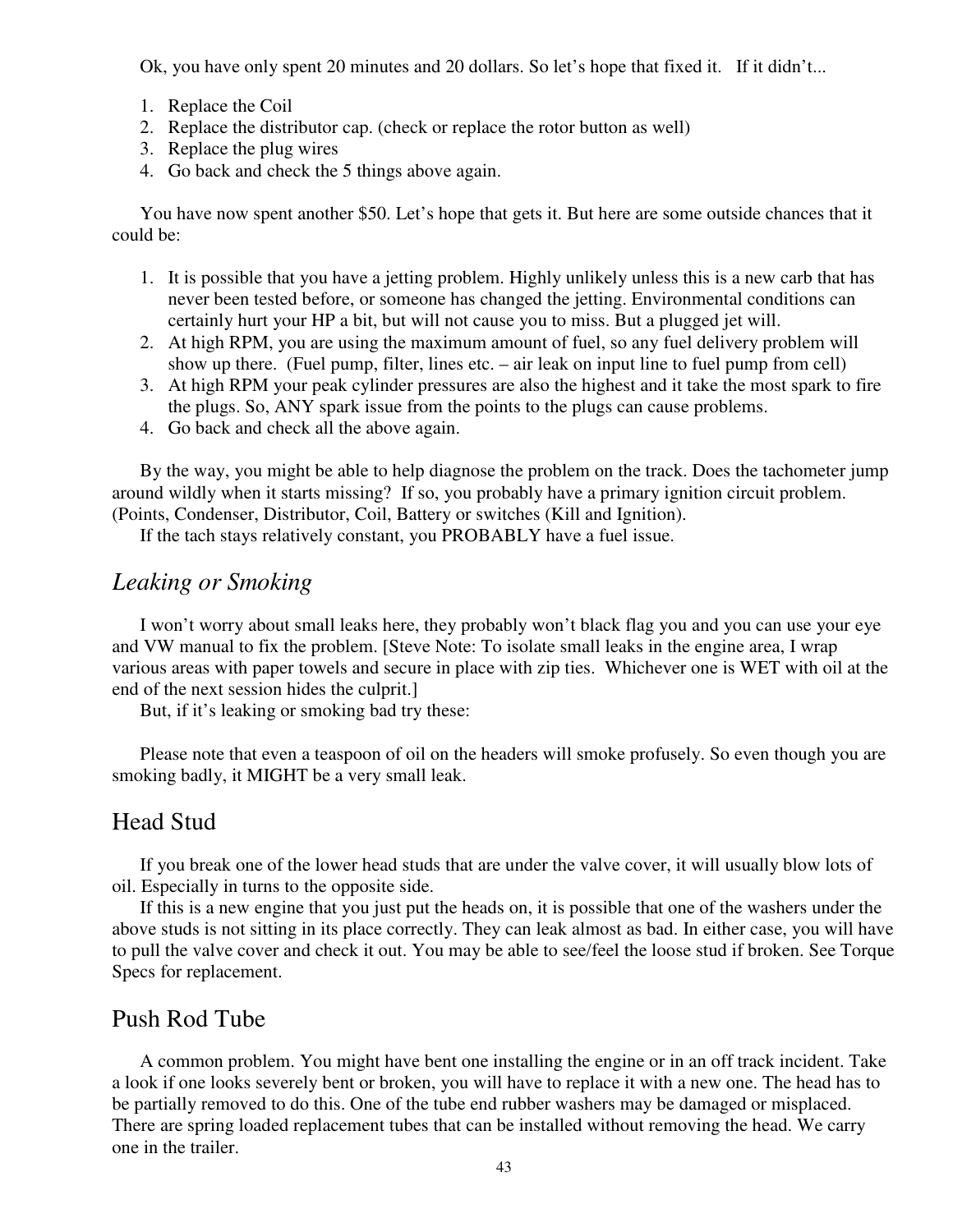### Valve Cover Gasket

Another common problem that shouldn't be. Remove the valve cover and inspect the old gasket. The problem may be obvious. Cleaning the mating surfaces on the cover and head very well. Use RTV (Silicone sealer and a CORK composition gasket.) Run a bean of sealer around the valve cover surface ONLY. Not on the head. Make sure you get it in the corners well. Now, place the gasket on the valve cover lightly pushing it into place. Now press the cover onto the head with hand pressure only! Remove the valve cover and let it set for a hour if you can. Now put it back on the head and install the Bale spring. If you do it this way, the cover will not leak and you will be able to take the valve cover on and off for many seasons - without it leaking.

#### Oil Cooler

If you are lucky, it's just a seal. You can replace it simply. However the cooler itself can develop a crack at some point that won't be visible but at high temps and high pressures on the track it will mist the oil out. Replacement is the only fix.

#### Drain Plug or sump

Check both of these after any off track excursion. You can bend, crack or loosen the drain plug in the tall grass or on a curb. If the sump is cracked it can be brazed.

### Gland Nut

Ouch! Hopefully it's not the Gland Nut. This is the nut that holds the flywheel on. The leak will be in the bell housing and you will only see the leak seeping out at the trans/engine mating point. The engine has to come out. If this is the cause, you will also probably get a large vibration and noise immediately or certainly within a few laps.

#### Transaxle Shaft Seal

Check to sure if any leak at the transaxle/engine mating surface is gear oil or engine oil. (Gear Oil smells worse). If it is gear oil, the leak might be the transmission input shaft seal. Easy to fix (if you have a new seal), but you need to remove the engine.

#### Case Pressure

Your case should have a line that runs from it to a "puke tank". If this line is kinked, or the puke tank is full, you will build up high case pressures. This will cause excessive blow-by of oil, usually from the front pulley area. This line should be at least a 5/8 inch hose. The bigger the better. Excessive blow-by can also be caused by bad piston rings.

#### Over Filling Oil

Contrary to popular opinion, you won't hurt your engine or blow any gaskets, etc. with too much oil. However you will leak it out or spray it out into the puke tank (or beyond).

There is no front seal on a Vee engine (at the pulley). It simply has a worm gear to pump the oil from this hole back into the case. However, when you hit the brake and downshift, the G forces throw all the oil into the front of the case. The worm gear won't keep it in. So, oil will come out at the pulley shaft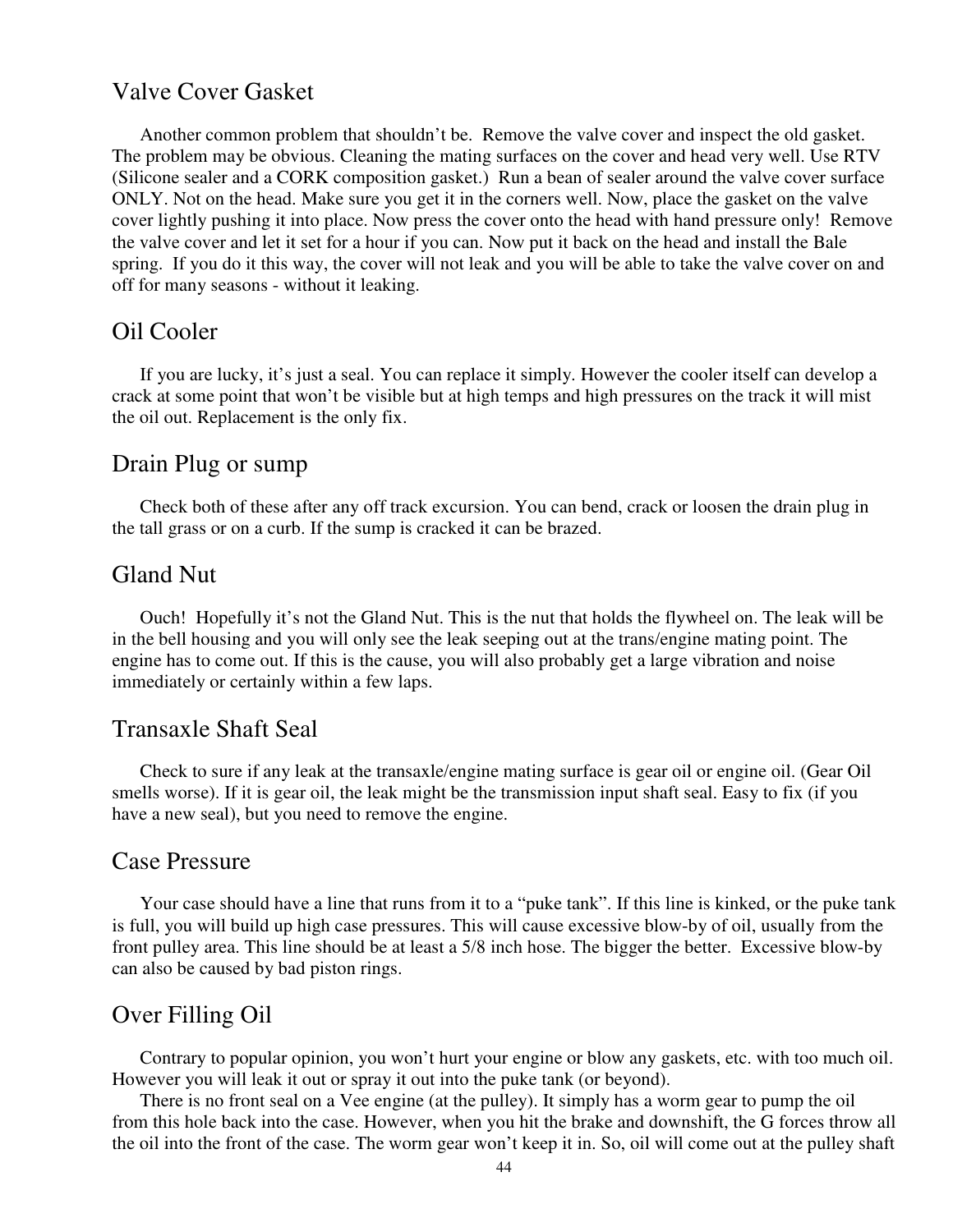and the pulley will sling it all over the engine compartment. [Steve Note: It is now legal to add a 'sand seal' at the front of the pulley .. but that won't stop an overfull engine from leaking through it.]

There is a critical balance between too much and not enough oil in the engine. See the earlier section on oil filling.

### Smoke Only

If its only smoke coming from the tail pipe, you probably have a broken ring, worn valve guides or you have filled it with too much oil. It's time for a rebuild… or you just have a 'loose engine' and it may very well be normal. Depends on HOW MUCH Smoke…

### Transaxle Leak

Rear wheel seals, axle boots, side covers and gaskets are typically the culprit. Over filling of the trans is also a possibility. Fill the level so that you can just touch the oil with your pinky finger. (about 1" below the inspection hole.

### *I Want More Horsepower*

Yeah, Me too. Well assuming your engine was built to be competitive and it seems to not be that way anymore, here are a few things to check:

- 1. The obvious tune-up items covered in this book.
- 2. Throttle Opening. Make sure your throttle is fully opening with your pedal. (You can get close by eye, but a flow bench is the only real way to make sure that the throttle is opening full and not past that point.) Call us for questions.
- 3. Intake leaks at car or manifold that we discussed earlier
- 4. Air/Fuel Mixtures way off.
- 5. Exhaust leaks. Check gasket, flange seating to head match, and flange nuts. Surprisingly, large leaks here can cost significant HP.
- 6. Excessive Blow-by of valve leaks. (Time for a rebuild? Check compression and/or leakdown)

6A.. be sure to check to make sure your valves are fully CLOSING at the appropriate time. You will loose a LOT more HP with a valve that is not closing properly than one that is 0.020" below max allowed lift.

- 7. Clutch slipping? Not always obvious. Often only appears in  $4<sup>th</sup>$  gear at the 5000 and above RPM point.
- 8. Transaxle tight or brakes dragging? Jack up the car a good spin on the wheels will tell you. Fronts should spin for several seconds. Rears should spin for a few revolutions.
- 9. Tachometer ok? You might be shifting at 6000 RPM or worse 7000.
- 10. Driver? Nah. It MUST be something else.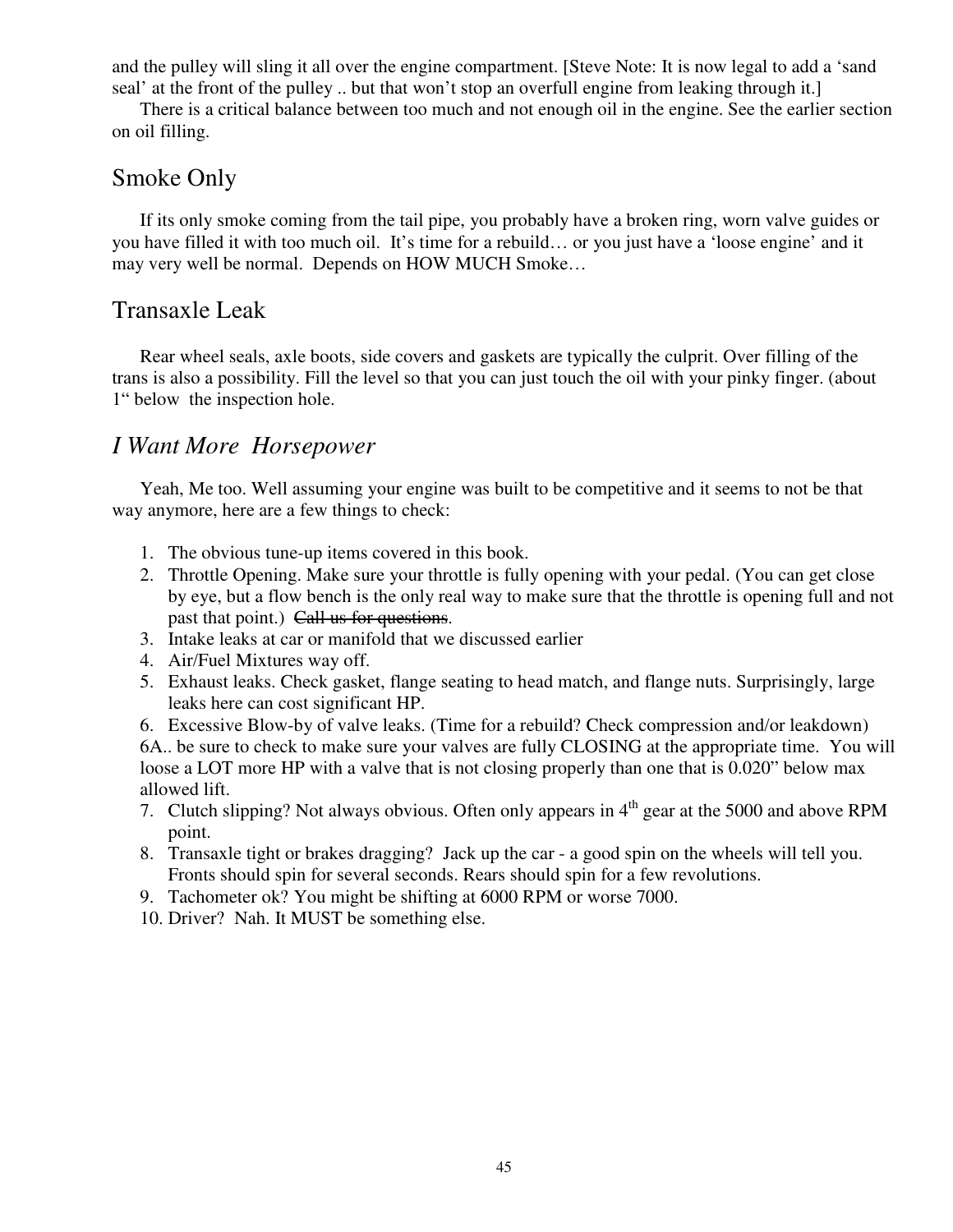### Parts and Tools

### *Spare Parts and Supplies*

You are going to have to carry some spare items with you to the track. (Or hope someone else there has them for you). I have listed those items that you might need in order of most needed, and weighted by cost. So, depending on your budget, you can go as deep as you want into the list and add your own items (beams, engines, transmissions, etc.).

Engine Oil Gear Oil Brake Fluid Racers Tape Gasket Set Some assorted nuts and bolts (based upon your car's need) Wheel Set of Plugs and Points Electrical connectors and wire (Including a spark plug wire set.) Lug Nuts Fuel Pump Front wheel drum Rear wheel drum Spare switches Oil Filter Assorted pop rivets and washers Wheel Hub Cap Large cotter pin (Rear wheel axle, nut) Distributor cap and Rotor Coil Carburetor rebuild kit 4 push rod tubes A few push rods Rocker Arm Set of front wheel bearings Set of brakes Clutch disc Front and Rear Brake Rebuild Kit (Slave and Master) Starter Motor Nose Bushing. 6V (See Starter Motor section) Clutch Release bearing Clutch Cross shaft and spacers, cir-clips

### *Other Supplies*

First Aid Kit Hand Cleaner Vinyl shelf lining paper (See **"Other Stuff I Didn't Know Where to Put"**)\* Roll(s) of paper towels Rags Brake Cleaner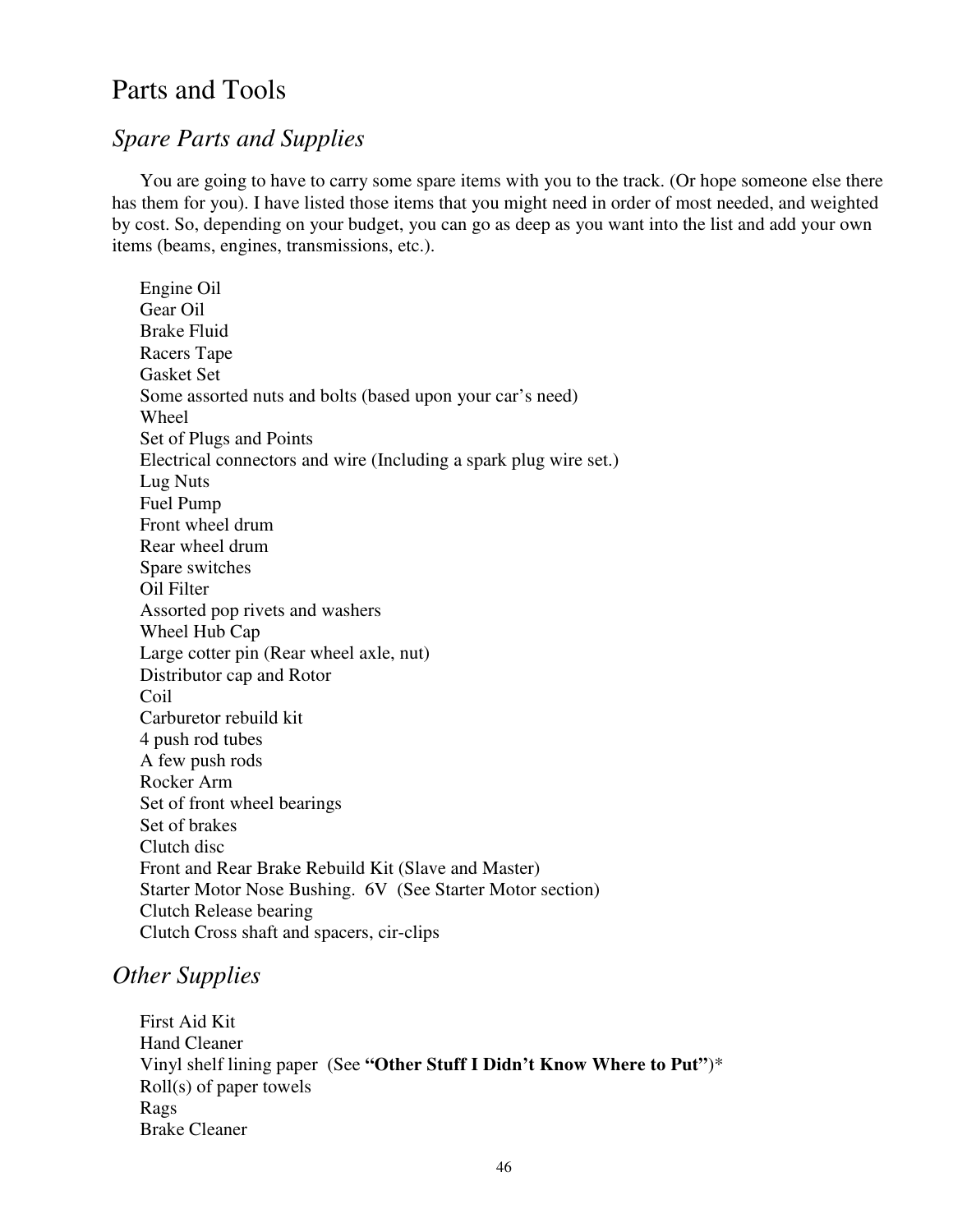Windex Rain-X 409 or Fantastik type cleaner

### *Tools*

*Same here. I will list by need, weighted by cost.* 

Standard tool set, with sockets, wrenches, pliers, screwdrivers, Allen wrenches, etc. (Metric and Standard through  $5/8$ " and 19mm and  $\frac{3}{4}$ " for wheel lugs) Tire Gauge  $(0 - 30$  lbs.) Feeler Gauges Jack (preferably one of the available "quick jacks") Small battery charger (12 Volt, 4 to 10 Amp) Torque Wrench Tape measure **Scissors** Flashlight (with spare batteries) Small Air Compressor and/or Air Tank. (If you do not have a portable generator, you can use one of those small 12 volt compressors. They are slow, but adequate) Automotive Dwell Meter with Tach (not needed it you use Pertronix) Timing Light 12V test lamp or DMM 36mm Socket with large breaker bar, and drum locking device\* Pop Rivets and installation Tool Drill and Bit selection (Preferably a good battery powered drill) Small Portable Generator Temperature Probe (for Tires and checking instruments)

\* These will be required when you have to remove a rear hub, to fix brakes, replace rear seal, etc. The axle nut has probably been tightened to over 250 foot pounds, and along with a healthy socket and breaker bar, you will need a device to hold the wheel in place while loosening or tightening. You can make one yourself from a 3 foot long piece of 1" angle iron (1/4" thickness). At about 1 inch from one end, drill a ½" hole in one side of the angle iron. Measure exactly 4 ¾" from that one, and drill another  $\frac{1}{2}$ " hole. Paint it a really neat color. You can now remove your wheel and then use two of the lug nuts to bolt the angle iron to the drum. This will stop the drum from turning when you turn the nut with the breaker bar.



Tool for Removing Rear Axle Nut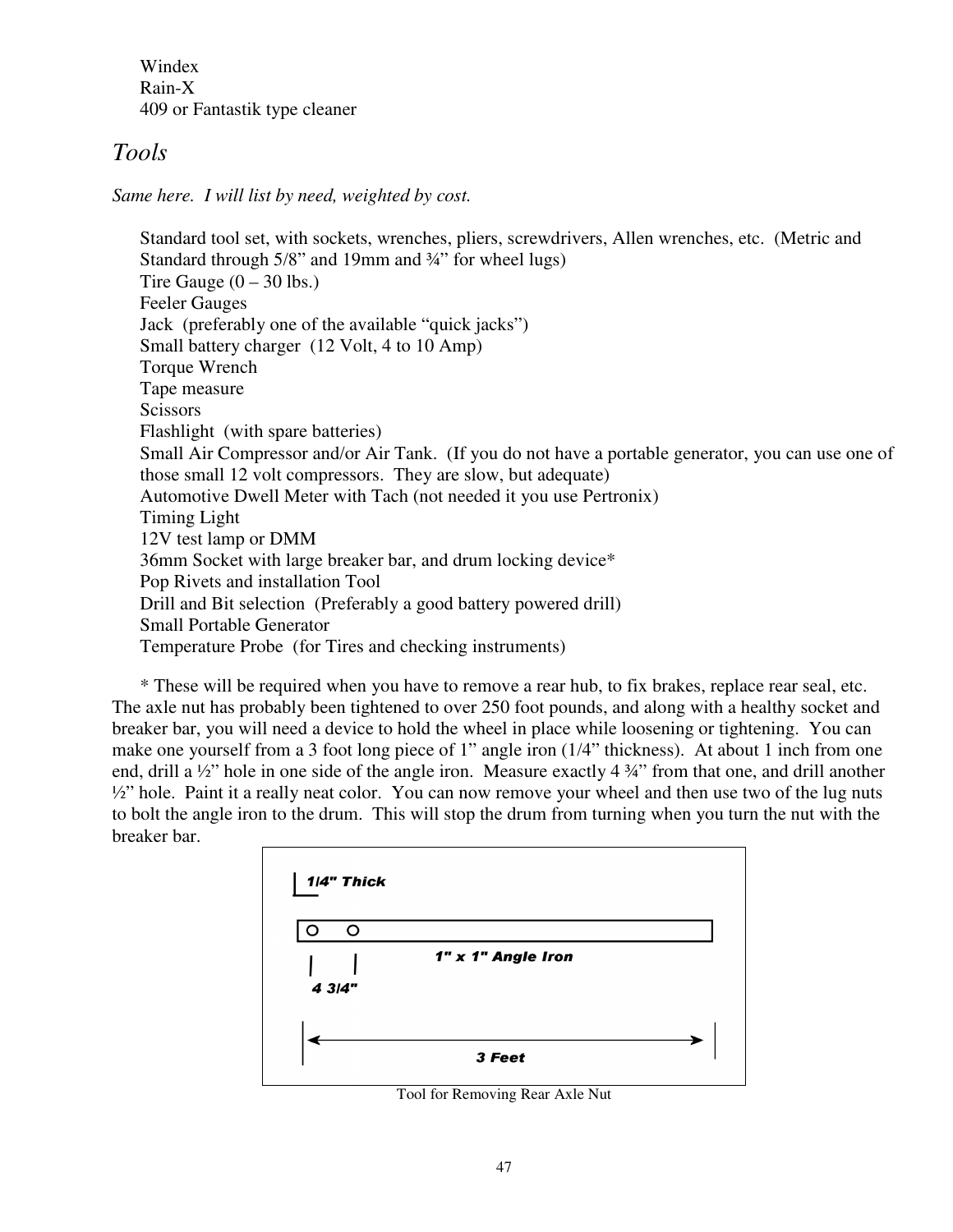### *Parts Suppliers*

Many of the standard VW parts (engine, suspension rolling gear) are available at parts dealers that specialize in VW or other foreign autos. Also, many items are available at vendors that advertise in VW Magazine, Hot VW's, etc. Before ordering parts from any of these after-market suppliers, be sure and check on the SCCA FV legality of the part(s). These same items, parts unique to the Formula Vee and tools are available at:

SR Racing / RaceCarSupply.com (859) 252-2496 (Web Site: http://www.sracing.com or http://racecarsupply.com) EMAIL: SRACING@mindspring.com

We have a large on line inventory of parts and supplies. We also have many images and tech support items that may help you to understand the Vee better.

### *More Information*

It is REMOTELY possible that there is something about Formula Vee that I did not include in this book. So, here is another resource where you can find all the additional help that you would need:

#### http://formulavee.org

This is a Formula Vee based discussion board. You can find help, classifieds, and lots of FV people to talk to and get help from. There is also a Formula Vee specific forum available at Apexspeed.com as well as the Left Coast FV board at http://norcalfv.proboards.com/board/12 although it hasn't seen much traffic lately.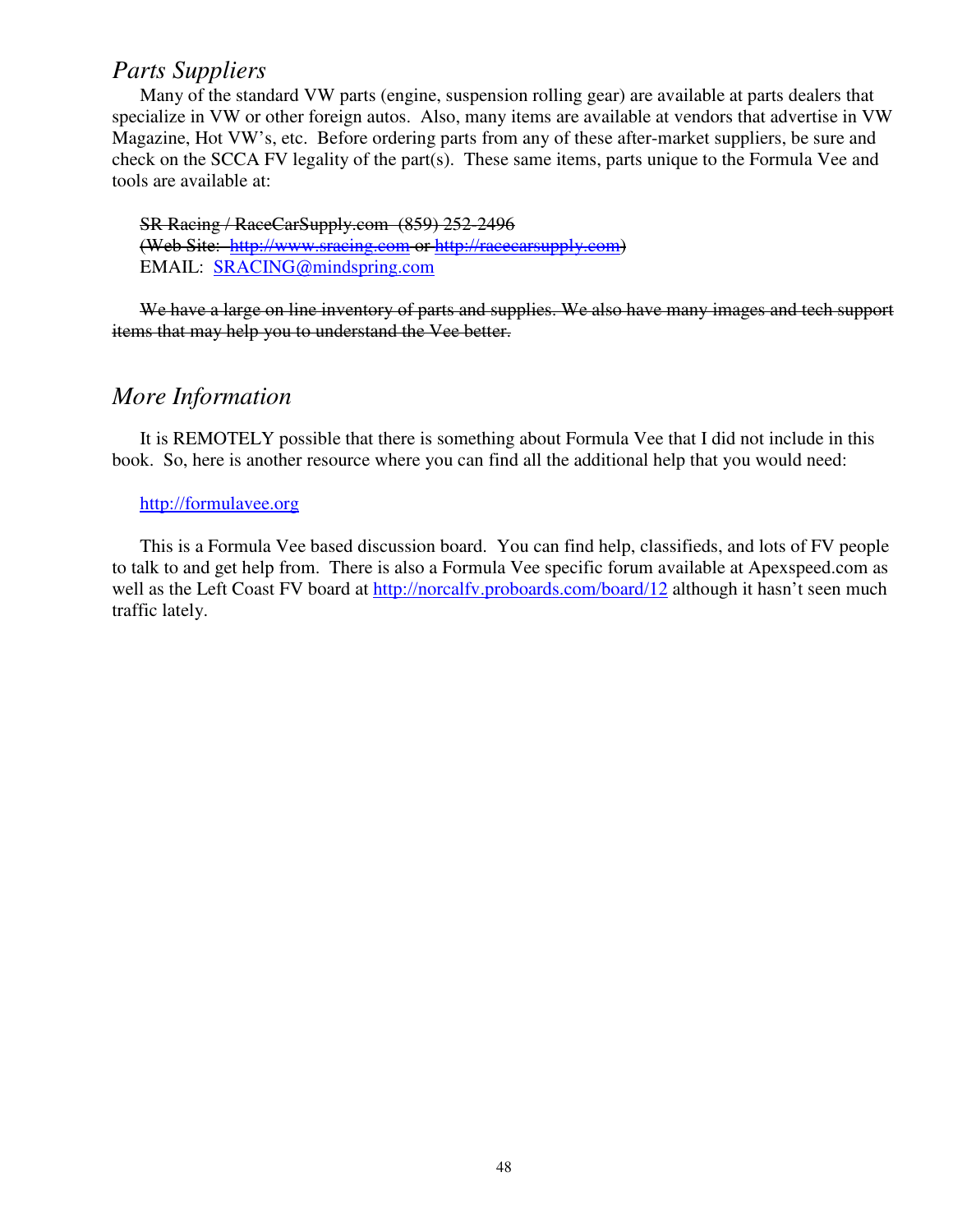### **Other Stuff I Didn't Know Where to Put**

Here are some things I thought might help and didn't know where to put them. So, here they are.....

### *Numbers*

You will probably want some neat Vinyl graphic numbers on your car  $(8"$  high with  $1\frac{1}{2}$ " stroke), and unless your brother-in-law works at the print shop, you will pay lots of money for them. (Unless you buy them from us at www.sracing.com.)

When you get to your first race, you may find that some schmuck entered before you and has YOUR numbers. Since this will happen at least once or twice, some planning should go into your numbers. (See your GCR also.) Get a font that is not too fancy and, if possible, some numbers that can be changed easily by adding or deleting a stroke or two (77, 11, 71, 17, 41, 14, etc.) One drawback to this is that these are the numbers that everyone else will have too!

Buy two rolls of vinyl shelf paper. One for the color of your numbers, and one for the color of your car. On your entry form, pick your primary and two or more alternate choice numbers, e.g., 71, 1, 7, and 77. You can then just cut an 8" X 4" piece of vinyl the color of your body and cover the necessary number, or cut some pieces from the other vinyl roll to modify a number. This looks better than racer's tape and comes off without wrecking your pricey graphics.

The real secret is to send your entry form in early, so you get  $1<sup>st</sup>$  choice.

Once you become a National driver, you can register a number in your division, and this won't be as much of a problem. Some divisions allow registering of Regional numbers also.

#### *Notes:*

Take notes at the track. Note your suspension set-up, tire pressures, ambient air temp, lap times, race finish, and the name of the guy you borrowed the ¼ hp blue plug wires from, etc. Keep them in a notebook. They will come in handy someday.

Another thing you will want in this notebook is an inventory of tools and spare parts you want to take with you to the track. Use the one I have in "PARTS AND TOOLS", for now. You will develop a better one as time goes on.

### *Getting Through Tech*

This has to go somewhere. Use your GCR and you will get through okay. However, here are the things they are **most** likely to check. For you newer guys, they are not looking here to see if you have a fuel injected V8 in it. They are just looking for safety issues. Although, if he counts the 8 header pipes, he may mention it. Bring your screwdriver with you to Tech. They may not have one, and you are going to have to pull the body off.

1. Positive side of battery cable. Cover with tape or silicone sealant. *The logic here is that in an accident, an exposed positive cable is very possibly going to get shorted to metal somewhere. It can very easily start a fire. If you have your kill switch located on the ground side of the battery,*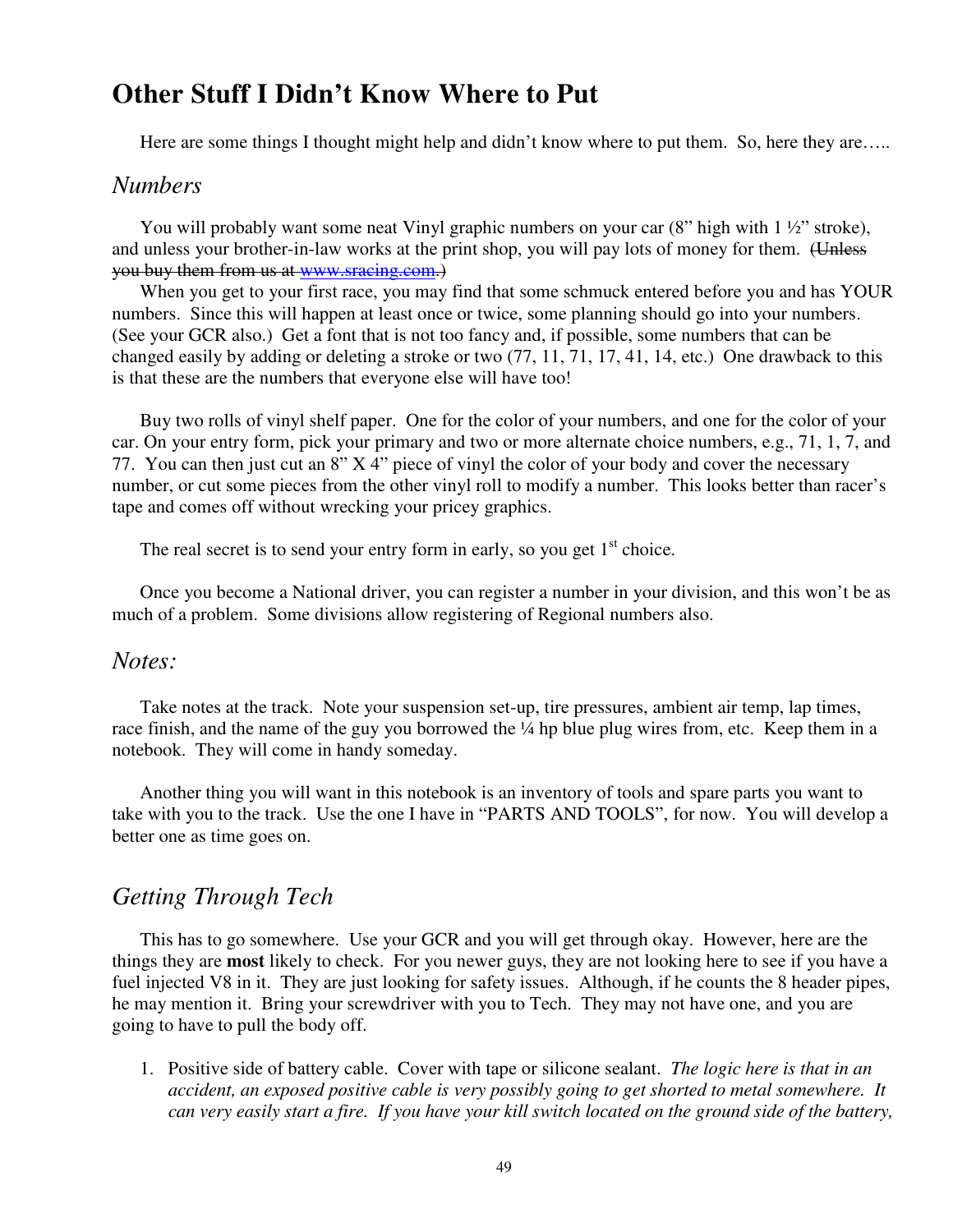*you may also want to tape or seal the negative side also. If it were to short against the frame, the kill switch would be ineffective*.

- 2. A vent line from the fuel cell that terminates at or below the frame of the car. *You may also want to consider a check valve in this line. (They are prone to failure, though.) In the event of a rollover, it will help keep the fuel in the cell*.
- 3. Fuel lines and Oil lines shielded.
- 4. Two throttle return springs. *In case one breaks*.
- 5. Make sure that your Rain Light works and is connected through the kill switch. *They will normally ask you to turn the rain light on, and then turn the kill switch off to see if it also turns the rain light off*. The kill switch should also have the decal near its location on the side of the car.
- 6. Fire bottle mechanics and a level meter reading in the green. With an "E" sticker indicating the location of the fire bottle release.
- 7. Seat Belt dates. *Dated within 5 calendar years.*
- 8. Seat Belt condition. *Not worn badly and routed and laced correctly*.
- 9. Captive heimjoint bushings. *It is possible for the ball to come out of a heimjoint. You should have washers on your heimjoint bolts/nuts that are large enough to keep the heimjoint ball from slipping out of the heimjoint, and resulting in total loss of control.*
- 10. The inspector will usually shake the front end back and forth and give a very concerned look. After he realizes it's a Vee, he will probably pass you. But, just to be sure, check your wheel bearings, tie rods, steering gear, etc., before taking the car to Tech.
- 11. They may also check to see that you have your "FV" and SCCA stickers on the car as well as any other required decals. (READ THE SUPPS FOR THE EVENT.)
- 12. Support behind the head. There should be a **firm,** padded support behind your head. (36+ sq. inches and 1" thick). If you spin the thing into a concrete wall backwards, your head may weigh about 200 lbs. instantly and it better hit something soft, but supportable. (200+ lbs.) The fiberglass body or .040" aluminum firewall won't do it. You will break your neck. As often or not, this will not be checked closely by Tech. That is a shame. I have seen 2 neck injuries within the last 5 years that I think were, at least indirectly, caused by this lack of support item.
- 13. Helmet. (Acceptable Snell rating and in good condition, with personal information on the back side. (Name, Date of Birth, Blood Type, Allergies, and Date of last Tetanus shot.))
- 14. Fire suit, gloves, arm restraints, socks, shoes, and underwear, if needed. Should be in good condition – no rips or worn through spots. They may also check for the SCCA patch on the uniform.
- 15. Tech will check your logbook for pictures of your car posted in front, and for a Homologation Certificate if your car was built after 1983.

The hardest part of Tech inspection is waiting in line. The Tech guys are usually pretty good and if you're nice to them, they will probably reciprocate. Don't argue with them. Unless it is real difficult to fix and you have a real good legal case, it ain't worth the effort. Just put some more tape on the battery connector and shut up. Thankfully, this now only has to be done once per year. Back in the 'old days' it was required at EVERY event – WOW, was that a nightmare for everyone.

Seriously, the Tech routine is there to save your butt. While some of the Tech inspectors may get overzealous, you should follow their advice and your GCR to the letter, or better.

#### *Technical Protests (Engine)*

Conceivably, at some point a fellow participant may protest your engine. That's a compliment. He obviously thinks you're too fast. However, it's bad if Tech finds your engine to be illegal. (I will only cover the engine here, since variance in car designs would make it impossible to tell you what to look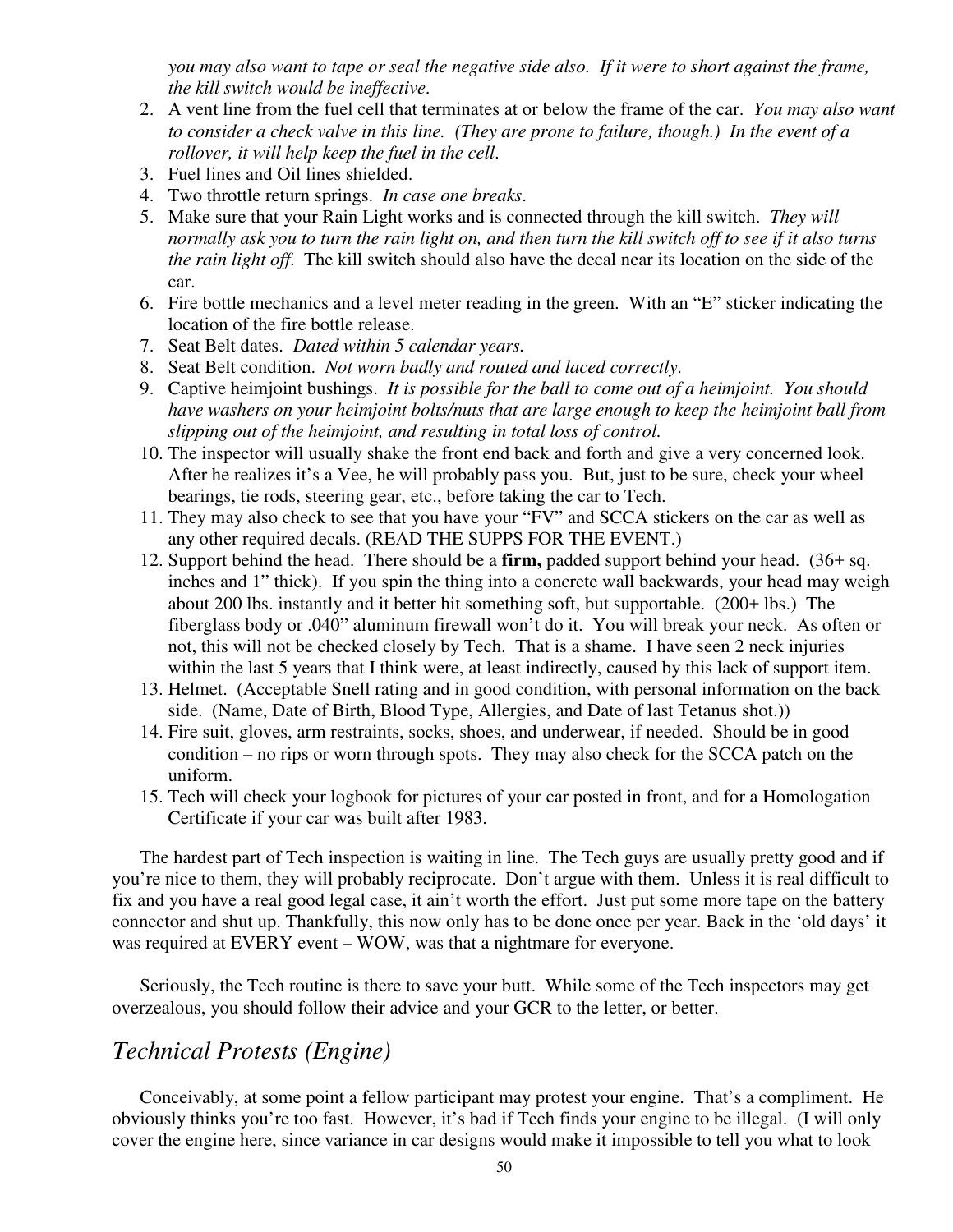for on every car.) Keep up to date on your GCR for class chassis technicalities. (Weight, rim size, dimensions, etc.) The GCR is now available as a 'living document' on the SCCA website for FREE!! Make sure you keep an updated copy on your computer at the track.

Obviously (or maybe not), you have a 1200cc engine. The items that most often get checked in an engine protest are carb, intake manifold, deck height, cylinder head displacement, and certain engine component weights. These are all covered in the GCR, and if you are legal, you are legal. *(The engine builders stay to legal tolerances and aren't about to destroy their reps by building an illegal one.)* However, there are a couple things that might get you even if you were legal when the engine was assembled.

1. Deck Height - Current rules specify a minimal deck height of .039". This is the distance from the top of the pistons, when at top dead center, to the top of the cylinder. The smaller the deck height number, the better your compression ratio. An engine builder will ensure that it is .042 or so, usually. To achieve this, paper shims are placed under the cylinders at the base, against the case. If you have removed your cylinder heads a couple times and/or re-torqued your heads, the shims can get squeezed a little. If your engine was built real close to the .039 number, and the paper shims have been squeezed a lot, you might now be illegal. All 4 cylinder deck heights are averaged for legality in this measurement. Thus, if you have three at .041 and one at .038, you are still legal.

2. Maximum Valve Lift. - Current rules call for a maximum intake valve lift (measured at the top of the valve) to be .354". Maximum exhaust valve lift is .3365". Again, engine builders try to get close to the maximums. However, any change in valve geometry can cause this to increase (or decrease). A rocker arm change, rocker arm tip wear and subsequent adjustment, change of push rod (swapping a couple when reassembling, etc.) can cause you to go illegal.

These are the only two things that I am aware of that can change and innocently make your engine illegal. Always check them after removing a head or doing anything to the valve train. Normally, if you have a professionally built engine and you get it periodically rebuilt, you will be fine.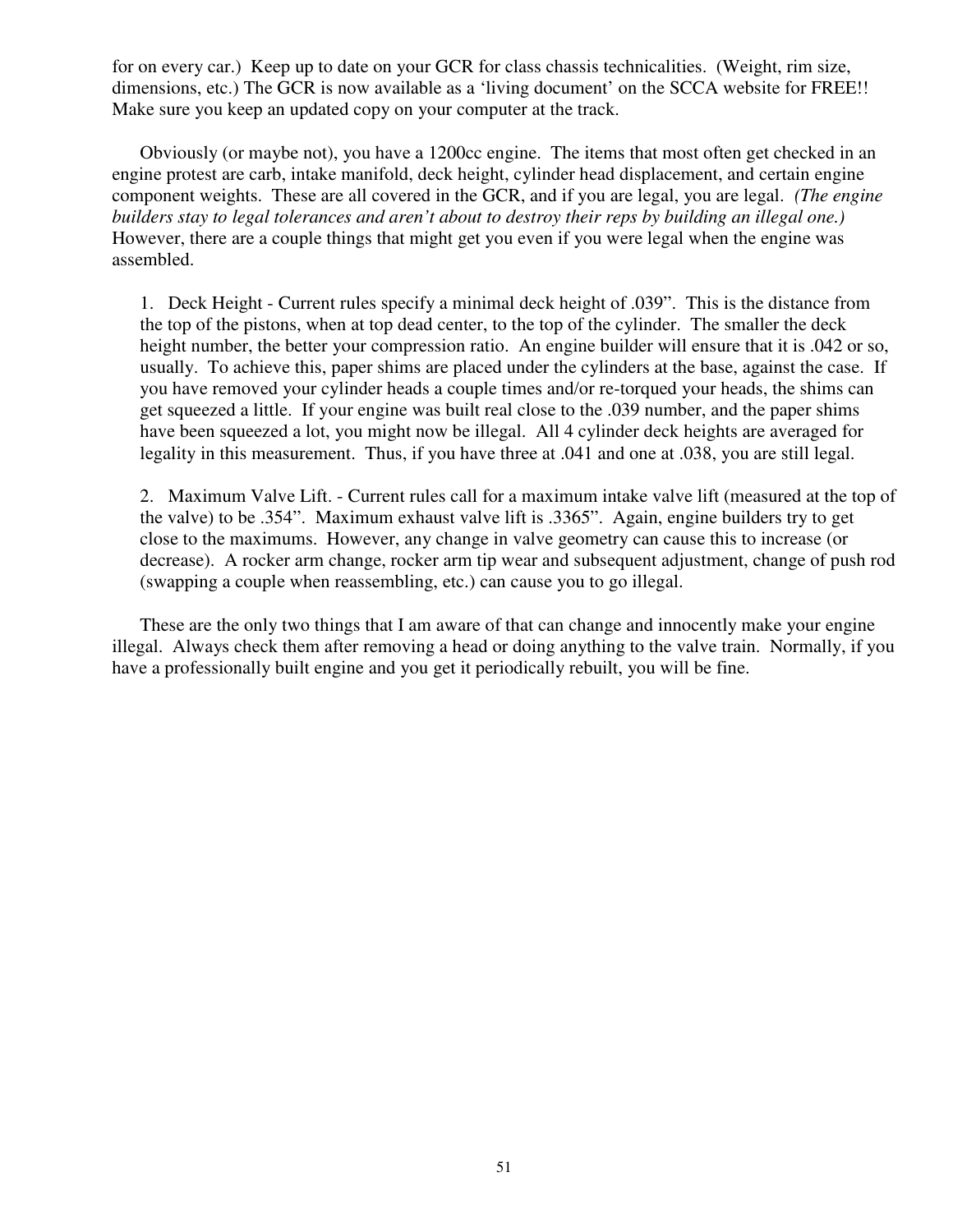## Getting Started in Formula First



**Formula First (Converted Jacer FV) 1** 

Formula First is a new entry-level class based upon most of the concepts of the Formula Vee. It, for the most part, brings FV up to more current technology and reduces costs and reliability by allowing the use of newer and many after-market components. Before jumping into Formula First, do some research into your area of the country to see if it has taken hold, and to determine if this is right for you. At the time of this writing, Formula First is a Regional class only, and can only run in Regional Races.

To find out more about Formula First and its activity in your area, check out the following web sites:

#### http://formula-first.org

This web site is the official Formula First web site that contains the rules, pictures, contracts, and more.

#### http://first.formulavee.org/exchange

This is a Forum for Formula First interested drivers and builders. The folks here can give you all kinds of help and information.

### *Formula First Basics*

The rule package for "First" was designed to keep costs low (both purchase and maintenance), along with allowing a relatively easy conversion of an existing Formula Vee to a First. The wheelbase and weight was increased slightly also to allow for larger drivers.

### *Major Differences*

The biggest single difference is the use of the 1600 Dual Port engine and 34PICT Bocar carb. All 1600 parts are still in production and certain allowed parts are available from after-market providers. All parts are less expensive than 1200 parts, for this reason. The front beam is now of the ball joint type and shock towers can be removed. This allows for a better looking car and some variability in suspension/shock methods.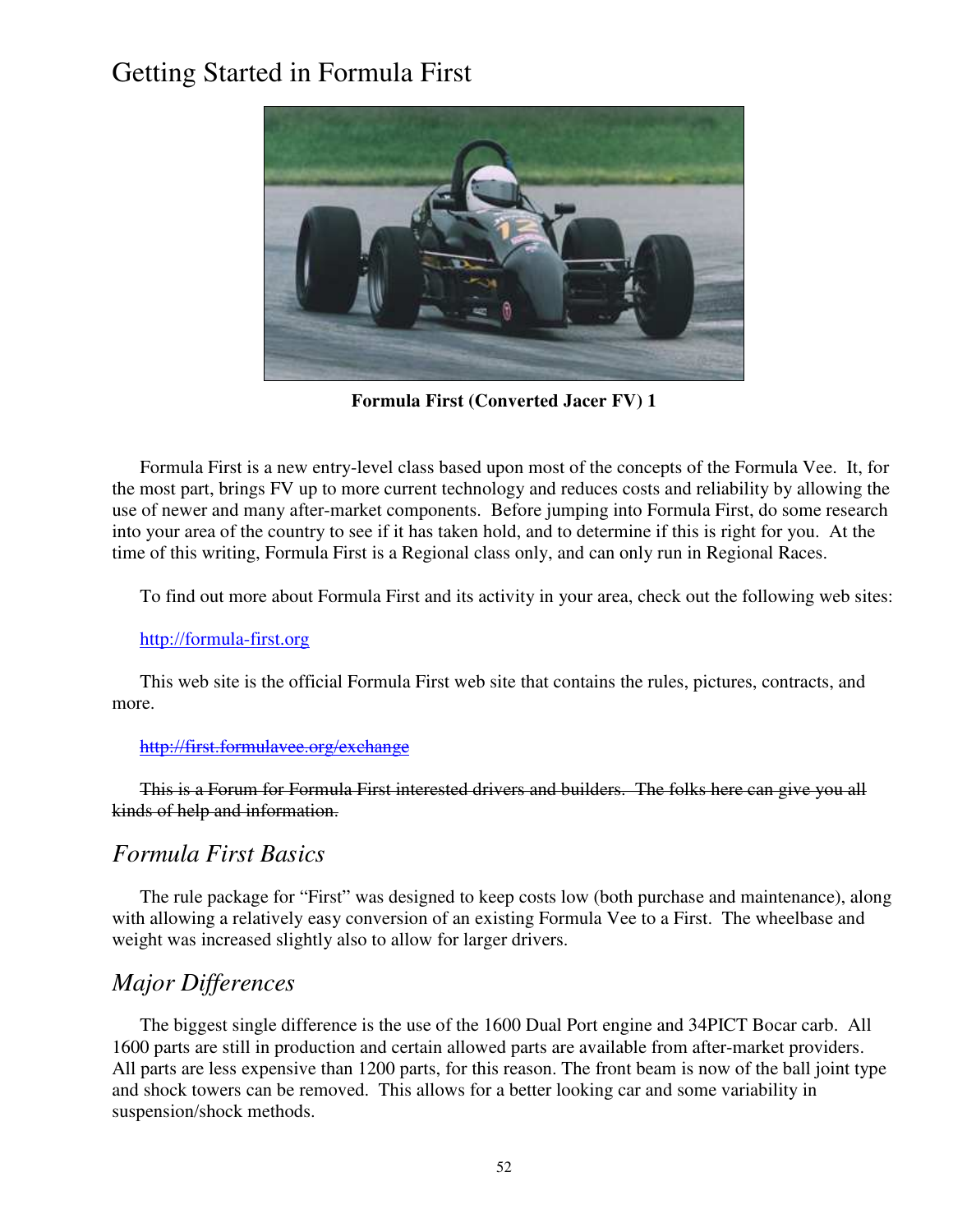The First is also a 4 wheel disc brake vehicle, bringing it into the  $21<sup>st</sup>$  century. Rack steering is also allowed. In keeping with the concept of newer looks, after-market wheels and wider tires are used. The purchase price on tires is somewhat more, but in 5+ seasons of testing, it seems that they will last at least 3 to 4 times as long.

### *Buying a Formula First*

At the time of this writing, there is one Formula First builder in full production, Campbell MotorSports. (http://www.campbellmotorsport.com) He is producing the Evolution Formula First. Pictures can also be seen on the Formula-First web site. **[Steve Note: Larry Campbell has recently retired from car building. His complete operation is FOR SALE at the time of this message, but will likely be taken over by someone in the future.]** There are two more builders gearing up to build Firsts. Check the First web site for the most current info, since interest is increasing daily. There have been a few Formula Vee conversions that have come up for sale once in a while. However, at this time in the class's life, there isn't too much resale activity.

If you like the "wrenching" part of racing, you may want to buy a "roller" or "slider" FV or even a used ready-to-race FV, and do the conversion yourself. Most First's running now are Vee conversions and there is no shortage of people to assist you on one of the above web sites. Also, (www.racecarsupply.com) and SR Racing (www.sracing.com) sell kits for conversion, along with providing phone assistance.

#### *Prices*

Again, at this early time, it is difficult to estimate prices for used Formula Firsts. A new kit from any of the above manufacturers should be only slightly more than a new Formula Vee. Engines (1600), new or used, will be anywhere from ½ to 2/3 the price of a fresh 1200 engine. Rebuilds will run approximately the same as a 1200, but may not have to be done as often and, if needed, some major parts will be cheaper. Transaxles have a different gear ratio than most FV's (see rules), but run about the same price.

If you buy a used FV and convert it to a First with quality new parts, figure on spending somewhere in the area of \$5000 for the conversion effort. This will include all the parts to get you to the track in Formula First configuration. (Some fiberglass work may be required.) However, If you do all the work and scrounge around a bit, you can do a conversion for as little as \$1500. A used FV roller/slider can be had for as little as \$2500, so as you can see, if you like the building part, it can be as easy to get into First as it is a FV.

### *Performance Differences*

A Formula First is about 2 to 4 seconds a lap faster than a FV. Top speed is slightly more with lowend acceleration much greater. Corner speeds are about the same or slightly faster. Rack and Pinion steering gives it a better feel with disc brakes giving more predictable stops. The engines dyno at about 85 hp vs. the under 60 hp of a FV. Top RPM is about the same. (A restrictor plate is used in the First to limit top end and to help equalize engines slightly.)

*Setup*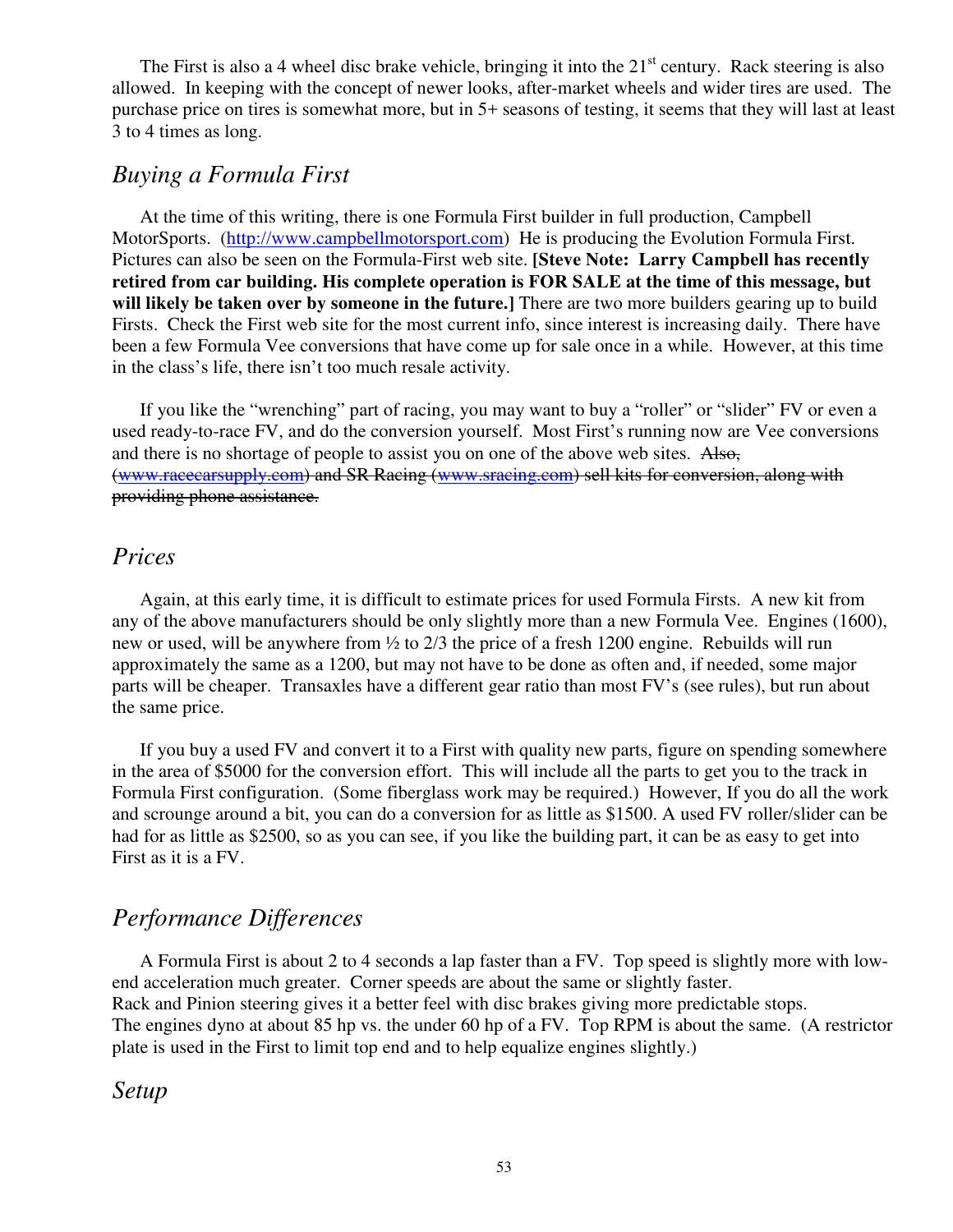To date the built Formula Firsts have all used suspension setups similar to FV. The major difference in setup is camber. The wider tires all enjoy less negative camber. –1 degree on the rear, (FV's are typically –1.5 and –5 degrees). While this makes best use of the tire patch, it also makes the rear look nicer and get slightly more HP to the track, due to less drive losses at the fulcrum plates in the gearbox.

### *Tune-up and Trouble Shooting*

Similar trouble shooting (see miscellaneous maintenance) procedures can be used for the 1600 DP engine. The only major difference is the Ignition set. The First uses a drop-in points replacement kit, (Pertronix Igniter or Comp-U-Fire). Thus, no dwell adjustment is necessary. Timing will be about the same (see your engine builder or marks on the pulley degree wheel.)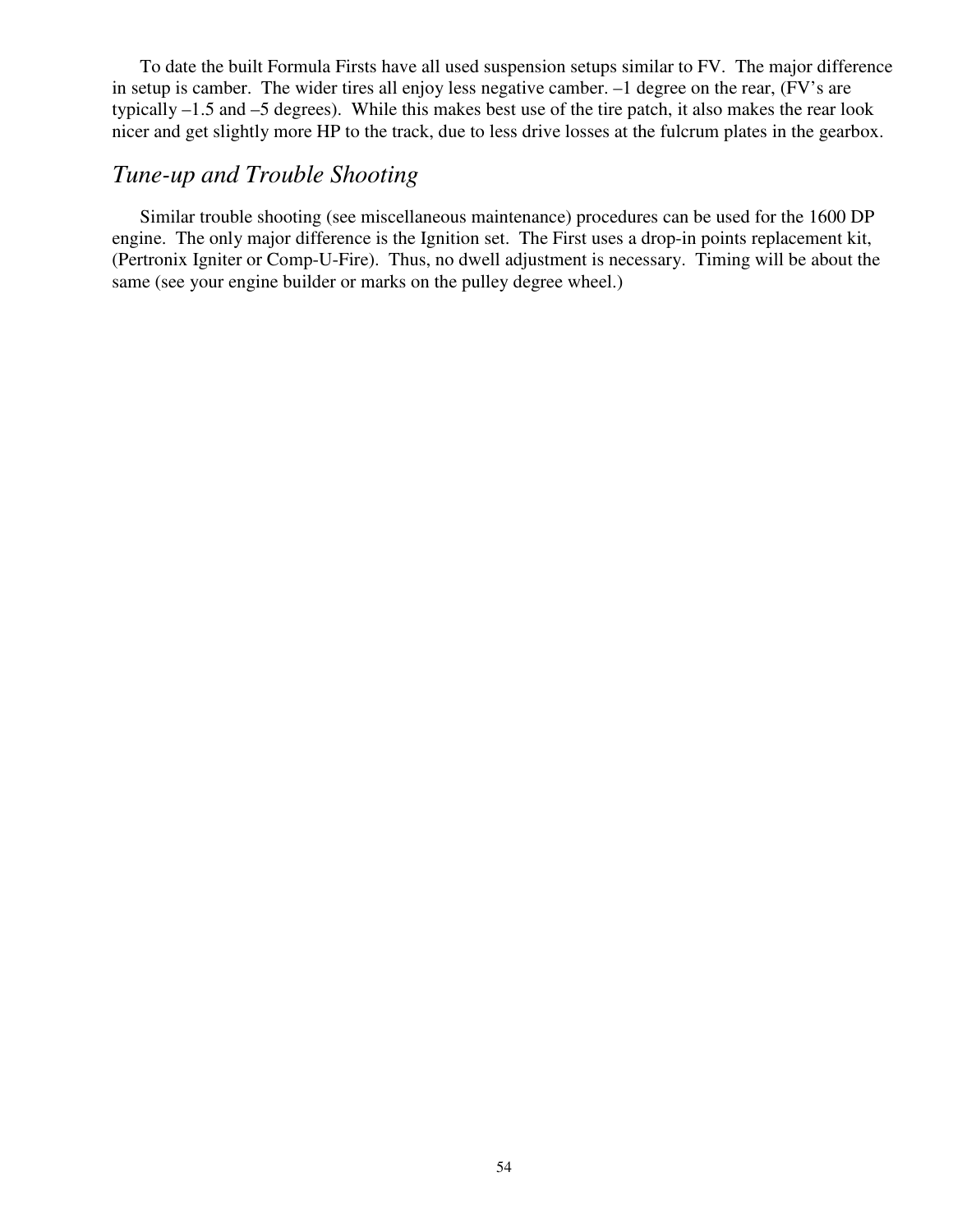### Vintage Formula Vee (Vintage info provided by Bob Shedd)



**Butch Deer Vintage FormCar 1** 

Vintage MotorSports is one of the fastest growing parts of MotorSports. Vintage Formula Vee (VFV) is a significant part of this. There are only 2 differences between a current SCCA Formula Vee and a VFV; some relatively minor equipment changes and most importantly – driver attitude.

Equipment: For the purposes of this discussion, we will use the Monoposto Racing rules for VFV – a Monoposto car can run anywhere in the country – some parts of the country are more lenient, but all will accept a Monoposto car. For a complete set of Monoposto rules for VFV, log on to http://VSCDA.org.

Vintage Formula Vees must be built in 1969 or before. Some parts of the country run Historic F/V with slightly different rules – check with your local club. Safety equipment is pretty standard, fuel cells, fire system, and belts (no more than 5 years old). The required engine changes are external: you are required to run a stock fan, fan shroud, and a working generator (6 or 12 volt). Rear suspension: you must run 2 shocks with coil over springs with a Z bar (or cable, etc.). No zero roll assemblies. You are required to run treaded tires, with Dunlop and Hoosier being the choices. Because the tires we have to use are of large diameter, a "short box" transaxle is the choice. Likewise, you will find that a motor with a "straight up" cam timing key is required. Long box transaxles and advance keys are legal, just not popular.

Driver attitude: maybe the most important difference, but the hardest to put in print. In vintage, we race – this is no parade – but we all do it to our own skill level and comfort level. Winning is not the objective – a safe, fun race is the objective. We often have 20 or more VFV's at an event, so it is possible to have a wonderful dice for 15<sup>th</sup> place and have a safe, memorable race. As a friend once said about vintage racing, "there is nothing to win, but everything to lose". Safety is utmost. Vintage Formula Vee racing is very social and family oriented – everyone knows everyone, and everyone helps each other when needed. Come out and join us. Info can be found at the following web site: http://VSCDA.org.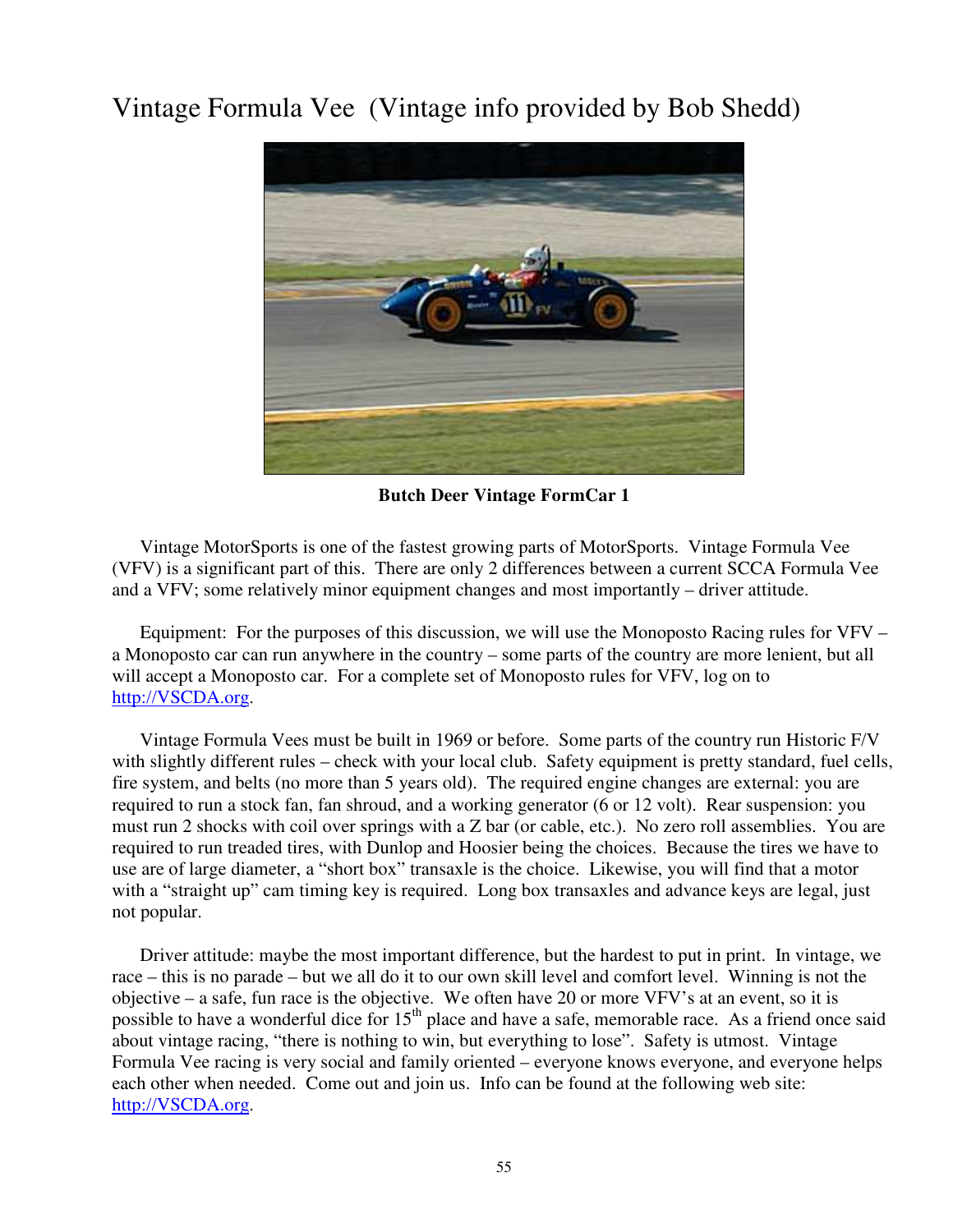### THANKS!

I hope this has helped you out. After a year or two, throw it away or pass it on to a friend. If you learned some more that you think should be included or corrected, let me know and I will add it for the next revision. (I will give you credit.)

Feel free to call us for assistance, advice, or to argue with our logic.

Jim Schings SR Racing / RaceCarSupply.com 100 Mercer Ct, Suite 120 Lexington, KY 40511

(859) 339-7425 (cell) sracing@mindspring.com

Steve Davis WedgeRacing.com Near Athens, GA (770) 855-5577 (cell) Steve@WedgeRacing.com